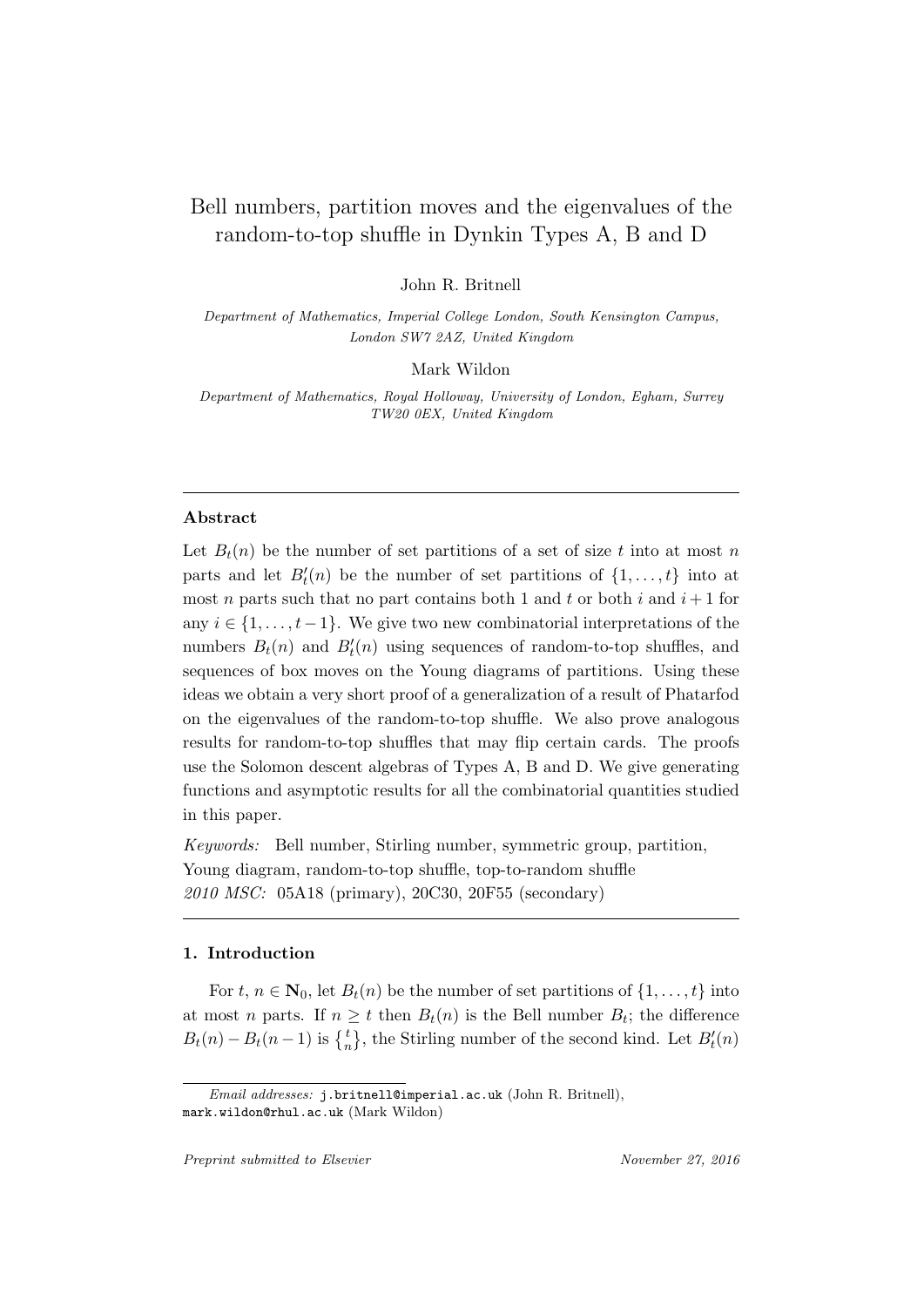be the number of set partitions of  $\{1, \ldots, t\}$  into at most n parts such that no part contains both 1 and t or both i and  $i + 1$  for any  $i \in \{1, \ldots, t-1\}$ .

The first object of this paper is to give two combinatorial interpretations of the numbers  $B_t(n)$  and  $B'_t(n)$ , one involving certain sequences of randomto-top shuffles, and another involving sequences of box removals and additions on the Young diagrams of partitions. The first of these interpretation is justified by means of an explicit bijection. The second interpretation is considerably deeper, and its justification is less direct: our argument requires the Branching Rule for representations of the symmetric group  $\text{Sym}_n$ , and a basic result from the theory of Solomon's descent algebra. Using these ideas we obtain a very short proof of a generalization of a result due to Phatarfod [19] on the eigenvalues of the random-to-top shuffle.

We also state and prove analogous results for random-to-top shuffles that may flip the moved card from face-up to face-down, using the descent algebras associated to the Coxeter groups of Type B and D. In doing so, we introduce analogues of the Bell numbers corresponding to these types; these appear not to have been studied previously. We give generating functions, asymptotic formulae and numerical relationships between these numbers, and the associated Stirling numbers, in §6 below.

We now define the quantities which we shall show are equal to either  $B_t(n)$  or  $B'_t(n)$ .

**Definition.** For  $m \in \mathbb{N}$ , let  $\sigma_m$  denote the m-cycle  $(1, 2, \ldots, m)$ . A randomto-top shuffle of  $\{1, \ldots, n\}$  is one of the n permutations  $\sigma_1, \ldots, \sigma_n$ . Let  $S_t(n)$ be the number of sequences of  $t$  random-to-top shuffles whose product is the identity permutation. Define  $S'_{t}(n)$  analogously, excluding the identity permutation  $\sigma_1$ .

We think of the permutations  $\sigma_1, \ldots, \sigma_n$  as acting on the *n* positions in a deck of n cards; thus  $\sigma_m$  is the permutation moving the card in position  $m$ to position 1 at the top of the deck. If the cards are labelled by a set  $C$  and the card in position m is labelled by  $c \in C$  then we say that  $\sigma_m$  lifts card c.

We represent partitions by Young diagrams. Motivated by the Branching Rule for irreducible representations of symmetric groups, we say that a box in a Young diagram is removable if removing it leaves the Young diagram of a partition; a position to which a box may be added to give a Young diagram of a partition is said to be addable.

Definition. A move on a partition consists of the removal of a removable box and then addition in an addable position of a single box. A move is exceptional if it consists of the removal and then addition in the same place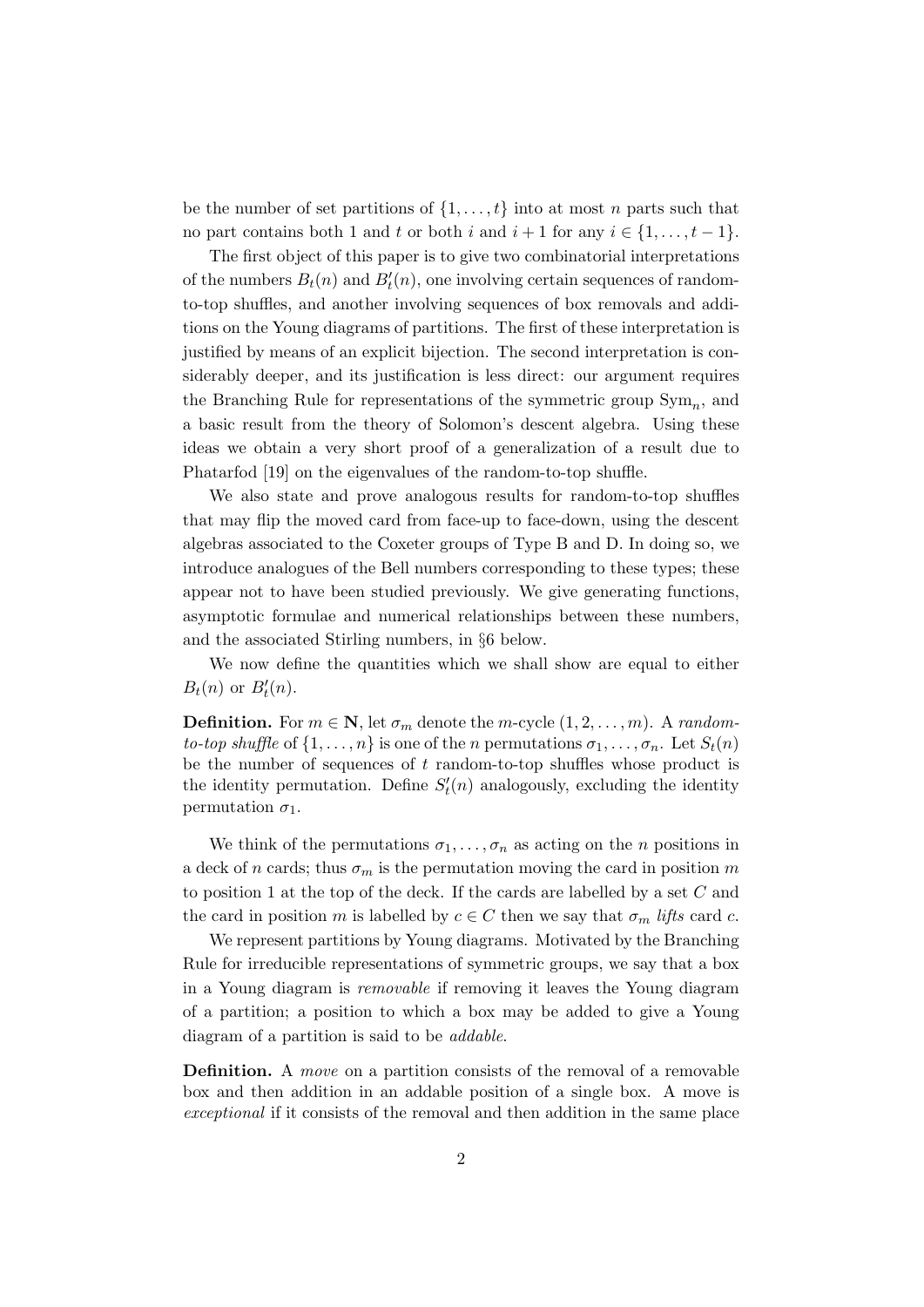of the lowest removable box. Given partitions  $\lambda$  and  $\mu$  of the same size, let  $M_t(\lambda, \mu)$  be the number of sequences of t moves that start at  $\lambda$  and finish at  $\mu$ . Let  $M'_t(\lambda, \mu)$  be defined analogously, considering only non-exceptional moves. For  $n \in \mathbb{N}_0$ , let  $M_t(n) = M_t((n), (n))$  and let  $M'_t(n) = M'_t((n), (n)).$ 

We note that if the Young diagram of  $\lambda$  has exactly  $r \in \mathbb{N}$  removable boxes then  $M_1(\lambda, \lambda) = r$  and  $M'_1(\lambda, \lambda) = r - 1$ . For example, (2, 1) has moves to  $(2, 1)$ , in two ways, and also to  $(3)$ ,  $(1^3)$ .

Our first main result, proved in §2 below, is as follows.

**Theorem 1.1.** For all t,  $n \in \mathbb{N}_0$  we have  $B_t(n) = S_t(n) = M_t(n)$  and  $B'_t(n) = S'_t(n) = M'_t(n).$ 

The first equality in Theorem 1.1 is a special case of [20, Theorem 15]. The authors thank an anonymous referee for this reference.

In §3 we generalize random-to-top shuffles to k-shuffles for  $k \in \mathbb{N}$  and use our methods to give a short proof of Theorem 4.1 in [8] on the eigenvalues of the associated Markov chain. Theorem 1.1 and this result have analogues for Types B and D. We state and prove these results in §4 and §5, obtaining Theorem 4.3, Proposition 4.9, Theorem 5.1 and Proposition 5.5. In §6 we give generating functions, asymptotic formulae and numerical relationships between the numbers studied in this paper.

The sequences of partition moves counted by  $M'_t(\lambda,\mu)$  are in bijection with the Kronecker tableaux  $KT^t_{\lambda,\mu}$  defined in [10, Definition 2]. In §7 we show that, when  $n \geq t$ , the equality  $B_t'(n) = M_t'(n)$  is a corollary of a special case of Lemma 1 in [10]. The proof of this lemma depends on results on the RSK correspondence for oscillating tableaux, as developed in [7] and [22]. Our proof, which goes via the numbers  $S'_t(n)$ , is different and significantly shorter. In §7 we also make some remarks on the connections with earlier work of Bernhart [1] and Fulman [9] and show an unexpected obstacle to a purely bijective proof of Theorem 1.1: this line of argument is motivated by [9] and [10].

The numbers studied in this paper have been submitted to the Online Encyclopedia of Integer Sequences [17]. We end in §8 by discussing their appearances prior to this submission. With the expected exception of  $B_t(n)$ and  $\begin{Bmatrix} t \\ n \end{Bmatrix}$  these are few, and occur for particular choices of the parameters t and n. References are given to the new sequences arising from this work.

### 2. Proof of Theorem 1.1

We prove the first equality in Theorem 1.1 using an explicit bijection. This is a special case of the bijection in the proof of Theorem 15 of [20].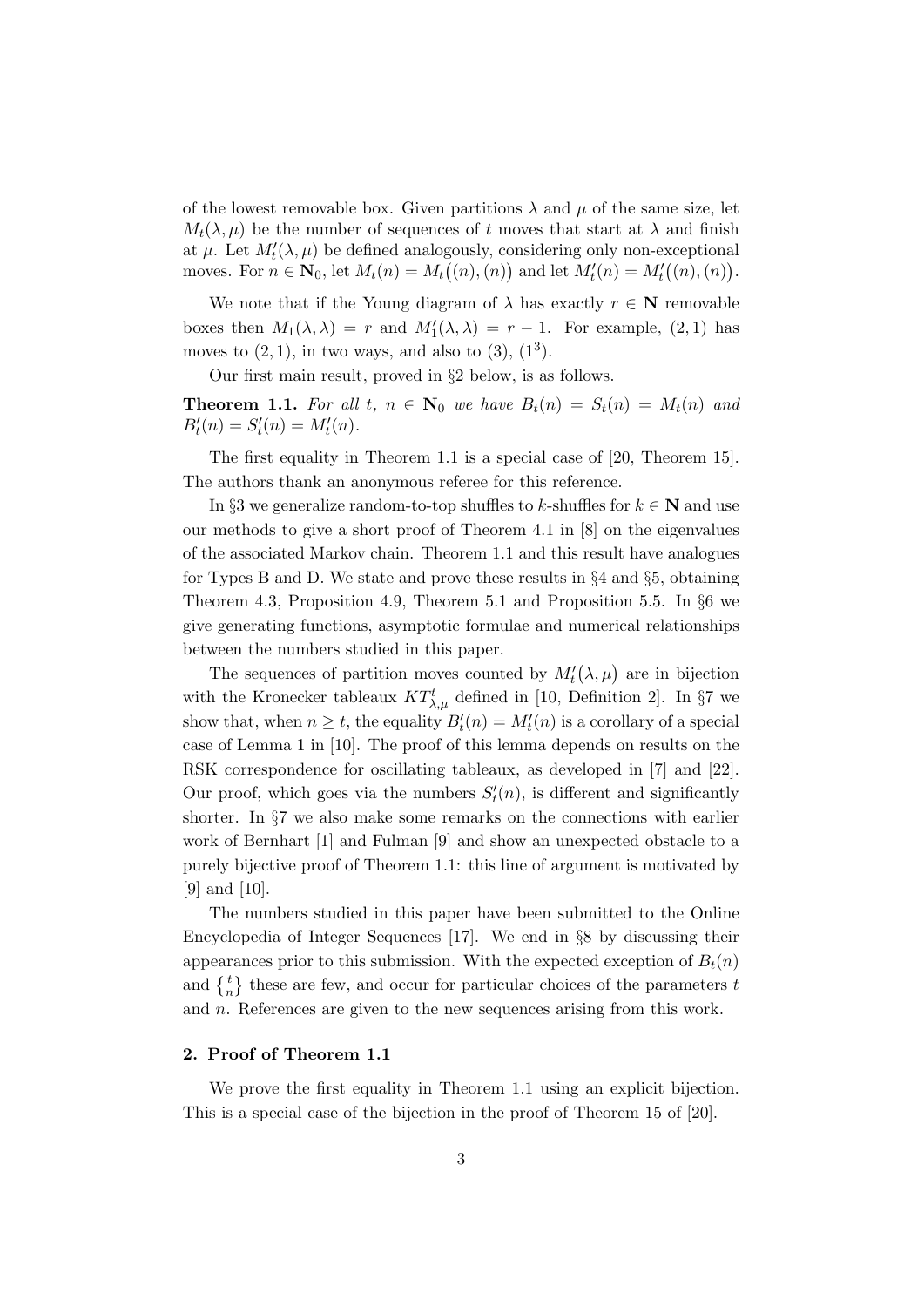# **Lemma 2.1.** If  $t, n \in \mathbb{N}_0$  then  $B_t(n) = S_t(n)$  and  $B'_t(n) = S'_t(n)$ .

*Proof.* Suppose that  $\tau_1, \ldots, \tau_t$  is a sequence of top-to-random shuffles such that  $\tau_1 \dots \tau_t = \text{id}_{\text{Sym}_n}$ . Take a deck of cards labelled by  $\{1, \dots, n\}$ , so that card c starts in position c, and apply the shuffles so that at time  $s \in \{1, \ldots, t\}$ we permute the positions of the deck by  $\tau_s$ . For each  $c \in \{1, \ldots, n\}$  let  $A_c$ be the set of  $s \in \{1, \ldots, t\}$  such that  $\tau_s$  lifts card c. Removing any empty sets from the list  $A_1, \ldots, A_n$  we obtain a set partition of  $\{1, \ldots, t\}$  into at most  $n$  sets.

Conversely, given a set partition of  $\{1, \ldots, t\}$  into m parts where  $m \leq n$ , we claim that there is a unique way to label its parts  $A_1, \ldots, A_m$ , and a unique sequence of  $t$  random-to-top shuffles leaving the deck invariant, such that  $A_c$  is the set of times when card c is lifted by the shuffles in this sequence. If such a labelling exists, then for each  $c \in \{1, \ldots, m\}$ , the set  $A_c$  must contain the greatest element of  $\{1, \ldots, t\} \setminus (A_1 \cup \cdots \cup A_{c-1}),$ since otherwise a card  $c'$  with  $c' > c$  is lifted after the final time when card  $c$ is lifted, and from this time onwards, cards  $c$  and  $c'$  are in the wrong order. Using this condition to fix  $A_1, \ldots, A_m$  determines the card lifted at each time, and so determines a unique sequence of random-to-top shuffles that clearly leaves the deck invariant. It follows that  $B_t(n) = S_t(n)$ .

A set partition corresponds to a sequence of non-identity shuffles if and only if the same card is never lifted at consecutive times, and the first card lifted is not card 1. Therefore the bijection just defined restricts to give  $B'_t(n) = S'_t(n).$  $\Box$ 

The second half of the proof is algebraic. Let  $Cl(Sym_n)$  denote the ring of class functions of  $Sym_n$ . Let  $\pi \in \text{Cl}(Sym_n)$  be the natural permutation character of  $Sym_n$ , defined by  $\pi(\tau) = |Fix \tau|$  for  $\tau \in Sym_n$ . Let  $\chi^{\lambda}$  denote the irreducible character of  $\text{Sym}_n$  canonically labelled by the partition  $\lambda$ of n. Let  $\vartheta = \pi - 1_{\text{Sym}_n}$  where  $1_{\text{Sym}_n}$  is the trivial character of  $\text{Sym}_n$ ; note that  $\vartheta = \chi^{(n-1,1)}$ . The main idea in the following lemma is well known: it appears in [2, Lemma 4.1], and the special case for  $M_t'((n), \mu)$  is proved in [10, Proposition 1].

**Lemma 2.2.** Let  $t \in \mathbb{N}_0$ . If  $\lambda$  and  $\mu$  are partitions of  $n \in \mathbb{N}$  then  $M_t(\lambda, \mu) =$  $\langle \chi^{\lambda} \pi^{t}, \chi^{\mu} \rangle$  and  $M'_{t}(\lambda, \mu) = \langle \chi^{\lambda} \vartheta^{t}, \chi^{\mu} \rangle$ .

Proof. We have

$$
\chi^{\lambda}\pi = \chi^{\lambda}\left(1\bigcap_{\text{Sym}_{n-1}}^{\text{Sym}_n}\right) = \left(\chi^{\lambda}\bigcup_{\text{Sym}_{n-1}}\right)\bigcap_{\text{Sym}_n}^{\text{Sym}_n}.\tag{1}
$$

By the Branching Rule for  $\text{Sym}_n$  (see [15, Chapter 9]) we have  $\chi^{\lambda}\downarrow_{\text{Sym}_{n-1}}=$  $\sum_{\nu} \chi^{\nu}$  where the sum is over all partitions  $\nu$  whose Young diagram is obtained from  $\lambda$  by removing a single box. By Frobenius reciprocity we have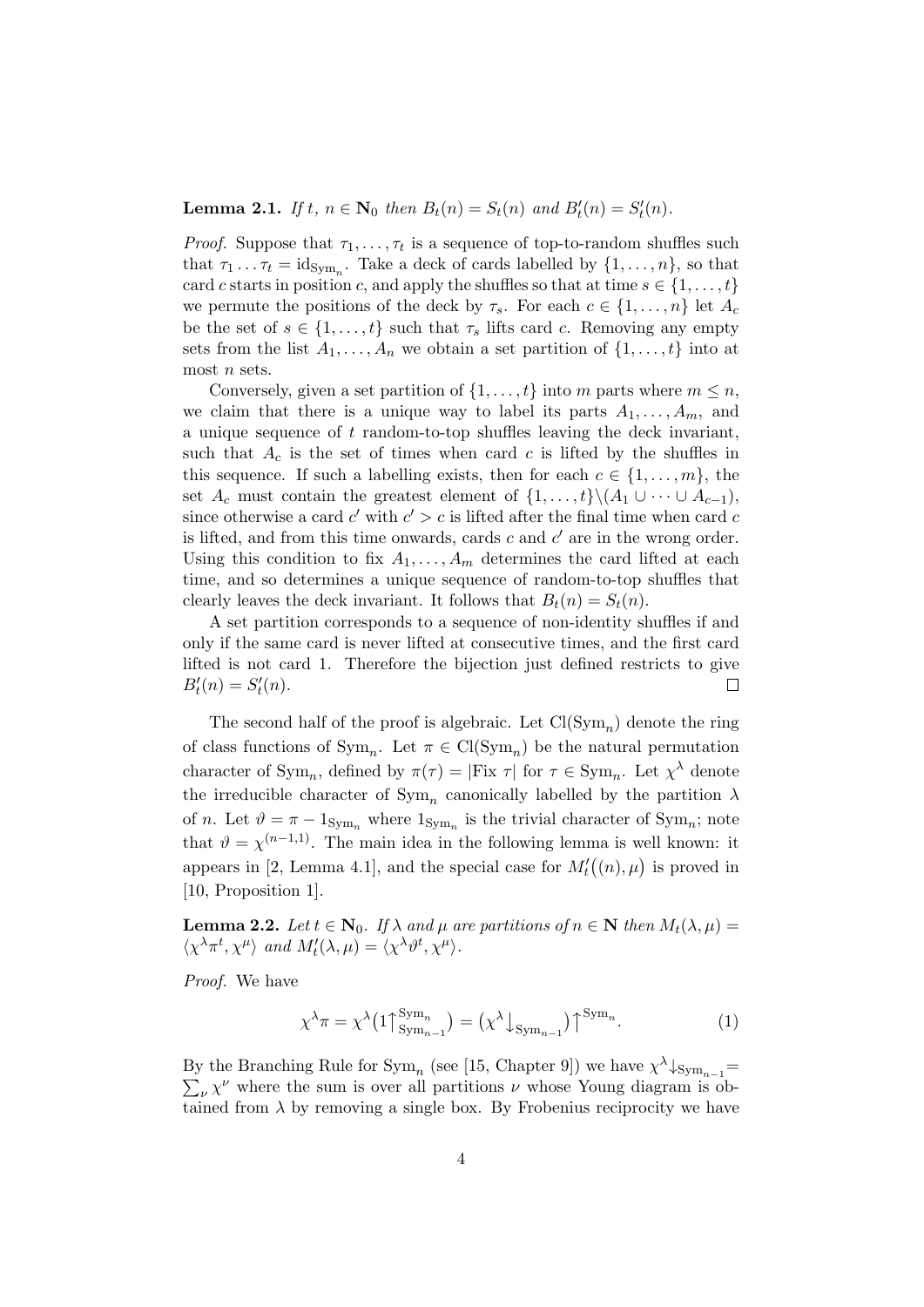$\langle \chi^{\mu}, \chi^{\nu} \gamma^{\text{Sym}_{n}} \rangle = \langle \chi^{\mu} \downarrow_{\text{Sym}_{n-1}}, \chi^{\nu} \rangle$ . Hence  $\chi^{\nu} \gamma^{\text{Sym}_{n}} = \sum_{\mu} \chi^{\mu}$  where the sum is over all partitions  $\mu$  whose Young diagram is obtained from  $\nu$  by adding a single box. Therefore the right-hand side of (1) is  $\sum_{\mu} M_1(\lambda, \mu) \chi^{\mu}$ , where the sum is over all partitions  $\mu$  of n. This proves the case  $t = 1$  of the first part of the lemma; the general case follows by induction. The second part is proved similarly, using that  $\chi^{\lambda} \vartheta = \chi^{\lambda} (\pi - 1_{\text{Sym}_n}) = (\chi^{\lambda} \downarrow_{\text{Sym}_{n-1}}) \uparrow^{\text{Sym}_n} - \chi^{\lambda}$ .  $\Box$ 

In [21, Theorem 1], Solomon considers an arbitrary Coxeter group G and defines an associated *descent algebra*  $Des(G)$  inside the rational group algebra  $\mathbf{Q}G$ . In the special case of  $\mathrm{Sym}_n$ , a simpler definition is possible. (See also [4, page 7] for an equivalent presentation.) Recall that a permutation  $\sigma \in \text{Sym}_n$  has a *descent* in position k if  $k\sigma > (k+1)\sigma$ . For each  $I \subseteq \{1,\ldots,n-1\}$ , let  $\Xi_I = \sum_{\sigma} \sigma \in \mathbf{QSym}_n$  where the sum is over all  $\sigma \in \text{Sym}_n$  such that the descents of  $\sigma$  occur in a subset of the positions I. Then  $\text{Des}(\text{Sym}_n) = \langle \Xi_I : I \subseteq \{1, \ldots, n-1\} \rangle_{\mathbf{Q}}$  is an algebra with unit element  $\Xi_{\varnothing} = \mathrm{id}_{\mathrm{Sym}_n}$ . This fact is proved in [21] in the general setting of Coxeter groups; an elegant alternative proof due to Bidigare [3] in the special case of symmetric groups is presented in [4, Appendix B].

Let  $I = \{i_1, \ldots, i_\ell\}$  and let  $\text{Sym}_I = \text{Sym}_{i_1} \times \text{Sym}_{i_2-i_1} \times \cdots \times \text{Sym}_{i_\ell-i_{\ell-1}} \leq$  $\text{Sym}_n$ . By a special case of [21, Theorem 1], there is an algebra epimorphism  $Des(Sym_n) \to Cl(Sym_n)$  defined by  $\Xi_I \mapsto \pi_I$ , where  $\pi_I$  is the permutation character of  $\text{Sym}_n$  acting on cosets of  $\text{Sym}_I$ . We refer to this map as the canonical epimorphism. Define a bilinear form on  $\mathbf{QSym}_n$  by  $(g, h) = 1$  if  $g = h^{-1}$  and  $(g,h) = 0$  if  $g \neq h^{-1}$ . By [4, Theorem 1.2], the canonical epimorphism is an isometry with respect to the bilinear form on  $\text{Des}(\text{Sym}_n)$ defined by restriction of  $(-, -)$  and the usual inner product on  $Cl(Sym_n)$ , defined by  $\langle \chi, \phi \rangle = \frac{1}{n}$  $\frac{1}{n!} \sum_{\sigma \in \text{Sym}_n} \chi(\sigma) \phi(\sigma) \text{ for } \chi, \phi \in \text{Cl}(\text{Sym}_n).$ 

Let  $\Xi = \sum_{m=1}^n \sigma_m^{-1}$  and let  $\Delta = \Xi - \mathrm{id}_{\mathrm{Sym}_n}$ . Note that  $\tau \in \mathrm{Sym}_n$  is a summand of  $\Delta$  if and only if

$$
1\tau > 2\tau < 3\tau < \ldots < n\tau.
$$

Thus  $\Delta$  is the sum of all  $\tau \in \text{Sym}_n$  such that the unique descent of  $\tau$  is in position 1. Hence  $\Xi = \Xi_{\{1\}}$  and  $\Delta = \Xi_{\{1\}} - \mathrm{id}_{\mathrm{Sym}_n}$  in the notation above. Since  $\pi = \pi_{\{1\}}$ , under the canonical algebra epimorphism  $Des(Sym_n) \rightarrow$  $\text{Cl}(\text{Sym}_n)$ , we have  $\Xi \mapsto \pi$ ,  $\text{id}_{\text{Sym}_n} \mapsto 1_{\text{Sym}_n}$  and  $\Delta \mapsto \vartheta$ .

**Lemma 2.3.** If  $t, n \in \mathbb{N}_0$  then  $S_t(n) = M_t(n)$  and  $S'_t(n) = M'_t(n)$ .

*Proof.* If  $n = 0$  then clearly  $S_t(0) = M_t(0) = S'_t(0) = M'_t(0)$ ; the common value is 0 if  $t \in \mathbb{N}$  and 1 if  $t = 0$ . Suppose that  $n \in \mathbb{N}$ . By Lemma 2.2 it is sufficient to prove that  $\langle \pi^t, 1_{\text{Sym}_n} \rangle = S_t(n)$  and  $\langle \vartheta^t, 1_{\text{Sym}_n} \rangle = S'_t(n)$ .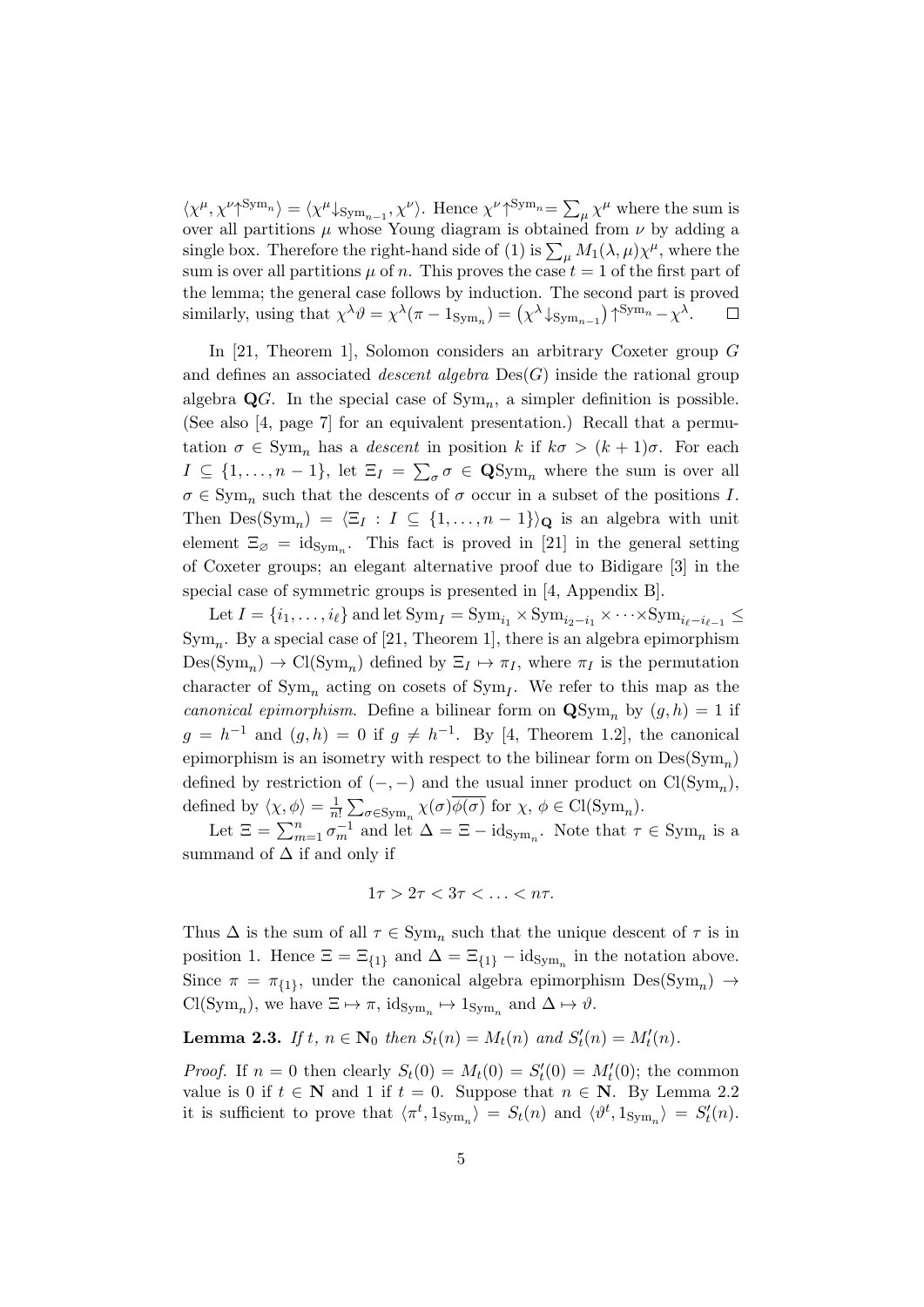Write  $[\mathrm{id}_{\mathrm{Sym}_n}]$  for the coefficient of the identity permutation in an element of  $\mathbf{Q} \text{Sym}_n$ . By the remark before this lemma, if  $\Gamma \in \text{Des}(\text{Sym}_n)$  maps to  $\phi \in \text{Cl}(\text{Sym}_n)$  under the epimorphism  $\text{Des}(\text{Sym}_n) \to \text{Cl}(\text{Sym}_n)$ , then

$$
[\mathrm{id}_{\mathrm{Sym}_n}]\Gamma = (\Gamma, \mathrm{id}_{\mathrm{Sym}_n}) = \langle \phi, 1_{\mathrm{Sym}_n} \rangle. \tag{2}
$$

The two required results now follow from Lemma 2.2 using the obvious equalities  $[\text{id}_{\text{Sym}_n}] \Xi^t = S_t(n)$  and  $[\text{id}_{\text{Sym}_n}] \Delta^t = S'_t(n)$ .  $\Box$ 

Theorem 1.1 now follows from Lemmas 2.1 and 2.3.

#### 3. Eigenvalues of the k-shuffle

Fix  $n, k \in \mathbb{N}$  with  $k \leq n$ . A k-shuffle of a deck of n cards takes any k cards in the deck and moves them to the top of the deck, preserving their relative order. Note that a 1-shuffle is a random-to-top shuffle as already defined and that the inverse of a  $k$ -shuffle is a riffle shuffle in which the pack is first split into the top k cards and the remaining  $n - k$  cards. Let  $P(k)$ be the transition matrix of the Markov chain on  $\text{Sym}_n$  in which each step is given by multiplication by one of the  $\binom{n}{k}$  $\binom{n}{k}$  k-shuffles, chosen uniformly at random. Thus for  $\sigma, \tau \in \text{Sym}_n$  we have

$$
P(k)_{\sigma\tau} = \begin{cases} \binom{n}{k}^{-1} & \text{if } \sigma^{-1}\tau \text{ is a } k\text{-shuffle} \\ 0 & \text{otherwise.} \end{cases}
$$

It was proved by Phatarfod in [19] that the eigenvalues of  $P(1)$  are exactly the numbers  $|Fix \tau|/n$  for  $\tau \in Sym_n$ . More generally, it follows from a statement by Diaconis, Fill and Pitman [8, (6.1)] that if  $\pi_k(\tau)$  is the number of fixed points of  $\tau \in \text{Sym}_n$  in its action on k-subsets of  $\{1, \ldots, n\}$ , then the eigenvalues of  $P(k)$  are exactly the numbers  $\pi_k(\tau)/\binom{n}{k}$  $\binom{n}{k}$  for  $\tau \in$  $Sym_n$ . The proof of this statement in [8] refers to unpublished work of Diaconis, Hanlon and Rockmore. We provide a short proof here.

Observe that  $\text{Tr } P(k)^t/n!$  is the probability that t sequential k-shuffles leave the deck invariant. It is easily seen that  $\tau^{-1}$  is a k-shuffle if and only if  $1\tau < \ldots < k\tau$  and  $(k+1)\tau < \ldots < n\tau$ . Hence the sum of the inverses of the k-shuffles is the basis element  $\Xi^{(k,n-k)} \in \text{Des}(\text{Sym}_n)$  defined in [4, page 7], which maps to  $\pi_k = 1_{\text{Sym}_k \times \text{Sym}_{n-k}} \uparrow^{\text{Sym}_n}$  under the canonical epimorphism  $Des(Sym_n) \to Cl(Sym_n)$ . Therefore (2) in the proof of Lemma 2.3 implies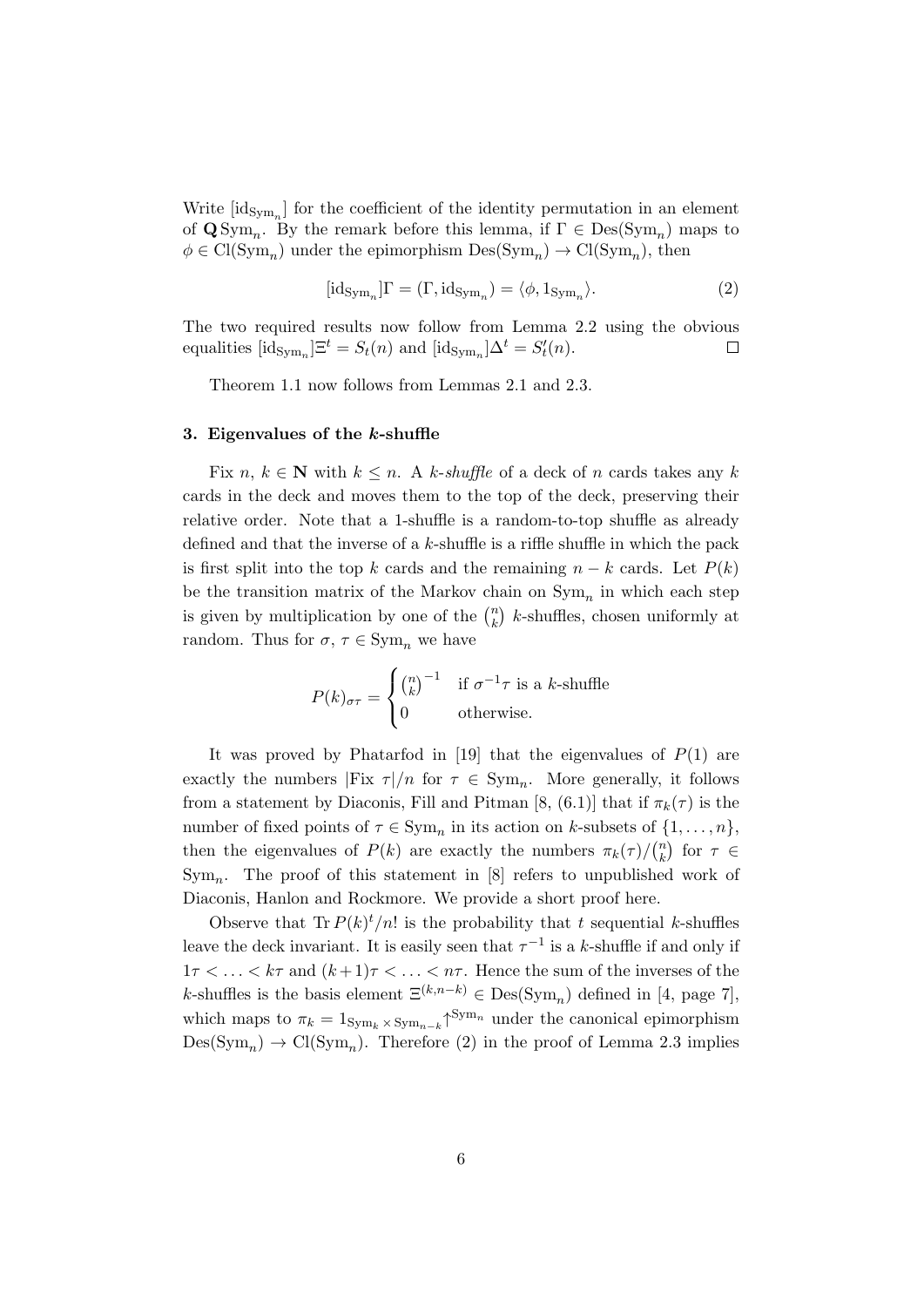that

$$
\frac{\text{Tr}\,P(k)^t}{n!} = [\text{id}_{\text{Sym}_n}] \binom{n}{k}^{-t} \Xi^{(k,n-k)^t}
$$

$$
= \binom{n}{k}^{-t} \langle \pi_k^t, 1_{\text{Sym}_n} \rangle
$$

$$
= \binom{n}{k}^{-t} \frac{1}{n!} \sum_{\tau \in \text{Sym}_n} \pi_k(\tau)^t
$$

for all  $t \in \mathbf{N}_0$ . It follows that if  $\varepsilon_1, \ldots, \varepsilon_n$  are the eigenvalues of  $P(k)$ , then  $\sum_{i=1}^{n!} \varepsilon_i^t = \sum_{\tau \in \text{Sym}_n} \pi_k(\tau)^t / \binom{n}{k}$  $\binom{n}{k}^t$  for all  $t \in \mathbb{N}_0$ . Thus the multisets  $\{\varepsilon_i : 1 \leq i \leq n!\}$  and  $\{\pi_k(\tau)/\binom{n}{k}\}$  ${k \choose k}$ :  $\tau \in \text{Sym}_n$  are equal, as required.

The analogous result for the  $k$ -shuffle with the identity permutation excluded is stated below.

**Proposition 3.1.** Let  $n \geq 2$  and let  $P'(k)$  be the transition matrix of the k-shuffle, modified so that at each time one of the  $\binom{n}{k}$  $\binom{n}{k} - 1$  non-identity k-shuffles is chosen uniformly at random. The eigenvalues of  $P'(k)$  are  $(\pi_k(\tau) - 1) / ((\binom{n}{k})$  ${k \choose k} - 1$  for  $\tau \in \text{Sym}_n$ .

Proof. The proposition may be proved by adapting our proof of the result of Diaconis, Fill and Pitman. Alternatively, it may be obtained as a straightforward corollary to that result, by observing that

$$
\left(\binom{n}{k} - 1\right) P'(k) = \binom{n}{k} P(k) - I_n.
$$

We note that the eigenvalues of the k-top-to-random shuffles considered in Theorem 4.1 and the following Remark 1 in [8] may be determined by a similar short argument using the element  $\Xi_{\{1,\ldots,k\}} \in \text{Des}(\text{Sym}_n)$ .

# 4. Oriented random-to-top shuffles: Type B

In this section we state and prove the analogue of Theorem 1.1 for the Coxeter group of Type B. Henceforth we shall always use the symbol † to indicate quantities relevant to this type.

#### 4.1. Type B set partitions, shuffles and partition moves

We begin by defining the three quantities that we shall show are equal. Let  $t, n \in \mathbb{N}_0$ .

Let  $B_t^{\dagger}$  $t_t^{\dagger}(n)$  be the number of set partitions of  $\{1,\ldots,t\}$  into at most n parts with an even number of elements in each part distinguished by marks. Let  $B_t^{\dagger}$ '  $t''(n)$  be defined similarly, counting only those set partitions such that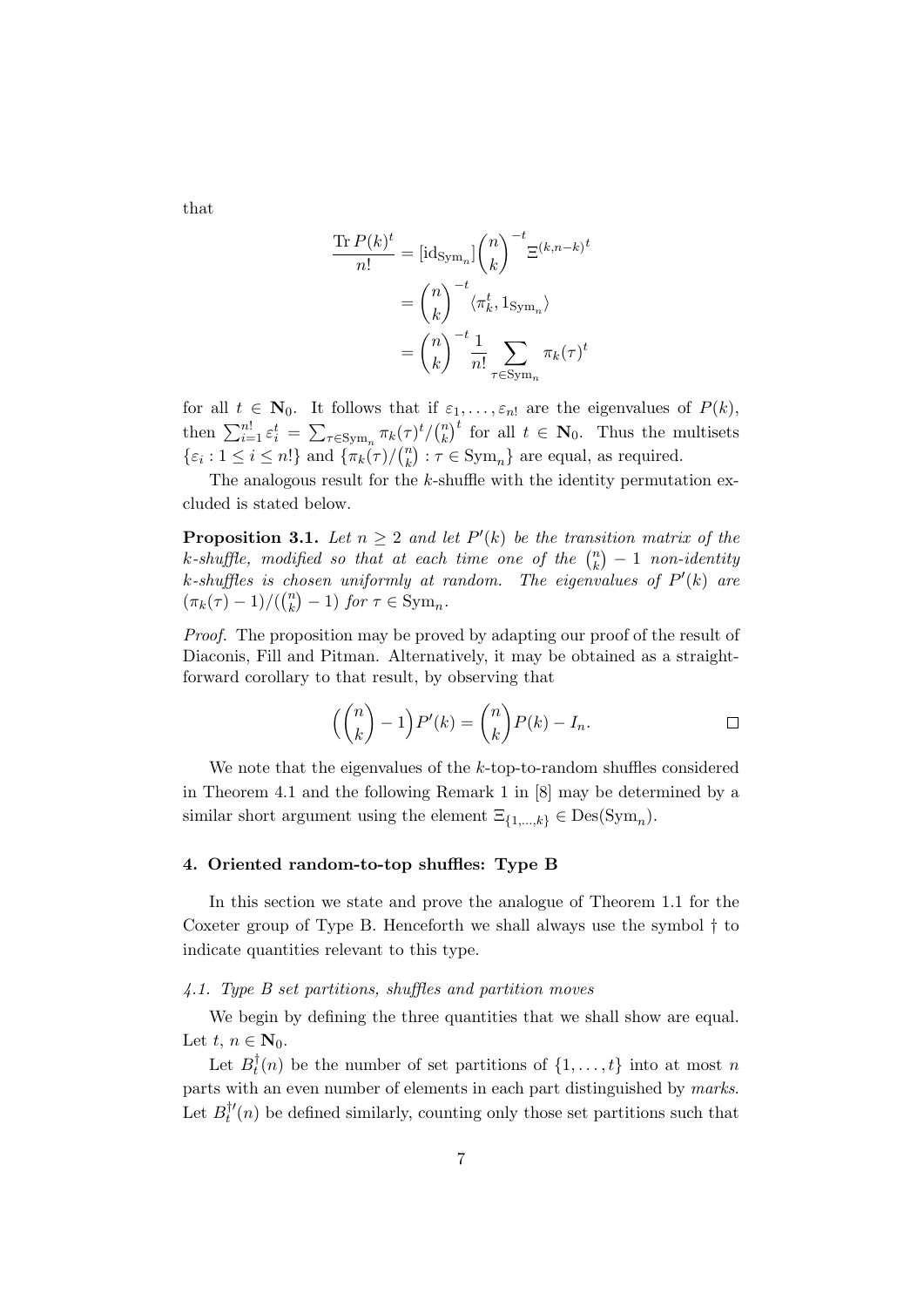if 1 and t are in the same part then 1 is marked, and if both i and  $i + 1$  are in the same part then  $i + 1$  is marked.

We define the Coxeter group  $BSym_n$  to be the maximal subgroup of the symmetric group on the set  $\{-1,\ldots,-n\} \cup \{1,\ldots,n\}$  that permutes  ${-1, 1}, \ldots, {-n, n}$  as blocks for its action. Let  $\sigma \in \text{BSym}_n$ . We interpret  $\sigma$ as the shuffle of a deck of n cards, each oriented either  $face-up$  or  $face-down$ , that moves a card in position  $i \in \{1, \ldots, n\}$  to position  $|i\sigma|$ , changing the orientation of the card if and only if  $i\sigma \in \{-1,\ldots,-n\}$ .

**Definition.** For  $m \in \mathbb{N}$  let

$$
\rho_m = (-1, \dots, -m)(1, \dots, m),
$$
  
\n
$$
\bar{\rho}_m = (-1, \dots, -m, 1, \dots, m).
$$

We say that  $\rho_m$  and  $\bar{\rho}_m$  are *oriented random-to-top shuffles*. Let  $S_t^{\dagger}$  $t^{\prime}(n)$  be the number of sequences of t oriented random-to-top shuffles whose product is the identity permutation. Define  $S_t^{\dagger}$  $t''(n)$  analogously, excluding the identity permutation  $\rho_1$ .

Observe that, under our card shuffling interpretation,  $\bar{\rho}_m$  lifts the card in position  $m$  to the top of the deck and then flips it.

A pair  $(\lambda, \lambda^*)$  of partitions such that the sum of the sizes of  $\lambda$  and  $\lambda^*$ is  $n \in \mathbb{N}_0$  will be called a *double partition of n*. By [16, Theorem 4.3.34] the irreducible characters of  $BSym_n$  are canonically labelled by double partitions of n. Since this theorem is considerably more general than we need, we give an independent proof. For  $r \in \mathbb{N}$ , let  $H_r \leq \text{BSym}_r$  be the index 2 subgroup of permutations that, in our card shuffling interpretation, flip evenly many cards. Let  $\zeta_r : BSym_r \to \{1, -1\}$  be the non-trivial linear character of  $BSym_r$  with kernel  $H_r$ . Given a character  $\chi$  of  $Sym_r$ , we define the *inflation* of  $\chi$  to BSym<sub>r</sub> by  $\text{Inf}_{\text{Sym}_r}^{\text{BSym}_r}$   $\chi(\sigma) = \chi(\overline{\sigma})$ , where  $\overline{\sigma} \in \text{Sym}_r$  is the image of  $\sigma \in \text{BSym}_{r}$  under the canonical quotient map  $\text{BSym}_{r} \to \text{Sym}_{r}$  with kernel  $\langle (1, -1), \ldots, (r, -r) \rangle$ . Given a double partition  $(\lambda, \lambda^*)$  of n such that  $|\lambda| = \ell$ and  $|\lambda^*| = \ell^*$ , we define

$$
\chi^{(\lambda,\lambda^\star)} = \big({\rm Inf}_{\rm Sym_{\ell}}^{\rm BSym_{\ell}} \chi^\lambda \, \times \, \zeta_{\ell^\star} \, {\rm Inf}_{\rm Sym_{\ell^\star}}^{\rm BSym_{\ell^\star}} \chi^{\lambda^\star} \big) \big\uparrow^{\rm BSym_n}.
$$

**Lemma 4.1.** The characters  $\chi^{(\lambda,\lambda^*)}$  for  $(\lambda,\lambda^*)$  a double partition of n are exactly the irreducible characters of  $\text{BSym}_n$ .

Proof. We outline a proof using the Clifford theory presented in [14, Chapter 6. Let  $\eta: C_2 \to {\pm 1}$  be the non-trivial character of  $C_2$  and let  $B =$  $\langle (1, -1), \ldots, (n, -n) \rangle \leq \text{BSym}_n$ . Let  $\phi^{(\lambda, \lambda^*)} = \text{Inf}_{\text{Sym}_\ell}^{\text{BSym}_\ell} \chi^\lambda \times \overline{\zeta_{\ell^*}} \text{Inf}_{\text{Sym}_{\ell^*}}^{\text{BSym}_{\ell^*}} \chi^{\lambda^*}$ .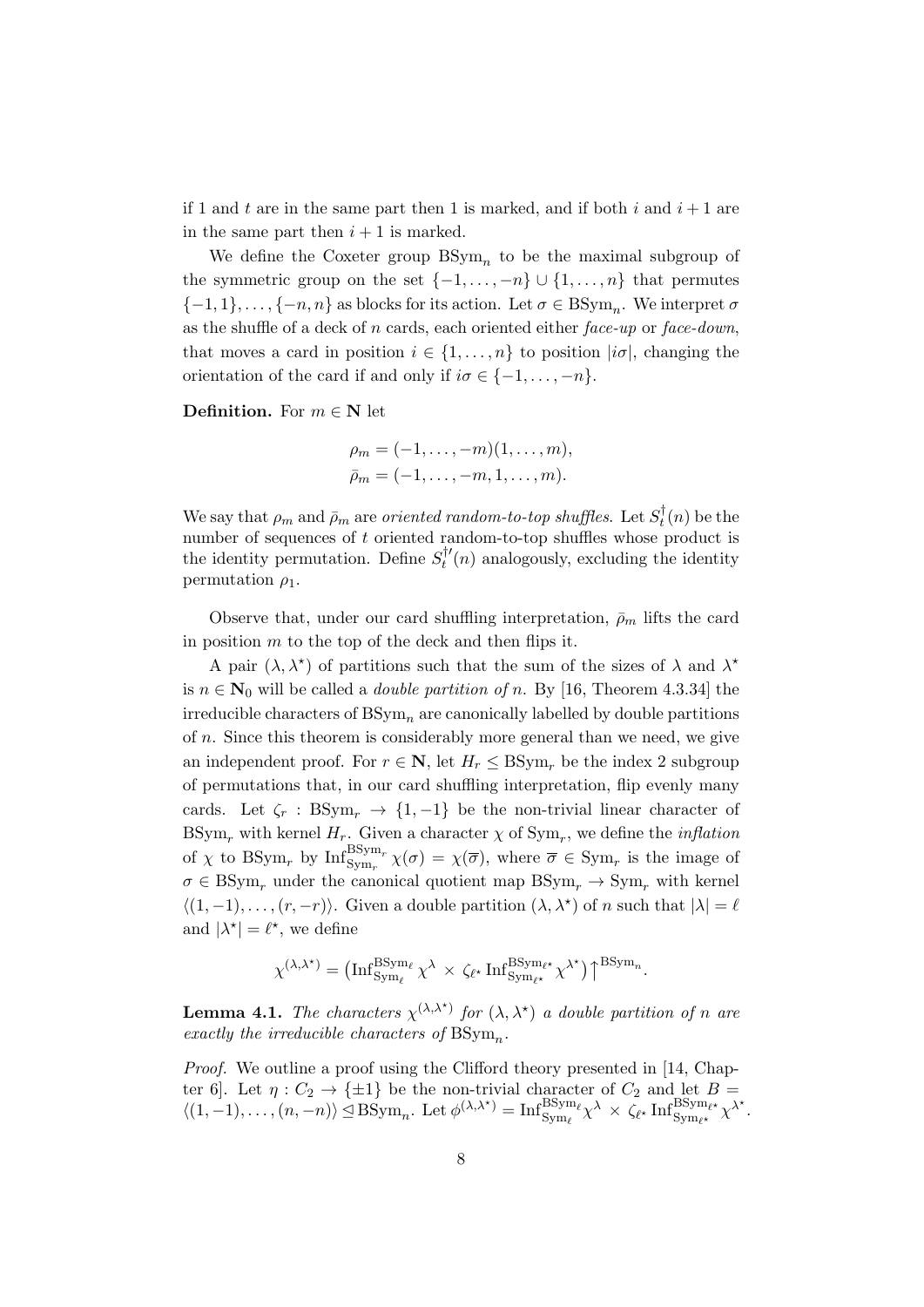By the definition of inflation, the kernel of  $\text{Inf}_{\text{Sym}_{\ell}}^{\text{BSym}_{\ell}} \chi^{\lambda}$  contains  $C_2^{\ell}$ , and the kernel of  $\text{Inf}_{\text{Sym}_{\ell^{\star}}}^{\text{BSym}_{\ell^{\star}}} \chi^{\lambda^{\star}}$  contains  $C_2^{\ell^{\star}}$  $\frac{u}{2}$ . Hence

$$
\phi^{(\lambda,\lambda^\star)}\big\downarrow_B = \phi(1)1_{C^\ell_2}\times \eta_{C^{\ell^\star}_2}.
$$

The character  $1_{C_2^{\ell}} \times \eta_{C_2^{\ell^*}}$  of B has inertial group  $BSym_{\ell} \times BSym_{\ell^*} \leq BSym_n$ . Since the  $\phi^{(\lambda,\lambda^*)^2}$  are distinct irreducible characters of  $BSym_\ell \times BSym_{\ell^*}$ , it follows from [14, Theorem 6.11] that the characters  $\chi^{(\lambda,\lambda^*)}$  are distinct and irreducible.

The sum of the squares of the degrees of the irreducible characters of a finite group is equal to its order. The degree of  $\chi^{(\lambda,\lambda^*)}$  is  $\binom{n}{\ell}$  $\binom{n}{\ell} \chi^{\lambda}(1) \chi^{\lambda^*}(1)$ , so

$$
\sum_{\substack{\ell+\ell^\star=n\\\lambda\in\operatorname{Par}(\ell)\\ \lambda^\star\in\operatorname{Par}(\ell^\star) }}\binom{n}{\ell}^2\chi^{\lambda^\star}\!(1)^2\chi^{\lambda^\star}\!(1)^2=\sum_{\ell=0}^n\binom{n}{\ell}^2\ell!(n-\ell)!=n!\sum_{\ell=0}^n\binom{n}{\ell}=n!2^n,
$$

which is the order of  $BSym_n$ . Therefore we have constructed all irreducible characters of  $BSym_n$ .  $\Box$ 

For use in the proof of Lemma 4.4, we record a branching rule for  $\mathrm{BSym}_n$ .

**Lemma 4.2.** If  $(\lambda, \lambda^*)$  is a double partition of n then  $\chi^{(\lambda, \lambda^*)}$   $\downarrow$  BS<sub>ym<sub>n-1</sub>=</sub>  $\sum \chi^{(\nu,\nu^*)}$  where the sum is over all double partitions  $(\nu,\nu^*)$  of n-1 obtained by removing a single box from either the Young diagram of  $\lambda$  or the Young diagram of  $\lambda^*$ .

Proof. Let  $\phi = \text{Inf}_{\text{Sym}_{\ell}}^{\text{BSym}_{\ell}} \chi^{\lambda} \times \zeta_{\ell^{\star}} \text{Inf}_{\text{Sym}_{\ell^{\star}}}^{\text{BSym}_{\ell^{\star}}} \chi^{\lambda^{\star}}$ . Let  $K = \text{BSym}_{\ell} \times \text{BSym}_{\ell^{\star}}$ , where the factors act on  $\{1, \ldots, \ell\}$  and  $\{\ell + 1, \ldots, n\}$ , respectively. Identifying  $BSym_n / BSym_{n-1}$  with  $\{-1, \ldots, -n\} \cup \{1, \ldots, n\}$ , we see that K has two orbits on  $BSym_n / BSym_{n-1}$ , with representatives  $\ell$  and n. The corresponding double cosets are  $KBSym_{n-1}$  and  $K(\ell, n)BSym_{n-1}$ . Define

$$
G = K \cap \text{BSym}_{n-1} = \text{BSym}_{\{1,\dots,\ell\}} \times \text{BSym}_{\{\ell+1,\dots,n-1\}},
$$
  

$$
H = K^{(\ell,n)} \cap \text{BSym}_{n-1} = \text{BSym}_{\{1,\dots,\ell-1\}} \times \text{BSym}_{\{\ell,\ell+1,\dots,n-1\}}.
$$

By Mackey's Theorem (see for instance [14, Problem 5.6]),  $\chi^{(\lambda,\lambda^*)}$   $\downarrow$ BSym<sub>n-1</sub>=  $\phi \uparrow^{BSym_n} \downarrow_{BSym_{n-1}} = \phi \downarrow_G \uparrow^{BSym_{n-1}} + \phi^{(\ell,n)} \downarrow_H \uparrow^{BSym_{n-1}}$ . By the definition of inflation and the Branching Rule for symmetric groups, as stated after (1), we have

$$
\phi \downarrow_G = \mathrm{Inf}_{\mathrm{Sym}_\ell}^{\mathrm{BSym}_\ell} \chi^\lambda \times \zeta_{\ell^{\star}-1} \sum_{\nu^{\star}} \mathrm{Inf}_{\mathrm{Sym}_{\ell^{\star}-1}}^{\mathrm{BSym}_{\ell^{\star}-1}} \chi^{\nu^{\star}},
$$

$$
\phi^{(\ell,n)} \downarrow_H = \sum_{\nu} \mathrm{Inf}_{\mathrm{Sym}_{\ell-1}}^{\mathrm{BSym}_{\ell}} \chi^\nu \times \zeta_{\ell^{\star}} \mathrm{Inf}_{\mathrm{Sym}_{\ell^{\star}}}^{\mathrm{BSym}_{\ell^{\star}}} \chi^{\lambda^{\star}},
$$

where  $\nu^*$  and  $\nu$  vary as in the statement of this lemma. The lemma therefore follows from Mackey's Theorem.  $\Box$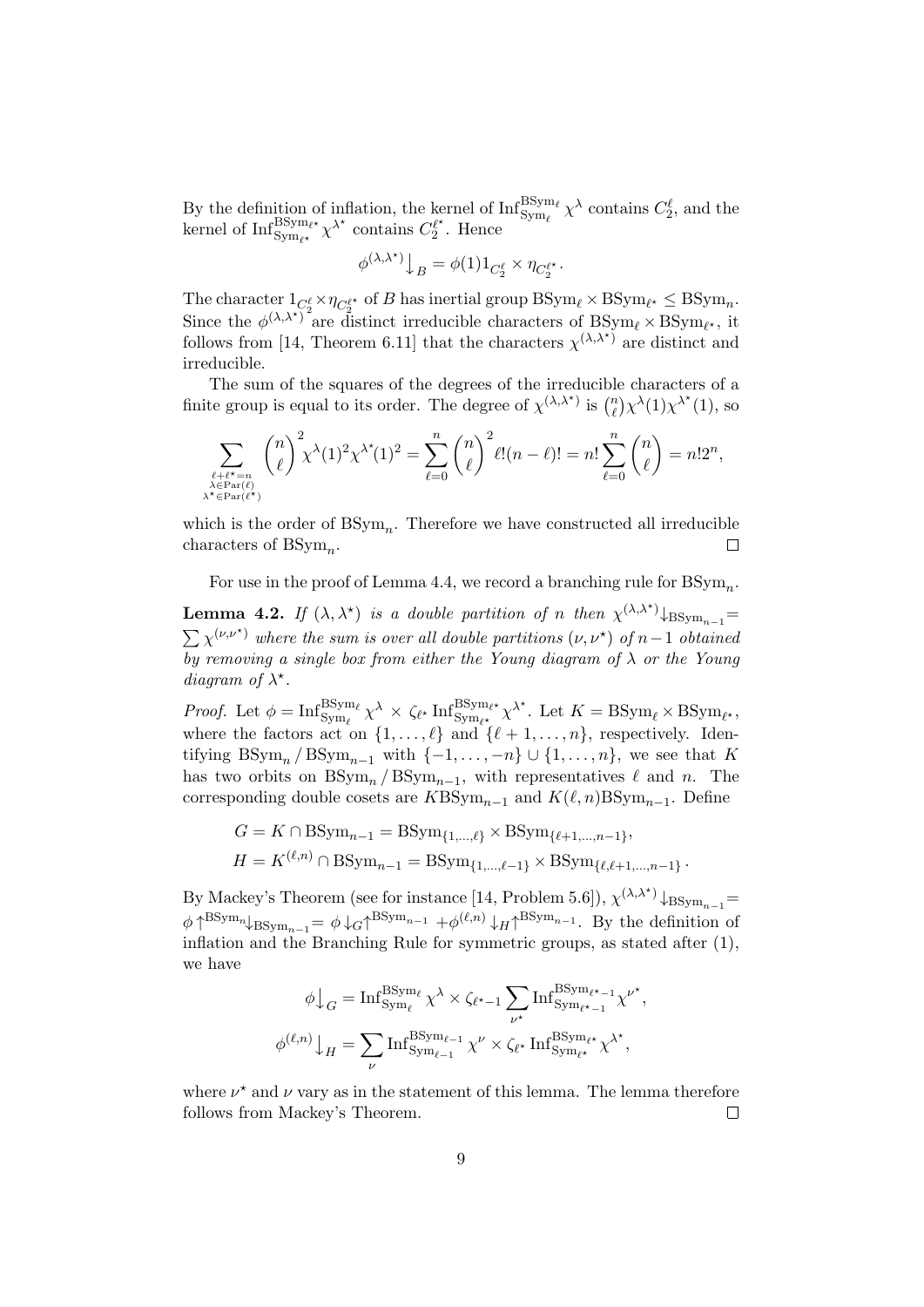**Definition.** Let  $(\lambda, \lambda^*)$  be a double partition. A *double-move* on  $(\lambda, \lambda^*)$ consists of the removal and then addition of a single box on the corresponding Young diagrams. (The box need not be added to the diagram from which it is removed.) A double-move is exceptional if it consists of the removal and then addition in the same place of the lowest removable box in the diagram of  $\lambda$ , or if  $\lambda$  is empty, of the lowest removable box in the diagram of  $\bar{\lambda}^*$ . Let  $M_t^{\dagger}$  $t^{\dagger}((\lambda, \lambda^{\star}), (\mu, \mu^{\star}))$  be the number of sequences of t doublemoves that start at  $(\lambda, \lambda^*)$  and finish at  $(\mu, \mu^*)$ . Let  $M_t^{\dagger}$  $t^{\dagger\prime}\big((\lambda,\lambda^\star),(\mu,\mu^\star)\big)$ be defined analogously, considering only non-exceptional double-moves. Let  $M_t^\dagger$  $t^{\dagger}(n) = M_t^{\dagger}$  $\mathcal{H}_t^{\dagger}((n), \varnothing), ((n), \varnothing))$  and let  $M_t^{\dagger}$  $t^{ \dagger \prime}(n) = M_t^{ \dagger \prime}$  $t^{ \dagger \prime } \big( ((n), \varnothing), ((n), \varnothing) \big).$ 

This definition of 'exceptional' is convenient for small examples, but can be replaced with any other that always excludes exactly one double-move from the set counted by  $M_1^{\dagger}$  $\int_1^{\dagger} \bigl( (\lambda,\lambda^{\star}),(\lambda,\lambda^{\star}) \bigr).$ 

We can now state the analogue of Theorem 1.1 for Type B.

**Theorem 4.3.** For all t,  $n \in \mathbb{N}_0$  we have  $B_t^{\dagger}$  $s_t^{\dagger}(n) = S_t^{\dagger}$  $\int_t^{\dagger}(n) = M_t^{\dagger}$  $t^{\dagger}(n)$  and  $B_{t}^{\dagger}{}'$  $s_t^{\dagger\prime}(n)=S_t^{\dagger\prime}$  $\int_t^{\dagger} f(n) = M_t^{\dagger}$  $t'(n)$ .

The proof of this theorem follows the same general plan as the proof of Theorem 1.1 so we shall present it quite briefly. The most important difference is that we now make explicit use of the root system.

# 4.2. Proof of Theorem 4.3

To prove Lemma 2.1 we used a bijection between the set partitions of  $\{1, \ldots, t\}$  into at most n parts and sequences of t random-to-top shuffles leaving a deck of  $n$  cards invariant. This bijection can be modified to give a bijection between the marked set partitions counted by  $B_t^{\dagger}$  $t<sub>t</sub><sup>t</sup>(n)$  and the shuffle sequences counted by  $S_t^{\dagger}$  $t^{\dagger}(n)$ : given a marked set partition  $P$ , the corresponding shuffle flips the orientation of the card lifted at time  $s \in \mathbb{R}$  $\{1, \ldots, t\}$  if and only if s is a marked element of  $P$ . This map restricts to a bijection between the marked set partitions counted by  $B_t^{\dagger}$  $t''(n)$  and the shuffle sequences counted by  $S_t^{\dagger}$  $t^{t'}(n)$ . Thus  $B_t^{\dagger}$  $s_t^{\dagger}(n) = S_t^{\dagger}$  $g_t^{\dagger}(n)$  and  $B_t^{\dagger}$  $S_t^{\dagger\prime}(n)=S_t^{\dagger\prime}$  $t''(n)$  for all  $t, n \in \mathbf{N}_0$ .

Let  $\text{BSym}_{n-1} = \{ \sigma \in \text{BSym}_n : n\sigma = n \}$  and let  $\pi^{\dagger} = 1_{\text{BSym}_{n-1}} \uparrow^{\text{BSym}_n}$ . Inducing via the subgroup  $BSym_{n-1} \times \langle(-n, n)\rangle$  of  $BSym_n$  one finds that

$$
\pi^{\dagger} = \chi^{((n),\varnothing)} + \chi^{((n-1,1),\varnothing)} + \chi^{((n-1),(1))}.
$$

Let  $\vartheta^{\dagger} = \pi^{\dagger} - 1_{\text{BSym}_n}$ . The analogue of Lemma 2.2 is as follows. **Lemma 4.4.** If  $(\lambda, \lambda^*)$  and  $(\mu, \mu^*)$  are double partitions of  $n \in \mathbb{N}$  then

$$
M_t^{\dagger}((\lambda, \lambda^{\star}), (\mu, \mu^{\star})) = \langle \chi^{(\lambda, \lambda^{\star})} \pi^t, \chi^{(\mu, \mu^{\star})} \rangle, M_t^{\dagger \prime}((\lambda, \lambda^{\star}), (\mu, \mu^{\star})) = \langle \chi^{(\lambda, \lambda^{\star})} \vartheta^t, \chi^{(\mu, \mu^{\star})} \rangle.
$$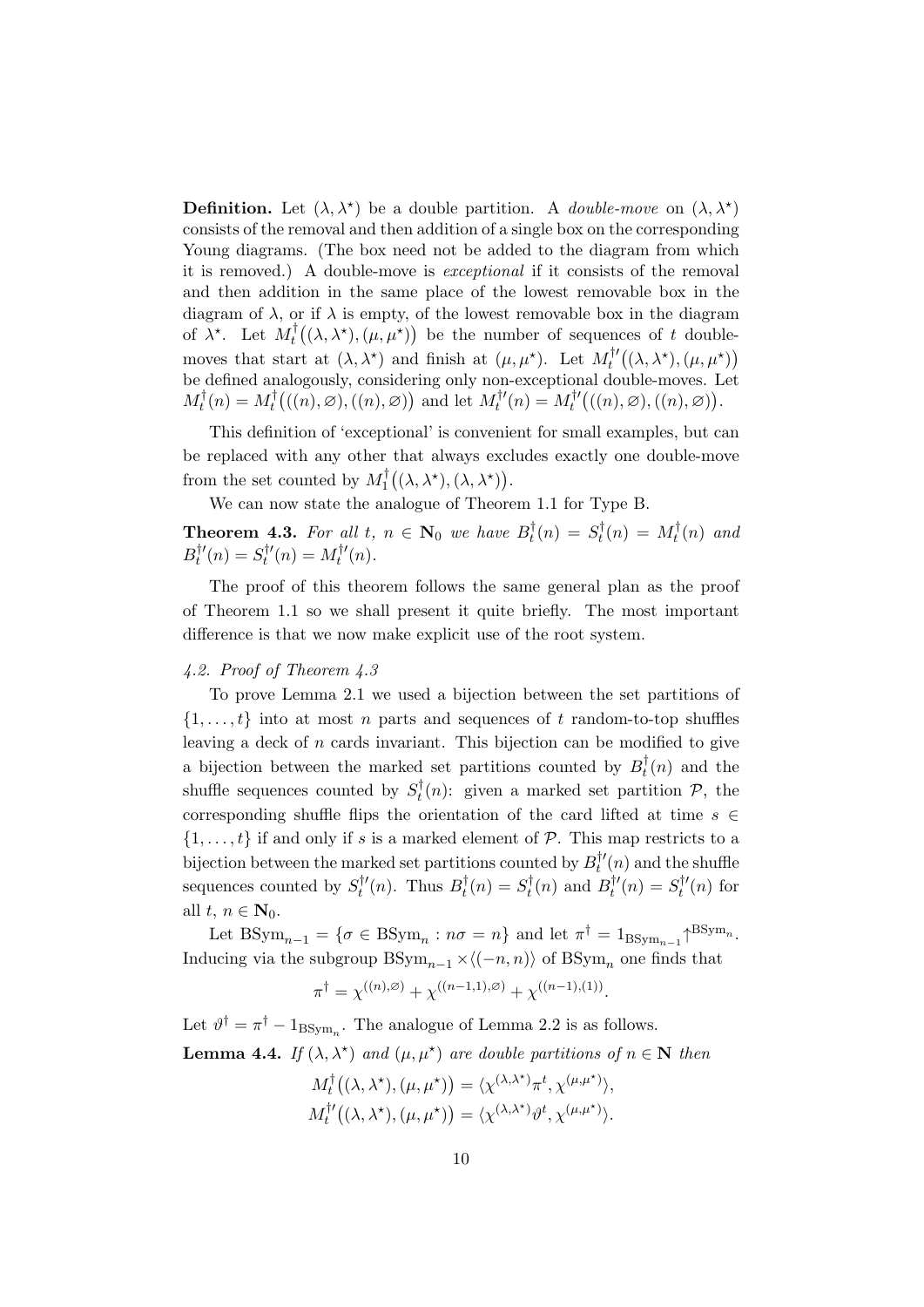*Proof.* By Lemma 4.2, we have  $\chi^{(\lambda,\lambda^*)}$  $\downarrow$ BS<sub>ym<sub>n-1</sub></sub> =  $\sum_{(\nu,\nu^*)} \chi^{(\nu,\nu^*)}$  where the sum is over all  $(\nu, \nu^*)$  obtained from  $(\lambda, \lambda^*)$  by removing a single box from the Young diagram of either  $\lambda$  or  $\lambda^*$ . By Frobenius reciprocity it follows that  $\chi^{(\nu,\nu^*)}$ <sup>N</sup><sup>BSym<sub>n</sub> =  $\sum_{(\mu,\mu^*)} \chi^{(\mu,\mu^*)}$ , where the sum is over all  $(\mu,\mu^*)$  obtained</sup> from  $(\nu, \nu^*)$  by adding a single box to the Young diagram of either  $\nu$  or  $\nu^*$ . This proves the case  $t = 1$  of the first part of the lemma; the general case then follows by induction on  $t$ . The second part is proved similarly, again in the same way as Lemma 2.2.  $\Box$ 

The group  $BSym_n$  acts on the *n*-dimensional real vector space  $E =$  $\langle e_1, \ldots, e_n \rangle$  by  $e_i \sigma = \pm e_j$  where  $j = |i\sigma|$  and the sign is the sign of  $i\sigma$ . Let  $\Phi^+ = \{e_i - e_j : 1 \leq i < j \leq n\} \cup \{e_i + e_j : 1 \leq i < j \leq n\} \cup \{e_k : 1 \leq k \leq n\}.$ Then  $\Phi^+$  is the set of positive roots in a root system of type B, having simple roots  $\alpha_i = e_i - e_{i+1}$  for  $1 \leq i < n$  and  $\beta = e_n$ . Let  $\text{Des(BSym}_n)$  be the descent subalgebra of the rational group algebra  $\text{QBSym}_n$ , as defined in [21, Theorem 1], for this choice of simple roots. Thus  $Des(BSym_n)$  has as a basis the elements  $\Xi_I^{\dagger}$  defined for each  $I \subseteq {\{\alpha_1, \ldots, \alpha_{n-1}, \beta\}}$  by taking the sum of all the permutations  $\sigma \in \text{BSym}_n$  such that

$$
\{\alpha \in \Phi^+ : \alpha \sigma \in -\Phi^+\} \subseteq I.
$$

By [21, Theorem 1], there is an algebra epimorphism  $Des(BSym_n) \rightarrow$  $\text{Cl}(\text{BSym}_n)$  under which  $\Xi_I^{\dagger}$  maps to the permutation character of  $\text{BSym}_n$ acting on the cosets of the parabolic subgroup corresponding to I. By [13, Theorem 3.1], this epimorphism is an isometry with respect to the bilinear form on  $\mathrm{Des}(\mathrm{BSym}_n)$  defined by restriction of the form  $(-, -)$  on  $\mathbf{Q}\mathrm{Sym}_{2n}$ .

We need the following basic lemma describing descents in Type B for our choice of simple roots.

**Lemma 4.5.** Let  $\sigma \in \text{BSym}_n$ . If  $\ell$  and m are such that  $\alpha_{\ell}\sigma, \ldots, \alpha_{m-1}\sigma \in$  $\Phi^+$  then either  $\ell \sigma, \ldots, m \sigma$  all have the same sign and  $\ell \sigma < \ldots < m \sigma$ , or there exists a unique  $q \in \{\ell, \ldots, m-1\}$  such that  $1 \leq \ell \sigma < \ldots < q\sigma$  and  $(q+1)\sigma < \ldots < m\sigma \leq -1.$ 

*Proof.* It is routine to check that  $\alpha_i \sigma \in \Phi^+$  if and only if one of

- (a)  $i\sigma \in \{1, ..., n\}, (i+1)\sigma \in \{1, ..., n\}$  and  $i\sigma < (i+1)\sigma$ ;
- (b)  $i\sigma \in \{1, \ldots, n\}, (i+1)\sigma \in \{-1, \ldots, -n\};$
- (c)  $i\sigma \in \{-1, \ldots, -n\}, \ (i+1)\sigma \in \{-1, \ldots, -n\}$  and  $i\sigma < (i+1)\sigma$ .

The lemma now follows easily.

 $\Box$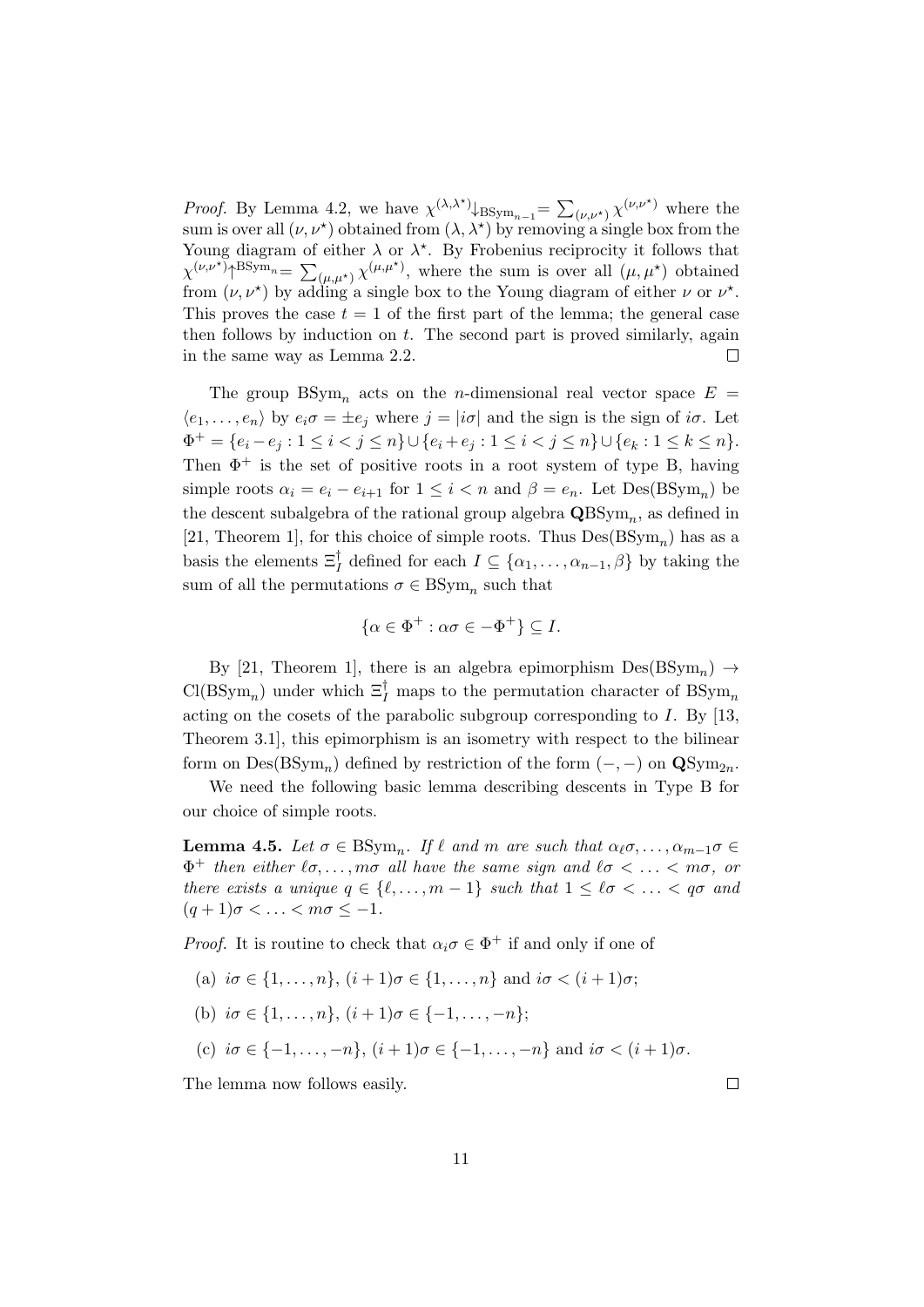Thus if  $i\sigma$  and  $(i + 1)\sigma$  have the same sign then  $\alpha_i$  is a descent of  $\sigma$ (that is,  $\alpha_i \sigma \in -\Phi^+$ ) if and only if  $i\sigma < (i+1)\sigma$ . However, by (b), a change from positive to negative is never a descent, and a change from negative to positive is always a descent. We remark that in [5] and [18], an alternative choice of simple roots is used under which 'descent' has its expected numerical meaning in all cases. However, this choice corresponds to random-to-bottom shuffles and so is not convenient for our purposes.

Let  $\Xi^{\dagger} = \sum_{m=1}^{n} (\rho_m^{-1} + \bar{\rho}_m^{-1})$  and let  $\Delta^{\dagger} = \Xi - \mathrm{id}_{\mathrm{BSym}_n}$ .

**Lemma 4.6.** Let  $n \geq 2$ . Then  $\Xi^{\dagger}$ ,  $\Delta^{\dagger} \in \text{Des}(\text{BSym}_n)$  and under the canonical algebra epimorphism  $Des(BSym_n) \to Cl(BSym_n)$  we have  $\Xi^{\dagger} \mapsto \pi^{\dagger}$  and  $\Delta^{\dagger} \mapsto \pi^{\dagger} - 1_{\text{Sym}_n}.$ 

*Proof.* By Lemma 4.5, if  $\alpha_i \sigma \in \Phi^+$  for  $2 \leq i < n$  then there exists a unique  $p \in \{1, \ldots, n\}$  such that  $\{2, \ldots, p\}$   $\sigma \subseteq \{1, \ldots, n\}$  and  $\{p+1, \ldots, n\}$   $\sigma \subseteq$  $\{-1,\ldots,-n\}$ . If in addition  $\beta\sigma \in \Phi^+$ , we must have  $p=n$ . Therefore  $\alpha_1$ is the unique simple root  $\delta$  such that  $\delta \sigma \notin \Phi^+$  if and only if  $\{2,\ldots,n\}$  $\{1, \ldots, n\}$  and *either* 

- (1)  $1\sigma \in \{1,\ldots,n\}$  and  $1\sigma > 2\sigma < \ldots < n\sigma$ , or
- (2)  $1\sigma \in \{-1,\ldots,-n\}$  and  $2\sigma < \ldots < n\sigma$ .

The permutations in Case (1) are  $\{\rho_2^{-1}, \ldots, \rho_n^{-1}\}$  and the permutations in Case (2) are  $\{\bar{\rho}_1^{-1}, \ldots, \bar{\rho}_n^{-1}\}$ . Hence  $\Xi^{\dagger} = \Xi_{\{\alpha_1\}}^{\dagger}$ . This proves the first part of the lemma.

The reflections in the simple roots  $\alpha_2, \ldots, \alpha_{n-1}$  and  $\beta$  are  $s_{\alpha_i} = (i, i +$ 1)( $-i, -(i + 1)$ ) for  $2 \le i \le n - 1$  and  $s_{\beta} = (-n, n)$ . These generate the subgroup  $BSym_{\{2,\ldots,n\}}$  of  $BSym_n$ . Hence  $BSym_{\{2,\ldots,n\}}$  is the parabolic subgroup of BSym<sub>n</sub> corresponding to  $\{\alpha_1\}$  and, since  $BSym_{\{2,...,n\}}$  is conjugate to  $BSym_{n-1}$ , the permutation character of  $BSym_n$  acting on the cosets of BSym<sub>{2,...,n}</sub> is  $\pi^{\dagger}$ . This proves the second part of the lemma.  $\Box$ 

We are now ready to prove the second equality in Theorem 4.3.

**Lemma 4.7.** For  $t, n \in \mathbf{N}_0$  we have  $S_t^{\dagger}$  $u_t^{\dagger}(n) = M_t^{\dagger}$  $f_t^{\dagger}(n)$  and  $S_t^{\dagger}$  $y_t^{\dagger}{}'(n) = M_t^{\dagger}{}'$  $t'(n)$ .

*Proof.* If  $n = 0$  the result is clear. When  $n = 1$  the oriented top-to-random shuffles are the identity and  $(-1,1)$  and it is easily checked that  $S_0^{\dagger}$  $C_0^1(1) =$  $M_0^{\dagger}$  $S_t^{\dagger}(1) = 1$  and  $S_t^{\dagger}$  $y_t^{\dagger}(1) = M_t^{\dagger}$  $t_t^{\dagger}(1) = 2^{t-1}$  for all  $t \in \mathbb{N}$ . Similarly  $S_t^{\dagger}$  $t''(1) =$  $M_t^{\dagger}{}'$  $t_t^{\dagger}$ <sup> $\mathbf{t}'(1) = 1$  if t is even and  $S_t^{\dagger}$ <sup> $\mathbf{t}'(1)$ </sup></sup>  $t_1^{\dagger}{}'(1) = M_t^{\dagger}{}'$  $t_l^{r}(1) = 0$  if t is odd. When  $n \geq 2$ we follow the proof of Lemma 2.3, using that  $[\text{id}_{BSym_n}] \Xi^{\dagger t} = S_t^{\dagger}$  $t^{\intercal}(n)$  and  $[\mathrm{id}_{\mathrm{BSym}_n}]\Delta^{\dagger t} = S_t^{\dagger t}$  $\Box$  $t''(n).$ 

This completes the proof of Theorem 4.3.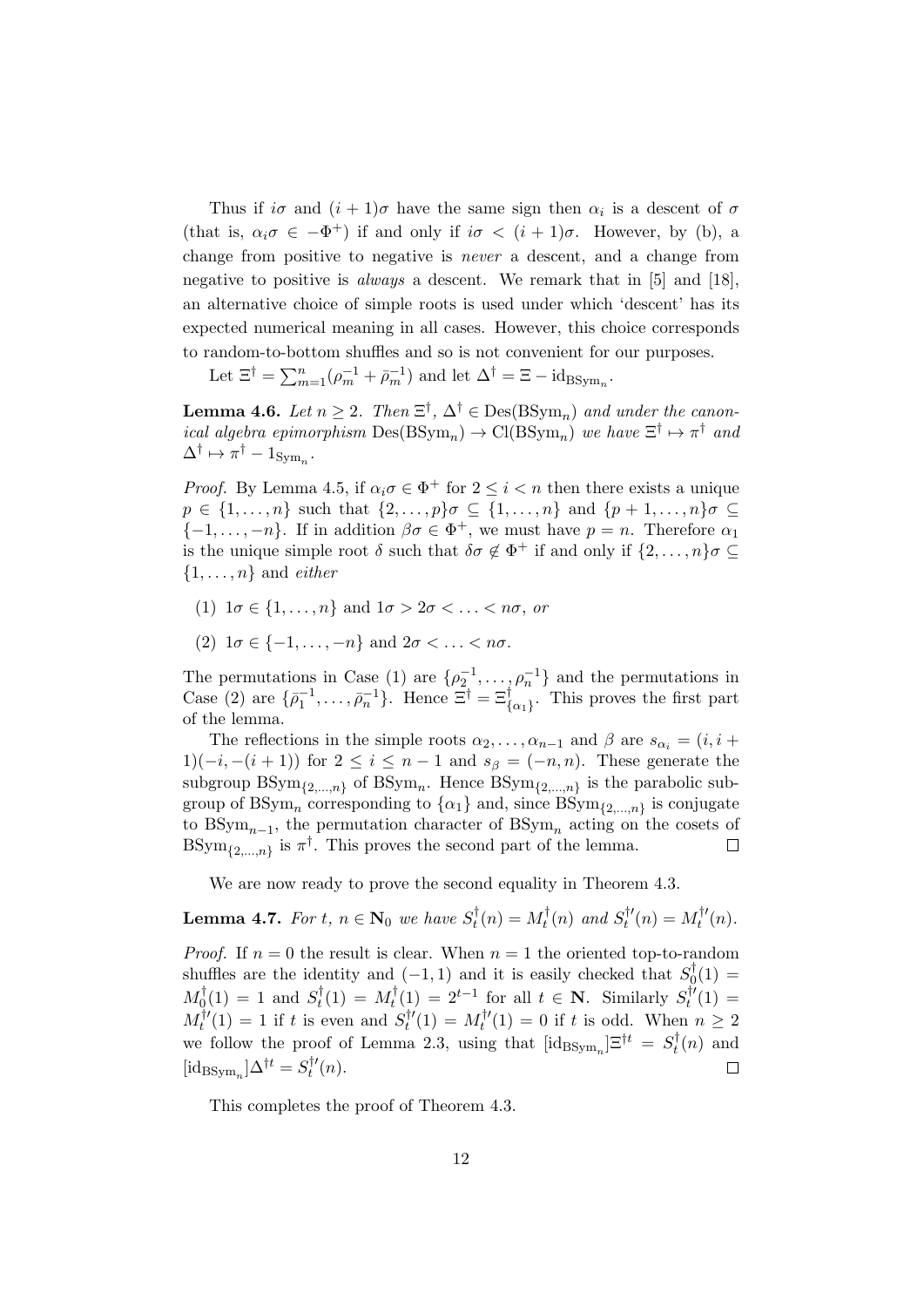#### 4.3. Eigenvalues of the oriented k-shuffle

The analogue for Type B of the k-shuffle is most conveniently defined using our interpretation of elements of  $BSym_n$  as shuffles (with flips) of a deck of *n* cards.

**Definition.** Let  $n, k \in \mathbb{N}$  with  $k \leq n$ . An oriented k-shuffle is performed as follows. Remove k cards from the deck. Then choose any  $j \in \{0, 1, \ldots, k\}$ of the k cards and flip these j cards over as a block. Place the j flipped cards on top of the deck, and then put the  $k - j$  unflipped cards on top of them.

Thus there are  $2^k\binom{n}{k}$  $\binom{n}{k}$  oriented k-shuffles. After an oriented k-shuffle that flips j cards, the newly flipped cards occupy positions  $k - j + 1, \ldots, k$ , and appear in the reverse of their order in the original deck.

For  $k < n$ , let  $\Xi_k^{\dagger} = \Xi_{\{\alpha_k\}}^{\dagger} \in \mathrm{Des}(\mathrm{BSym}_n)$  and let  $\Xi_n^{\dagger} = \Xi_{\{\beta\}}^{\dagger} \in$  $Des(BSym_n)$ . The following lemma is proved by extending the argument used in the proof of Lemma 4.6.

**Lemma 4.8.** Let  $k \leq n$ . Let  $\sigma \in \text{BSym}_n$ . Then  $\sigma$  is in the support of  $\Xi_k^{\dagger}$  $\frac{1}{k}$  ij and only if  $\sigma^{-1}$  is an oriented k-shuffle.

*Proof.* Let  $\sigma$  be in the support of  $\Xi_k^{\dagger}$ . Lemma 4.5 implies that either  $1 \leq$  $1\sigma < \ldots < k\sigma$  or there exists a unique  $j \in \{1, \ldots, k\}$  such that  $1 \leq 1\sigma <$ ... <  $(j-1)\sigma$  and  $j\sigma$  < ... <  $k\sigma$  ≤ −1. Moreover, if  $k$  < n, then since  $\beta \sigma \in \Phi^+$ , Lemma 4.5 implies that  $1 \leq (k+1)\sigma < \ldots < n\sigma$ .

Thus in our card shuffling interpretation,  $\sigma$  takes the top k cards, flips the bottom j of these cards as a block, for some  $j \in \{0, 1, \ldots, k\}$ , and then inserts the blocks of  $k - i$  unflipped cards and j flipped cards into the deck, preserving the order within each block. These shuffles are exactly the inverses of the oriented k-shuffles.  $\Box$ 

Under the canonical epimorphism  $Des(BSym_n) \to Cl(BSym_n)$ , the image of  $\Xi_k^{\dagger}$  is the permutation character  $\pi_k^{\dagger}$  $k \atop k$  of BSym<sub>n</sub> acting on the cosets of the parabolic subgroup  $\text{Sym}_k \times (C_2 \wr \text{Sym}_{n-k})$  generated by the reflections in the simple roots other than  $\alpha_k$  if  $k < n$ , or other than  $\beta$  if  $k = n$ .

Let  $P^{\dagger}(k)$  be the transition matrix of the Markov chain on  $BSym_n$  in which each step is given by choosing one of the  $2^k\binom{n}{k}$  $\binom{n}{k}$  oriented k-shuffles uniformly at random. Let  $P^{d'}(k)$  be the analogous transition matrix when only non-identity shuffles are chosen. The same argument used in §3 now proves the following proposition.

**Proposition 4.9.** The eigenvalues of  $P^{\dagger}(k)$  are  $\pi^{\dagger}_k$  $\int\limits_k^{\uparrow}(\tau)/2^k\binom nk$  $\binom{n}{k}$  and the eigenvalues of  $P^{\dagger'}(k)$  are  $(\pi_k^{\dagger})$  $(\frac{\dagger}{k}(\tau)-1)/(2^k\binom nk$  ${k \choose k} - 1$ , both for  $\tau \in \text{BSym}_n$ .  $\Box$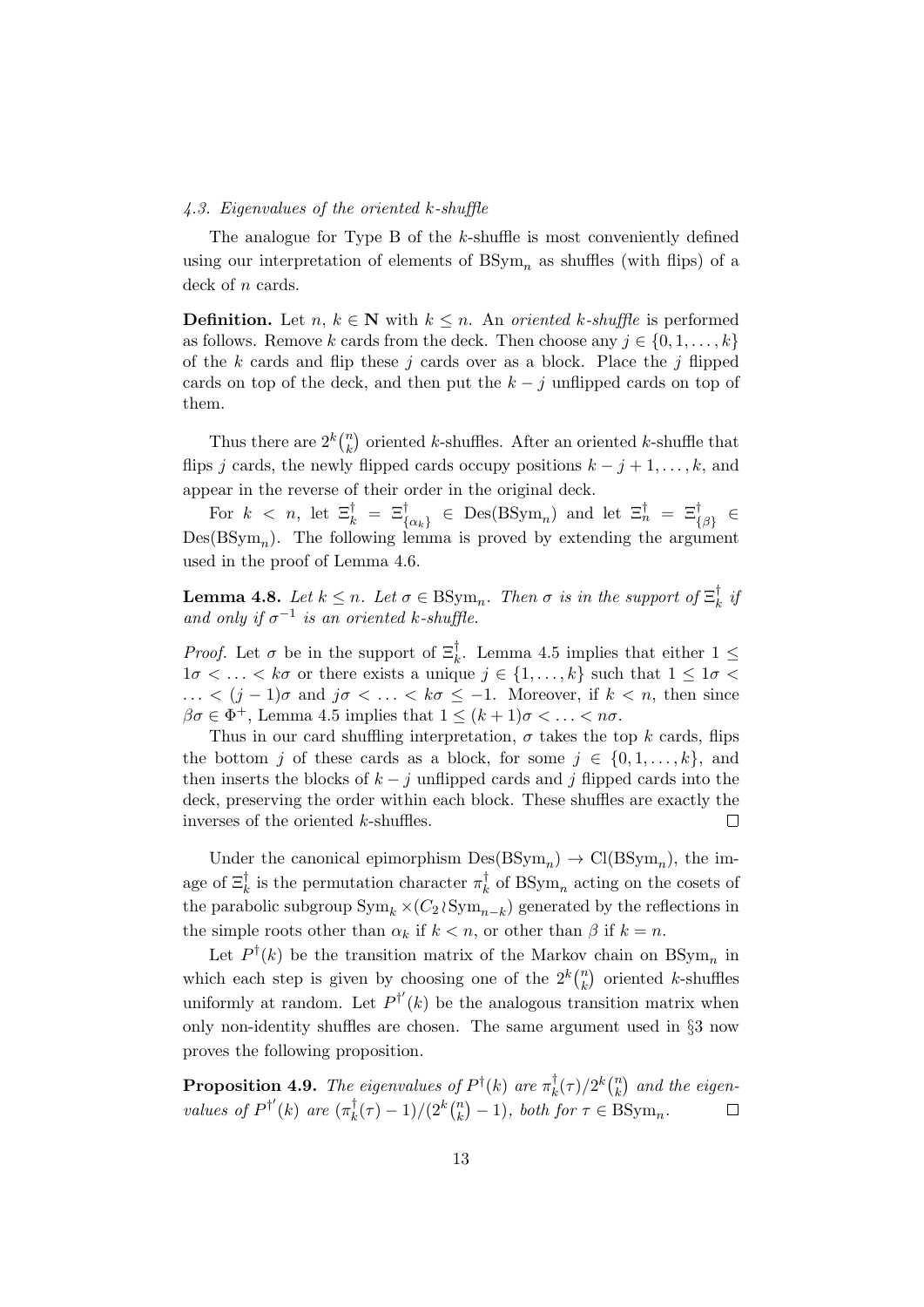A convenient model for the cosets of  $\text{Sym}_k \times (C_2 \wr \text{Sym}_{n-k})$  in  $\text{BSym}_n$  is the set  $\Omega_k$  of k-subsets of the short roots  $\{\pm e_1, \ldots, \pm e_n\}$  that each contain at most one element of each pair  $\{e_i, -e_i\}$ . The action of  $\text{BSym}_n$  on  $\Omega_k$  is inherited from its action on  $\langle e_1, \ldots, e_n \rangle$ . Using the notation for elements of  $BSym_n$  introduced immediately before  $(4.1.12)$  in [16], it is clear that a k-subset  $A = \{s_j e_j : j \in J\} \in \Omega_k$  is fixed by  $(u_1, \ldots, u_n; \tau) \in \text{BSym}_n$  if and only if (i) J is fixed by  $\tau$  and (ii)  $u_j s_j = s_{j\tau}$  for each  $j \in J$ .

Using this we make the two extreme cases in Proposition 4.9 more explicit. It is clear that  $\pi_1^{\dagger}$  $\mathcal{L}_1^{\dagger}(\sigma) = \pi^{\dagger}(\sigma)$  for  $\sigma \in \text{BSym}_n$ ; the model  $\Omega_1$  shows that  $\pi^{\dagger}((u_1,\ldots,u_n;\tau))$  is the number of short roots  $e_i$  such that  $u_i=1$  and  $i\tau = i$ . An *n*-shuffle is the inverse of the shuffle performed by separating the deck into two parts, flipping the part containing the bottom card, and then riffle-shuffling the two parts. By (i) and (ii) we see that  $\pi_n^{\dagger}((u_1,\ldots,u_n;\tau))$  is the number of sequences  $(s_1, \ldots, s_n)$  such that  $s_j \in \{+1, -1\}$  and  $u_j s_j = s_{j\tau}$ for each j. Hence the corresponding eigenvalue is  $2^{d-n}$ , where d is the number of orbits of  $\tau$  on  $\{1, \ldots, n\}$ .

#### 5. Cheating random-to-top shuffles: Type D

#### 5.1. Type D shuffles and partition moves

For  $n \in \mathbb{N}$  we define the Coxeter group  $DSym_n$  of Type D by

DSym<sub>n</sub> = {
$$
\sigma \in \text{BSym}_n : | \{1, ..., n\} \sigma \cap \{-1, ..., -n\} | \text{ is even} \}.
$$

The shuffles and partition moves relevant to this case are defined as follows. We shall use the superscript  $\ddagger$  to denote quantities relevant to this type.

**Definition.** Let  $n \in \mathbb{N}$  and let  $k \leq n$ . Let  $\sigma \in \text{DSym}_n$ . Then  $\sigma$  is a cheating k-shuffle if and only if either  $\sigma$  or  $\sigma(-n, n)$  is an oriented kshuffle. A cheating 1-shuffle will be called a cheating random-to-top shuffle. Let  $S_t^{\ddagger}$  $t<sub>t</sub>(n)$  be the number of sequences of t cheating random-to-top shuffles whose product is  $id_{DSym_n}$ . Define  $S_t^{\ddag}$  $t_t^{\mu'}(n)$  analogously, excluding the identity permutation  $\rho_1$ .

Thus the cheating  $k$ -shuffles are obtained from the oriented  $k$ -shuffles by composing with a 'cheating' flip of the bottom card, whenever this is necessary to arrive in the group  $DSym_n$ . It easily follows that the cheating random-to-top shuffles are

$$
\{\rho_m: 1 \le m \le n\} \cup \{\bar{\rho}_m(-n, n): 1 \le m \le n\}
$$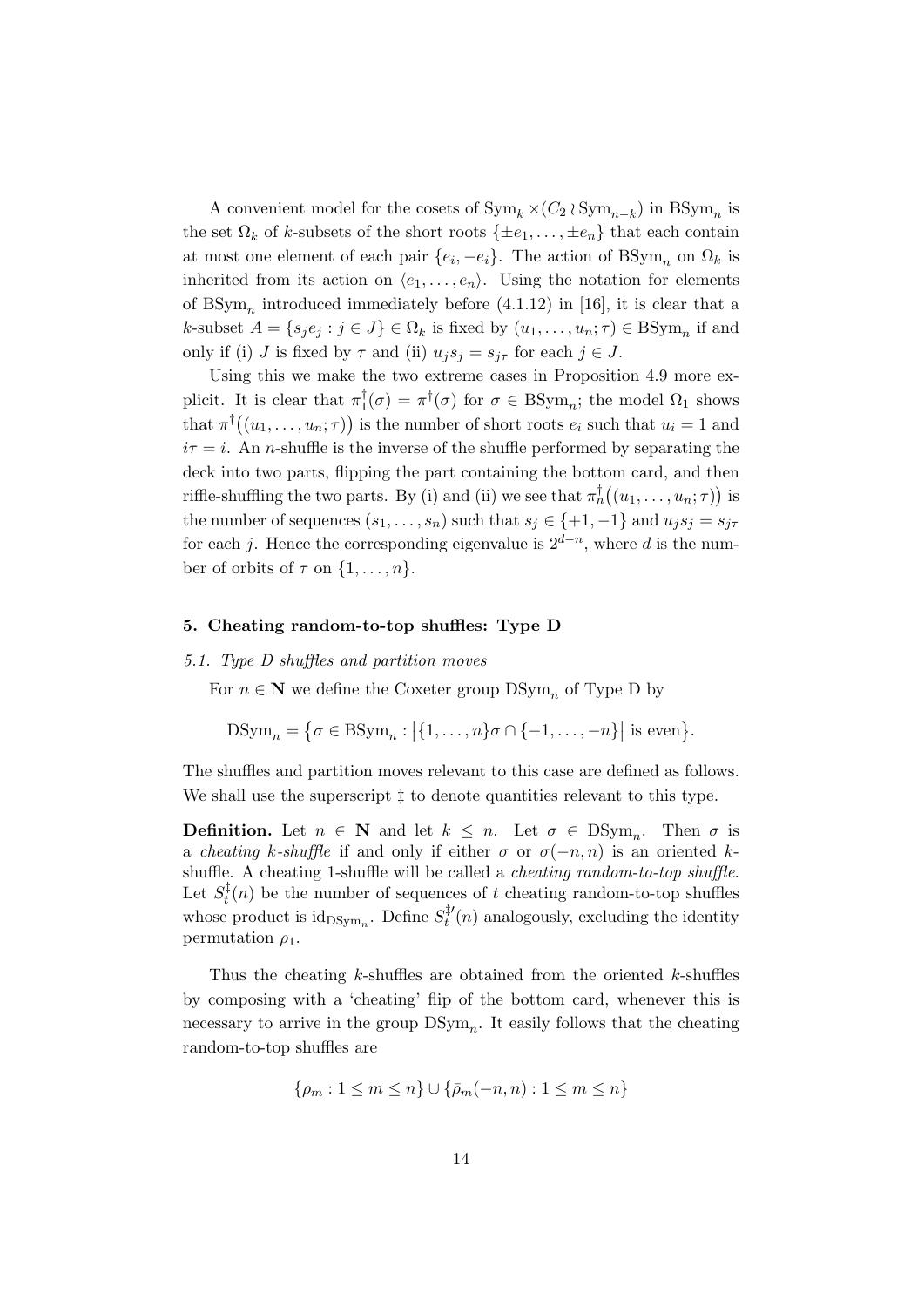where  $\rho_m$  and  $\bar{\rho}_m$  are as defined in §4.1. Note that a cheating random-to-top shuffle either flips no cards, or flips both the lifted card and the (new, in the case of  $\bar{\rho}_n$ ) bottom card.

**Definition.** Let  $t, n \in \mathbb{N}_0$ . Let  $M_t^{\ddagger}$  $t_t^{(1)}(n)$  be the number of sequences of t double-moves that start at  $((n), \emptyset)$  and finish at either  $((n), \emptyset)$  or  $(\emptyset, (n))$ . Define  $M_t^{\ddag t}$  $t^{(1)}(n)$  analogously, considering only non-exceptional double-moves.

As in the case of Type B, the sequences of shuffles counted by  $S_t^{\ddagger}$  $t^4$ (n) and  $S_t^{\ddag}$  $t^{(t)}(n)$  are in bijection with certain marked set partitions of  $\{1,\ldots,t\}$  into at most n parts, but it now seems impossible to give a more direct description of these partitions. Our strongest analogue of Theorem 1.1 is as follows.

**Theorem 5.1.** For all  $t \in \mathbb{N}_0$  and  $n \in \mathbb{N}$  such that  $n \geq 2$  we have  $S_t^{\ddagger}$  $t_t^{(4)}(n) =$  $M_t^{\ddagger}$  $f_t^{\ddag}(n)$  and  $S_t^{\ddag}$  $u_t^{\ddag t}(n) = M_t^{\ddag t}$  $t'(n)$ .

We remark that since  $DSym_1$  is the trivial group we have  $S_t^{\ddagger}$  $t^4(t) = 1$ whereas  $M_t^{\ddag}$  $t_t^{\ddagger}(1) = 2^t$  for all  $t \in \mathbb{N}_0$ . Similarly  $S_0^{\ddagger}$  $S_t^{\ddag \prime}(1) = 1$  and  $S_t^{\ddag \prime}$  $t^{(4)}(1) = 0$  for all  $t \in \mathbf{N}$ , whereas  $M_t^{\ddagger}$  $t^{(1)}(1) = 1$  for all  $t \in \mathbf{N}_0$ .

# 5.2. Proof of Theorem 5.1

We begin with the character-theoretic part of the proof. Let  $\pi^{\ddagger}$  =  $\pi^{\dagger}$   $\downarrow$  DS<sub>ym<sub>n</sub></sub> and let  $\vartheta^{\ddagger} = \pi^{\ddagger} - 1_{\text{DSym}_n}$ .

**Lemma 5.2.** Let  $t \in \mathbb{N}_0$  and let  $n \in \mathbb{N}$ . Then  $M_t^{\ddagger}$  $t_t^{\ddagger}(n) = \langle \pi^{\ddagger t}, 1_{\text{DSym}_n} \rangle$  and  $M_t^{\ddag}{}'$  $t^{t'}(n) = \langle \vartheta^{\ddagger t}, 1_{\text{DSym}_n} \rangle.$ 

*Proof.* Since  $1_{DSym_n} \uparrow^{BSym_n} = \chi^{((n),\varnothing)} + \chi^{(\varnothing,(n))}$ , it follows from Frobenius reciprocity that

$$
\langle \pi^{\ddagger t}, 1_{\text{DSym}_n} \rangle = \langle \pi^{\dagger t} \big|_{\text{DSym}_n}, 1_{\text{DSym}_n} \rangle = \langle \pi^{\dagger t}, \chi^{((n), \varnothing)} + \chi^{(\varnothing, (n))} \rangle.
$$

The first part of the lemma now follows from Lemma 4.4. The second part is proved analogously.  $\Box$ 

A root system for  $DSym_n$ , constructed inside the span of the root system for BSym<sub>n</sub> already defined, has positive roots  $\Psi^+ = \{e_i - e_j : 1 \leq i < j \leq j\}$  $n\} \cup \{e_i + e_j : 1 \leq i < j \leq n\}$ , and simple roots  $\alpha_1, \ldots, \alpha_{n-1}$  and  $\gamma$ , where  $\gamma = e_{n-1} + e_n$ . Let  $Des(DSym_n)$  be the descent subalgebra of the rational group algebra  $\text{QDSym}_n$ , as defined in [21, Theorem 1], for this choice of simple roots. Let  $\Xi_I^{\ddagger}$  for  $I \subseteq {\{\alpha_1, \ldots, \alpha_{n-1}, \gamma\}}$  be the canonical basis elements, defined in the same way as for Type B.

Let  $\Xi^{\ddagger} = \sum_{m=1}^{n} (\rho_m^{-1} + (-n, n)\bar{\rho}_m^{-1})$  and let  $\Delta^{\ddagger} = \Xi^{\ddagger} - id_{\text{DSym}_n}$ . The following lemma is the analogue of Lemma 4.6 for Type D.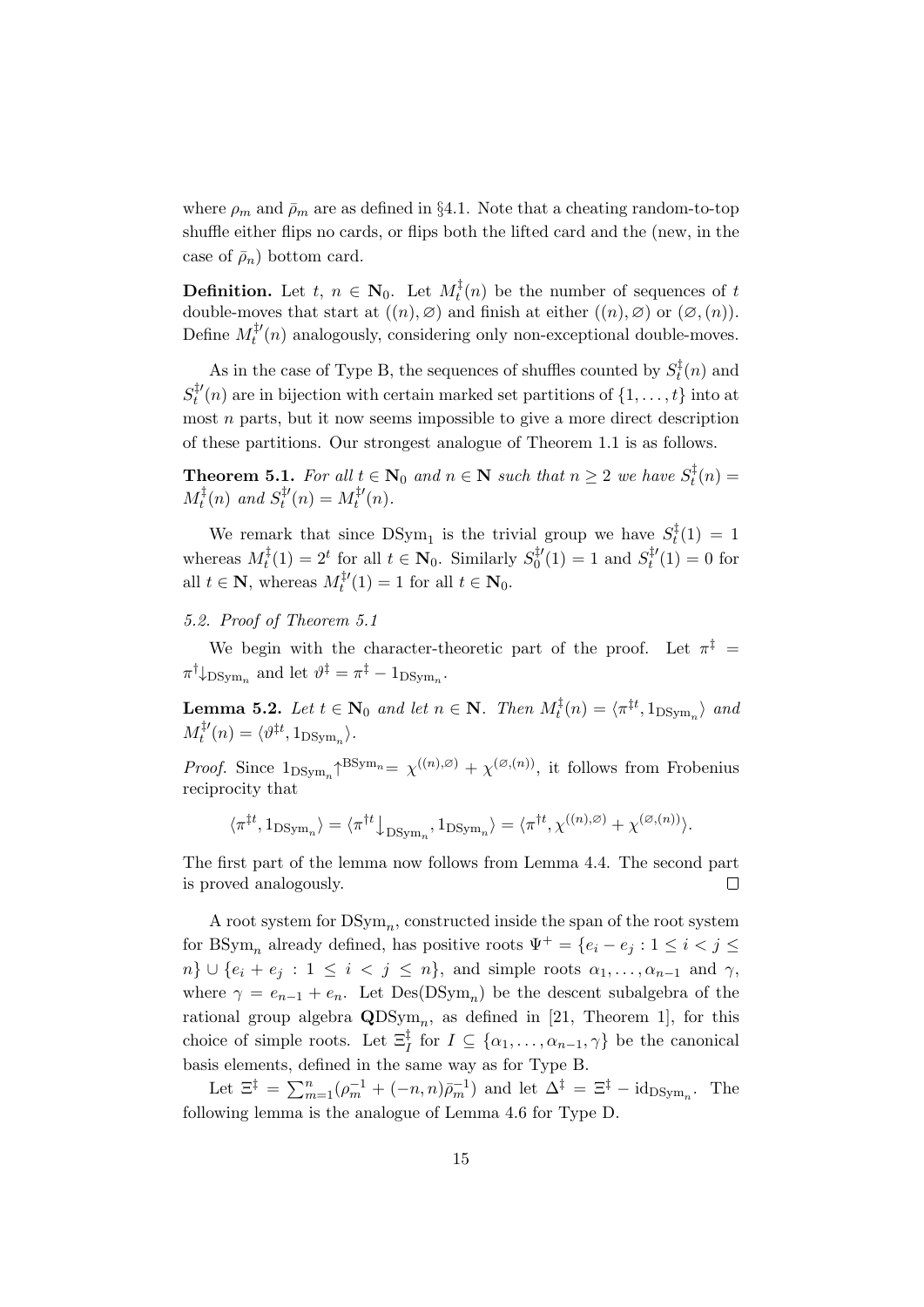**Lemma 5.3.** Let  $n \in \mathbb{N}$  be such that  $n \geq 3$ . Then  $\Xi^{\ddagger}$ ,  $\Delta^{\ddagger} \in \text{Des}(\text{DSym}_n)$ and under the canonical algebra epimorphism  $Des(DSym_n) \rightarrow Cl(DSym_n)$ we have  $\Xi^{\ddagger} \mapsto \pi^{\ddagger}$  and  $\Delta^{\ddagger} \mapsto \pi^{\ddagger} - 1_{\text{Sym}_n}$ .

*Proof.* Let  $\sigma \in \text{DSym}_n$ . Suppose that  $\alpha_1$  is the unique simple root  $\delta$  such that  $\delta \sigma \notin \Psi^+$ . Observe that if  $n\sigma \in \{-1,\ldots,-n\}$  then, since  $\gamma \sigma \in \Psi^+$ , we have  $(n-1)\sigma \in \{1,\ldots,n\}$  and  $(n-1)\sigma < |n\sigma|$ . It therefore follows from Lemma 4.5 that  $\{2, \ldots, n-1\}$   $\sigma \subseteq \{1, \ldots, n\}$ . Since  $\left[\{1, \ldots, n\}$   $\sigma \cap \{1, \ldots, n\}$  $\{-1,\ldots,-n\}$  is even, either  $\{1,n\}\sigma \subseteq \{1,\ldots,n\}$  or  $\{1,n\}\sigma \subseteq \{-1,\ldots,-n\}$ . Hence either

- (1)  $1\sigma, n\sigma \in \{1,\ldots,n\}$  and  $1\sigma > 2\sigma < \ldots < n\sigma$ , or
- (2)  $1\sigma, n\sigma \in \{-1,\ldots,-n\}$  and  $2\sigma < \ldots < (n-1)\sigma < |n\sigma|$ .

The permutations  $\sigma$  in Case (1) are  $\{\rho_m^{-1} : 1 \leq m \leq n\}$ . In Case (2) the chain of inequalities implies that  $|n\sigma| \geq n-1$  and  $(n-1)\sigma \geq n-2$ . If  $n\sigma = -(n-1)$  then  $(n-1)\sigma = n-2$  and the unique permutation is

$$
(-n, n)\bar{p}_n^{-1} = (n, -(n-1), \ldots -1)(-n, (n-1), \ldots, 1).
$$

The permutations such that  $n\sigma = -n$  are  $(-n, n)\bar{p}_m^{-1}$  for  $1 \leq m \leq n-1$ . Hence  $\Xi^{\ddagger} = \Xi_{\{\alpha_1\}} \in \mathrm{DSym}_n$ .

It is easily seen that  $\pi^{\ddagger} = 1_{DSym_{n-1}} \uparrow^{DSym_n}$ , and that  $DSym_{\{2,\ldots,n\}}$  is generated by the reflections in the simple roots  $\alpha_i$  for  $2 \le i \le n-1$  and  $\gamma$ . Therefore, by [21, Theorem 1], under the canonical algebra epimorphism  $Des(DSym_n) \to Cl(DSym_n)$  we have  $\Xi^{\ddagger} \mapsto \pi^{\ddagger}$ . This completes the proof.

We are now ready to prove Theorem 5.1. When  $n > 3$  the theorem follows from Lemma 5.2 and Lemma 5.3 by the argument used to prove Lemma 4.7. In the remaining case  $DSym_2 = \langle (-1, -2)(1, 2), (-1, 1)(-2, 2) \rangle$ is the Klein 4-group and every permutation in  $DSym<sub>2</sub>$  is a cheating topto-random shuffle. Moreover,  $\pi$  is the sum of all irreducible characters of  $DSym<sub>2</sub>$  and  $\vartheta$  is the sum of all non-trivial irreducible characters of  $DSym<sub>2</sub>$ . Since  $DSym_2$  is abelian, the group algebra  $QDSym_2$  is isomorphic to the algebra of class functions  $Cl(DSym_2)$ . Hence the coefficient of  $id_{DSym_n}$  in  $\Xi^{\ddagger t}$  is  $\langle \pi^{\ddagger t}, 1_{\text{DSym}_n} \rangle$ , and the coefficient of  $\mathrm{id}_{\text{DSym}_n}$  in  $\Delta^{\ddagger t}$  is  $\vartheta^{\ddagger t}$ . The theorem now follows from Lemma 5.2.

# 5.3. Eigenvalues of the cheating oriented k-shuffle

For  $k < n$  let  $\Xi_k^{\ddagger} = \Xi_{\{\alpha_k\}}^{\ddagger}$  and let  $\Xi_n^{\ddagger} = \Xi_{\{\gamma\}}^{\ddagger}$ . The following lemma is the analogue of Lemma 4.8 and generalizes Lemma 5.3. Let  $\mathcal{S}(\Gamma)$  denote the support of  $\Gamma \in \mathbf{Q}\text{BSym}_n$ .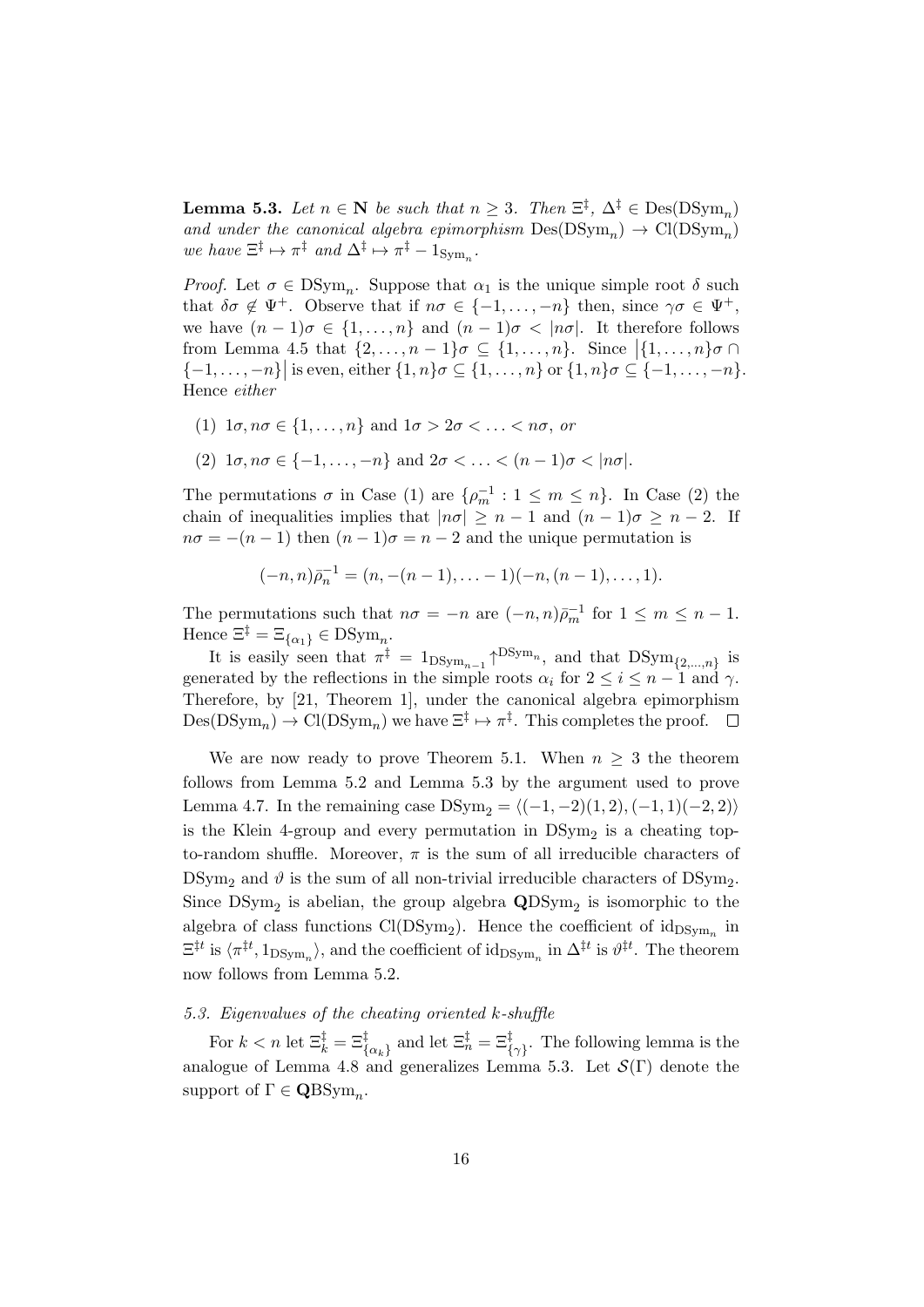**Lemma 5.4.** Let  $k \leq n-2$ . Let  $\sigma \in \text{DSym}_n$ . Then  $\sigma$  is in the support of  $\Xi_k^\ddag$  $\frac{1}{k}$  if and only if  $\sigma^{-1}$  is a cheating k-shuffle.

*Proof.* Let  $\sigma \in \text{BSym}_n$ . The sets  $\Phi^+$  and  $\Psi^+$  agree except with respect to  $\beta = \varepsilon_n$  and  $\gamma = \varepsilon_{n-1} + \varepsilon_n$ . Since  $k \leq n-2$ , it is clear that  $\sigma \in \mathcal{S}(\Xi_k^{\ddagger})$  and  $n\sigma \in \{1,\ldots,n\}$  if and only if  $\sigma \in \mathcal{S}(\Xi_k^{\dagger}) \cap \text{DSym}_n$ . By Lemma 4.8, this is the case if and only if  $\sigma^{-1}$  is a cheating k-shuffle that leaves the bottom card unflipped.

Suppose that  $n\sigma \in \{-1,\ldots,-n\}$ . Then  $\gamma\sigma \in \Psi^+$  if and only  $(n-\sigma)$  $1\sigma < |n\sigma|$ ; in this case, as seen in the proof of Lemma 5.3, we have  $\beta(-n, n)\sigma \in \Phi^+$  and  $\alpha_{n-1}(-n, n)\sigma = \varepsilon_{(n-1)\sigma} - \varepsilon_{|n\sigma|} \in \Phi^+$ . Hence  $\sigma \in \mathcal{S}(\Xi_k^{\ddagger})$ and  $n\sigma \in \{-1,\ldots,-n\}$  if and only if  $(-n,n)\sigma \in \mathcal{S}(\Xi_k^{\dagger})$  and  $\sigma \in \text{DSym}_n$ . By Lemma 4.8, this is the case if and only if  $\sigma^{-1}$  is a cheating k-shuffle that flips the bottom card.  $\Box$ 

We remark that if  $\sigma \in \text{DSym}_n$  then  $\sigma^{-1}$  is a cheating  $(n-1)$ -shuffle if and only if  $\sigma \in S(\Xi_{\{\alpha_{n-1},\gamma\}}^{\dagger})$  and  $\sigma^{-1}$  is a cheating *n*-shuffle if and only if  $\sigma \in S(\Xi_{\{\alpha_{n-1},\gamma\}}^{\dagger}) \setminus {\sigma \in \mathrm{DSym}}_n : \alpha_{n-1}\sigma \in -\Phi^+ \text{ and } \gamma\sigma \in -\Phi^+ \}.$  For example  $(n-1, -(n-1))(n, -n)$  is a cheating  $(n-1)$ -shuffle having two descents; this shuffle is obtained from the oriented  $(n-1)$ -shuffle that flips card  $n-1$ (while fixing all other cards) by the cheating flip.

Under the canonical epimorphism  $Des(DSym_n) \rightarrow Cl(DSym_n)$ , the image of  $\Xi_k^{\ddagger}$  is the permutation character  $\pi_k^{\ddagger}$  $\frac{1}{k}$  of DSym<sub>n</sub> acting on the cosets of the parabolic subgroup  $(\mathrm{Sym}_k \times (C_2 \wr \mathrm{Sym}_{n-k})) \cap \mathrm{DSym}_n$ . Thus  $\pi_k^{\ddagger} =$  $\pi_k^\dagger$  $\big\downarrow_k$   $\downarrow$ DSym<sub>n</sub>.

Let  $P^{\ddagger}(k)$  be the transition matrix of the Markov chain on  $DSym_n$  in which each step is given by choosing one of the  $2^k\binom{n}{k}$  $\binom{n}{k}$  cheating k-shuffles uniformly at random. Let  $P^{\ddagger'}(k)$  be the analogous chain where only nonidentity shuffles are chosen. The same argument used in §3 now proves the following proposition.

**Proposition 5.5.** Let  $k \leq n-2$ . The eigenvalues of  $P^{\ddagger}(k)$  are  $\pi^{\ddagger}_k$  $\frac{1}{k}(\tau)/2^k\binom nk$  $\binom{n}{k}$ and the eigenvalues of  $P^{\ddagger'}(k)$  are  $(\pi_k^{\ddagger})$  $(\frac{1}{k}(\tau) - 1)/(2^k {n \choose k}$  $\binom{n}{k}$  – 1), both for  $\tau \in$  $DSym_n$ .

In particular, we observe that the eigenvalues of the Type D shuffle are exactly the eigenvalues of the Type B shuffle coming from elements of  $DSym_n \leq BSym_n$ .

### 6. Generating functions and asymptotics

For  $t \in \mathbb{N}_0$  and  $n \in \mathbb{N}$ , the Stirling number of the second kind  $\begin{Bmatrix} t \\ n \end{Bmatrix}$ satisfies  $\begin{Bmatrix} t \\ n \end{Bmatrix} = B_t(n) - B_t(n-1)$ . By analogy we define  $\begin{Bmatrix} t \\ n \end{Bmatrix}^t = B_t'(n) -$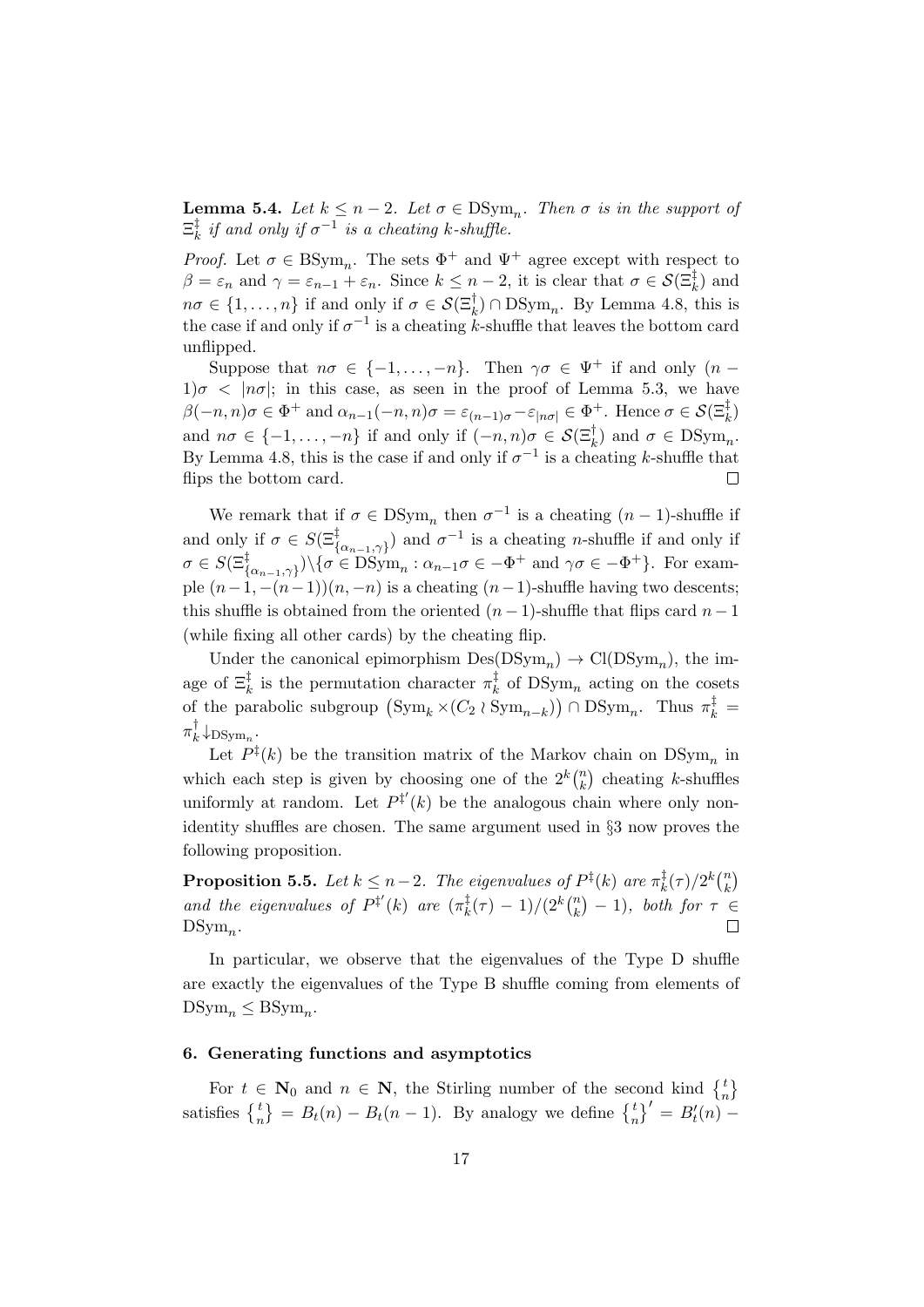$B_t'(n-1), \; \left\{\frac{t}{n}\right\}^{\dagger} \; = \; B_t^{\dagger}$  $t_t^{\dagger}(n) - B_t^{\dagger}$  $t_t^{\dagger}(n-1)$  and  $\begin{Bmatrix} t \\ n \end{Bmatrix}^{\dagger} = B_t^{\dagger}$  $b_t^{\dagger \prime}(n) - B_t^{\dagger \prime}$  $t^{r}(n-1).$ When  $n = 0$  each generalized Stirling number is defined to be 1 if  $t = 0$  and otherwise 0.

Theorem 1.1 and Theorem 4.3 give several combinatorial interpretations of these numbers. In particular, we note that  $\{^t_n\}$  is the number of sequences of  $t$  random-to-top shuffles that leave a deck of  $n$  cards invariant while lifting every card at least once, and  $\begin{bmatrix} t \\ n \end{bmatrix}^{\dagger}$  is the number of such sequences of oriented random-to-top shuffles. Moreover  $\begin{bmatrix} t \\ n \end{bmatrix}^{\prime}$  and  $\begin{bmatrix} t \\ n \end{bmatrix}^{\dagger}$  have similar interpretations, considering only sequences of non-identity shuffles.

In this section we give generating functions and asymptotic results on the generalized Bell and Stirling Numbers. Along the way we shall see a number of relationships between these numbers. Some of these results are obtained using basic arguments from residue calculus: we refer the reader to [23, Section 5.2] for an account of this method.

# 6.1. Relating  $B_t(n)$  to  $B'_t(n)$  and the asymptotics of  $B'_t(t)$

The numbers  $B_t'(t)$  are considered by Bernhart [1], who describes the associated set partitions as *cyclically spaced*. The following lemma generalizes a result in §3.5 of [1]. The bijective proof given therein also generalizes, but we give instead a short algebraic proof as an application of Theorem 1.1 and Lemma 2.2.

# Lemma 6.1. If  $t, n \in \mathbb{N}$  then  $B'_t(n) + B'_{t-1}(n) = B_{t-1}(n-1)$ .

*Proof.* By Theorem 1.1 it is equivalent to prove that  $M_t'(n) + M_{t-1}'(n) =$  $M_{t-1}(n-1)$ . Let  $\pi$  be the natural permutation character of Sym<sub>n</sub> and let  $\vartheta =$  $\chi^{(n-1,1)}$ , as in Lemma 2.2. Note that  $\vartheta \downarrow_{\text{Sym}_{n-1}}$  is the natural permutation character of  $Sym_{n-1}$ . Since restriction commutes with taking products of characters, it follows from Lemma 2.2 that  $M_{t-1}(n-1) = \langle \vartheta^{t-1} \downarrow_{\text{Sym}_{n-1}}$  $, 1_{\text{Sym}_{n-1}}\rangle$ . By Frobenius reciprocity,  $\langle \vartheta^{t-1} \downarrow_{\text{Sym}_{n-1}}$ ,  $1_{\text{Sym}_{n-1}}\rangle = \langle \vartheta^{t-1}, \pi \rangle$ . Now

$$
\langle \vartheta^{t-1}, \pi \rangle = \langle \vartheta^{t-1}, \vartheta \rangle + \langle \vartheta^{t-1}, 1_{\text{Sym}_n} \rangle = \langle \vartheta^t, 1_{\text{Sym}_n} \rangle + \langle \vartheta^{t-1}, 1_{\text{Sym}_n} \rangle
$$

 $\Box$ 

which is equal to  $M'_t(n) + M'_{t-1}(n)$ , again by Lemma 2.2.

We note that the quantity  $B_t'(n) + B_{t-1}'(n)$  appearing in Lemma 6.1 has a natural interpretation: it counts set partitions which are spaced, but not necessarily *cyclically spaced*. To prove this we use the associated Stirling numbers: for  $t \in \mathbb{N}$  and  $n \in \mathbb{N}_0$  define  $\begin{Bmatrix} t \\ n \end{Bmatrix}^{\star} = \begin{Bmatrix} t \\ n \end{Bmatrix}^{\prime} + \begin{Bmatrix} t-1 \\ n \end{Bmatrix}^{\prime}$ .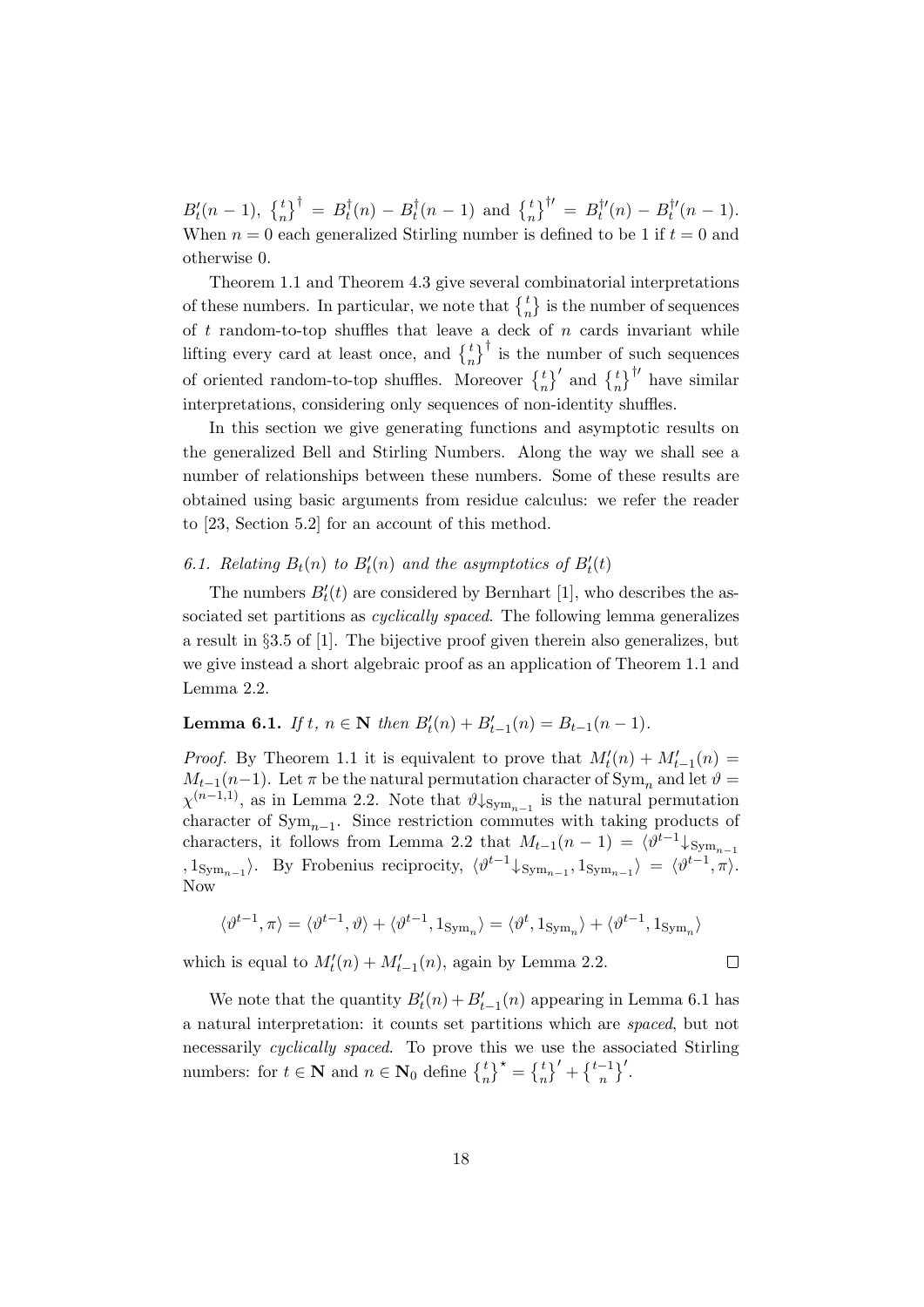**Proposition 6.2.** For  $t \in \mathbb{N}$  and  $n \in \mathbb{N}_0$ ,  $\begin{Bmatrix} t \\ n \end{Bmatrix}^{\star}$  is equal to the number of set partitions of  $\{1, \ldots, t\}$  into n parts, such that i and  $i + 1$  are not in the same part for any i.

*Proof.* The set partitions of  $\{1, \ldots, t\}$  into exactly n sets counted by  $\begin{Bmatrix} t \\ n \end{Bmatrix}^*$ but not by  $\begin{Bmatrix} t \\ n \end{Bmatrix}$  are those with 1 and t in the same part. But in this case  $t-1$  cannot also be in the same part as 1, and so deleting t gives a bijection between these extra set partitions and the set partitions counted by  $\left\{\frac{t-1}{n}\right\}$ '.  $\Box$ 

We now use Lemma 6.1 to get the exponential generating function for the  $B'_t(t)$ .

# Proposition 6.3.

$$
\sum_{t=0}^{\infty} \frac{B'_t(t)}{t!} x^t = \exp(\exp(x) - 1 - x).
$$

*Proof.* Taking  $t \in \mathbb{N}$  and  $n \geq t$ , Lemma 6.1 gives  $B'_t(t) + B'_{t-1}(t-1) =$  $B_{t-1}(t-1)$ . It follows that if  $F(x) = \sum_{t=0}^{\infty} B'_t(t) x^t/t!$  is the exponential generating function for  $B_t'(t)$  then

$$
F(x) + F'(x) = \sum_{t=0}^{\infty} \frac{B_t(t)}{t!} x^t = \exp(\exp(x) - 1).
$$

Since  $\exp(\exp(x)-1-x)$  solves this differential equation, and agrees with F when  $x = 0$ , we have  $F(x) = \exp(\exp(x) - 1 - x)$ .  $\Box$ 

Thus  $\sum_{t=0}^{\infty} B'_t(t) x^t/t! = \exp(-x) \sum_{t=0}^{\infty} B_t(t) x^t/t!$ . As an immediate corollary we get  $B_t'(t) = \sum_{s=0}^t {t \choose s}$  $s^{t}(s)(-1)^{t-s}B_{s}(s)$  and  $B_{t}(t) = \sum_{s=0}^{t} {t \choose s}$  $\binom{t}{s} B'_{s}(s);$ these formulae are related by binomial inversion. Using this formula for  $B_t'(t)$  and the standard result

$$
B_t(t) = \frac{1}{e} \sum_{j=0}^{\infty} \frac{j^t}{j!}
$$
 (3)

(see for example [23, Equation (1.41)], or sum Equation (7) below over all  $n \in \mathbf{N}_0$  we obtain

$$
B'_t(t) = \frac{1}{e} \sum_{j=0}^{\infty} \frac{(j-1)^t}{j!}.
$$
 (4)

This equation appears to offer the easiest route to the asymptotics of  $B_t'(t)$ . Let  $W(t)$  denote Lambert's W function, defined for  $x \in \mathbb{R}^{\geq 0}$  by the equation  $W(x)e^{W(x)} = x.$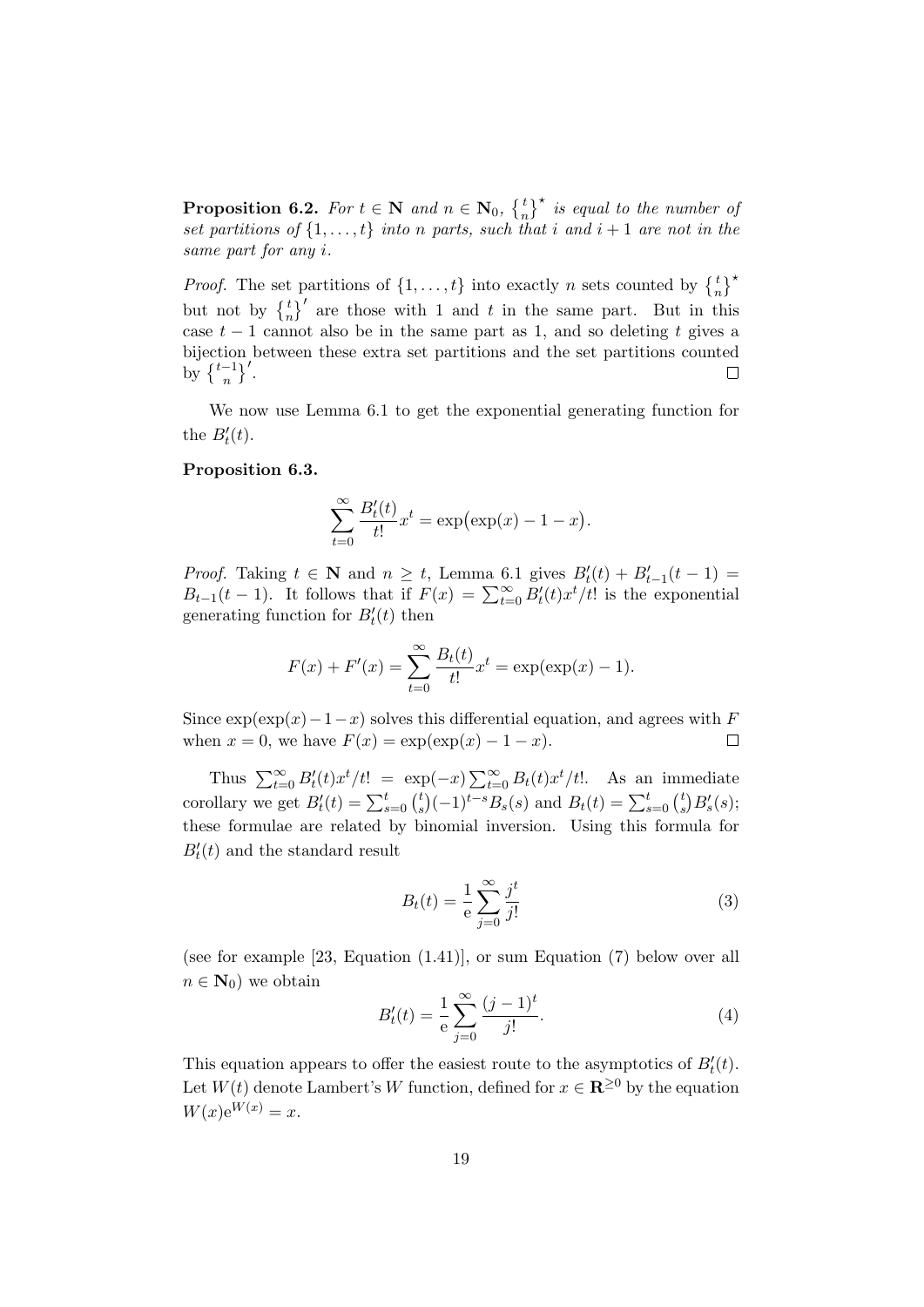Corollary 6.4. We have

$$
\frac{B'_t(t)}{B_t(t)} \sim \frac{W(t)}{t} \text{ as } t \to \infty.
$$

*Proof.* Let  $m(t) = |\exp W(t - 1/2)|$ . The solution to Exercise 9.46 in [11] can easily be adapted to show that

$$
B'_{t}(t) = e^{m(t)-t-1/2}m(t)^{t-1}\sqrt{\frac{m(t)}{m(t)+t}}\left(1+\mathrm{O}(t^{-1/2}\log t)\right).
$$

Comparing with the analogous formula for  $B_t(t)$  proved in [11] we obtain  $B_t'(t)/B_t(t) \sim 1/m(t)$  as  $t \to \infty$ . We now use the fact that

$$
m(t) \sim \exp W(t - 1/2) = \frac{t - 1/2}{W(t - 1/2)} \sim \frac{t}{W(t)} \text{ as } t \to \infty,
$$

where the final asymptotic equality follows from the elementary bounds  $\log t - \log \log t \leq W(t) \leq \log t.$  $\Box$ 

We also obtain the following result on the number  $W_t$  of set partitions of  $\{1, \ldots, t\}$  into parts of size at least 2.

**Corollary 6.5.** If  $t \in \mathbb{N}_0$  then  $B'_t(t)$  is equal to  $W_t$ .

*Proof.* Since  $exp(x)-1-x$  is the exponential generating function enumerating sets of size at least two, the corollary follows from Proposition 6.3 using [23, Theorem 3.11].  $\Box$ 

This result is proved in  $[1, §3.5]$ , as a corollary of two explicit bijections showing that  $B_t'(t) + B_{t+1}'(t+1) = B_t(t)$  (as noted earlier, this is a special case of Lemma 6.1) and  $W_t + W_{t+1} = B_t(t)$ . It would be interesting to have a direct bijective proof of the corollary.

It is worth noting that Corollary 6.5 does not extend to the Stirling numbers  $\begin{Bmatrix} t \\ n \end{Bmatrix}$ . For example, if  $t \geq 2$  then  $\begin{Bmatrix} t \\ 1 \end{Bmatrix}$  = 0, whereas the unique set partition of  $\{1, \ldots, t\}$  into a single part obviously has all parts of size at least 2.

6.2. Generating functions and asymptotics for  $\begin{Bmatrix} t \\ n \end{Bmatrix}$  and  $B'_t(n)$ 

Let  $t, n \in \mathbb{N}$ . By definition we have  $\begin{Bmatrix} t \\ n \end{Bmatrix}^t = B_t^t(n) - B_t^t(n-1)$ . Provided Let  $i, n \in \mathbb{N}$ . By definition we have  $\begin{cases} \frac{n}{n} - D_t(n) - D_t(n-1) & \text{if } t \leq n \\ n \end{cases}$ <br>  $n \geq 2$ , Lemma 6.1 applies to both summands, and we obtain  $\begin{cases} \frac{t}{n} \\ \frac{t}{n} \end{cases} + \begin{cases} \frac{t-1}{n} \\ \frac{t}{n} \end{cases}$  $\{t-1\atop n-1\}$ . From the ordinary generating function  $\sum_{t=0}^{\infty} \{t\atop n\} x^t = x^n \prod_{j=1}^n 1/(1-x)^{j-1}$  $jx$ ) (see for example [23, (1.36)]) we now get

$$
\sum_{t=0}^{\infty} \left\{ \frac{t}{n} \right\}' x^t = \frac{x^n}{1+x} \prod_{j=1}^{n-1} \frac{1}{1-jx} \tag{5}
$$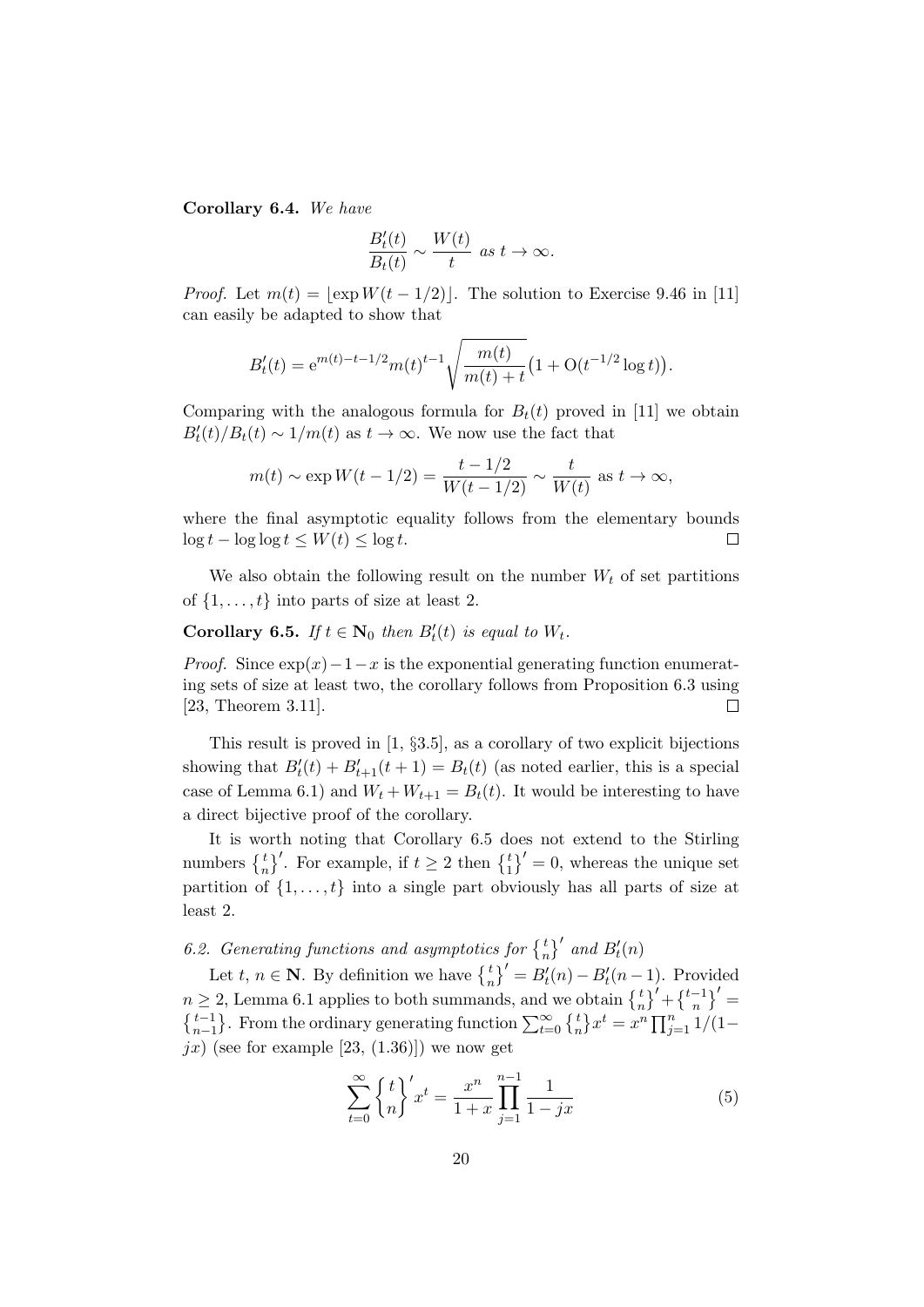for  $n \geq 2$ . (When  $n = 1$  we have  $\begin{pmatrix} t \\ 1 \end{pmatrix}' = 0$  for all  $t \in \mathbb{N}$ , so the generating function is zero.) A simple residue calculation now shows that provided  $n \geq 3$ , we have

$$
\left\{\frac{t}{n}\right\}' \sim \frac{(n-1)^t}{n!} \quad \text{as } t \to \infty.
$$

(When  $n = 2$  we have  $\begin{pmatrix} t \\ 2 \end{pmatrix}' = 1$  if t is even, and  $\begin{pmatrix} t \\ 2 \end{pmatrix}' = 0$  if t is odd.) It easily follows that same asymptotic relation holds for  $B_t'(n)$ . Thus if  $n \geq 3$ then  $\frac{1}{n} \begin{Bmatrix} t \\ n-1 \end{Bmatrix}$ ,  $\begin{Bmatrix} t \\ n \end{Bmatrix}'$ ,  $\frac{1}{n} B_t(n-1)$  and  $B'_t(n)$  are all asymptotically equal to  $(n-1)^t/n!$  as  $t \to \infty$ . Moreover, by calculating all residues in (5) we obtain the explicit formula

$$
\left\{\frac{t}{n}\right\}' = \frac{1}{n!} \sum_{k=0}^{n-1} (-1)^k \binom{n}{k} (n-k-1)^t + \frac{(-1)^{n+t}}{n!}
$$
(6)

valid for  $n \geq 2$ . (The summand for  $n-1$  is included so that the formula holds also when  $t = 0$ .) This formula may be compared with the well known identity

$$
\binom{t}{n} = \frac{1}{n!} \sum_{k=0}^{n} (-1)^k \binom{n}{k} (n-k)^t,
$$
\n(7)

valid for all t,  $n \in \mathbb{N}_0$ , which has a short direct proof using the Principle of Inclusion and Exclusion. When  $n \geq 3$ , an easy corollary of (5) is the recurrence  $\begin{Bmatrix} t \\ n \end{Bmatrix}' = \begin{Bmatrix} t-1 \\ n-1 \end{Bmatrix}' + (n-1)\begin{Bmatrix} t-1 \\ n \end{Bmatrix}'$ , analogous to the well known  $\{n \atop n \} = \{n-1 \atop n-1 \} + n \{n-1 \atop n \}$ . However, while the recurrence for  $\{n \atop n \}$  has a very simple bijective proof, the authors know of no such proof for the recurrence for  $\left\{\frac{t}{n}\right\}^{\prime}$ .

#### 6.3. Generating function and asymptotics of  $B_t^{\dagger}$  $t'(t)$

The exponential generating function enumerating non-empty sets with an even number of their elements marked is  $\frac{1}{2}(\exp 2x - 1)$ . Hence, by [23, Theorem 3.11], we have

$$
\sum_{n=0}^{\infty} \frac{B_t^{\dagger}(t)}{t!} x^t = \exp\left(\frac{1}{2}(\exp 2x - 1)\right).
$$

Since there are  $2^{t-n}$  ways to mark the elements of a set partition of  $\{1, \ldots, t\}$ into n parts so that an even number of elements in each part are marked, we have  $\begin{Bmatrix} t \\ n \end{Bmatrix}^{\dagger} = 2^{t-n} \begin{Bmatrix} t \\ n \end{Bmatrix}$ . Using this, a routine adaption of the proof of [23, Equation 1.41] shows that

$$
B_t^{\dagger}(t) = \frac{1}{\sqrt{e}} \sum_{j=0}^{\infty} \frac{(2j)^t}{2^j j!}.
$$
 (8)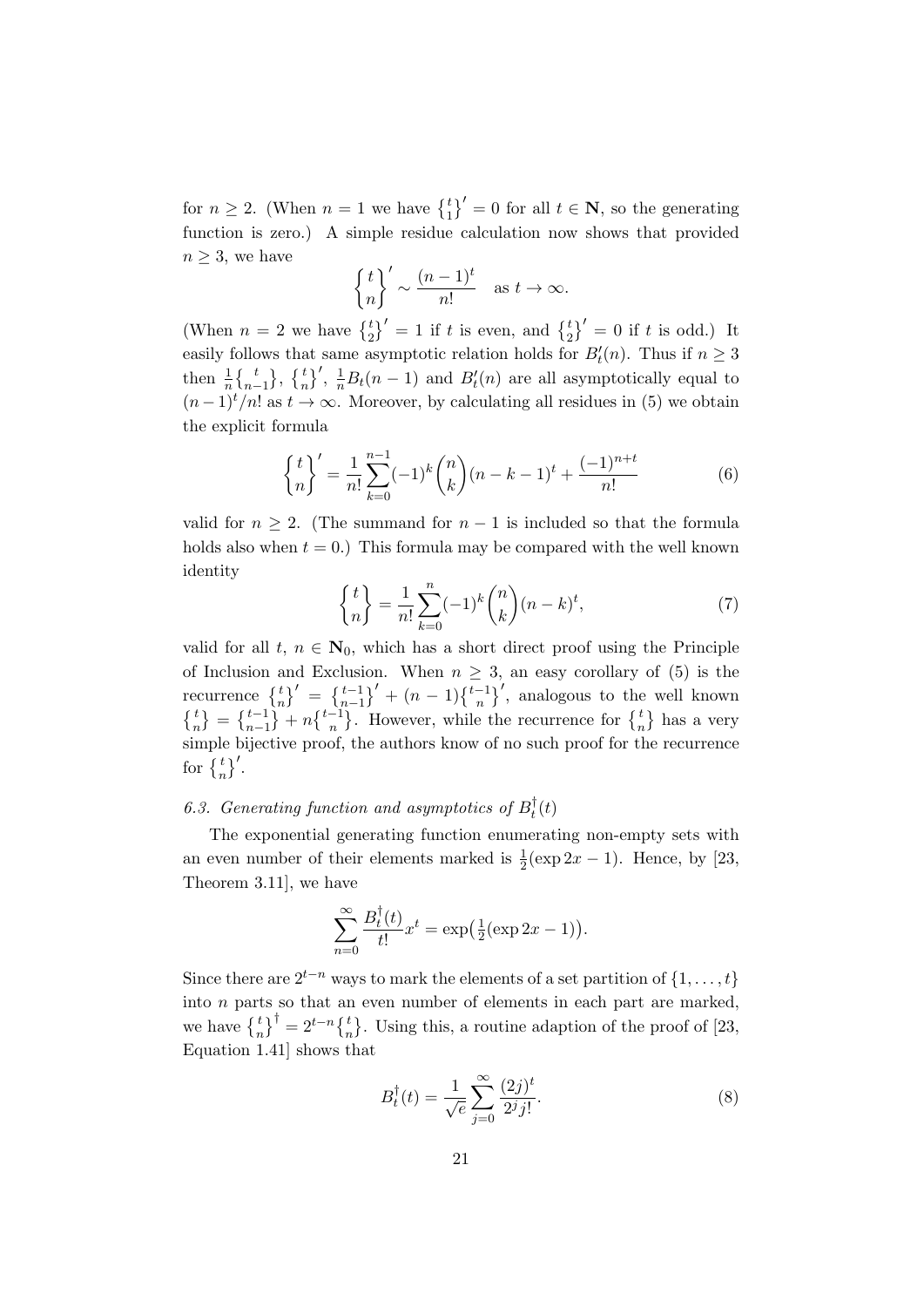The method used to prove Corollary 6.4 then shows that

$$
B_t^{\dagger}(t) = 2^t e^{\ell(t) - t} \ell(t)^t \sqrt{\frac{\ell(t)}{\ell(t) + t}} \left(1 + O(t^{-1/2} \log t)\right)
$$

where  $\ell(t)$  is defined by the equation  $(\log \ell(t) + \log 2)\ell(t) = t - 1/2$ .

6.4. Relating  $B_t^{\dagger}$  $t^{\dagger}(n)$  to  $B^{\dagger \prime}_t$  $t^{ \dagger \prime }_{ t } (n)$  and the asymptotics of  $B_{t}^{ \dagger \prime }$  $t'(n)$ 

Lemma 6.1 has the following analogue in Type B.

Lemma 6.6. For  $t, n \in \mathbb{N}$  we have

$$
B_t^{\dagger \prime}(n) + B_{t-1}^{\dagger \prime}(n) = \sum_{s=0}^{t-1} {t-1 \choose s} B_s^{\dagger}(n-1).
$$

*Proof.* Let  $\pi_{(n)}^{\dagger} = 1_{\text{BSym}_{n-1}} \uparrow^{\text{BSym}_n}$  and  $\vartheta_{(n)}^{\dagger} = \pi_{(n)}^{\dagger} - 1_{\text{BSym}_n}$ . By Lemma 4.4,

$$
B_t^{\dagger\prime}(n) + B_{t-1}^{\dagger\prime}(n) = \langle (\vartheta_{(n)}^\dagger)^{t-1} \pi_{(n)}^\dagger, 1_{\text{BSym}_n} \rangle.
$$

Recall from §4.2 that

$$
\pi_{(n)}^{\dagger} = \chi^{((n),\varnothing)} + \chi^{((n-1,1),\varnothing)} + \chi^{((n-1),(1))}.
$$

By the Branching Rule for  $BSym_n$  stated in Lemma 4.4 we have

$$
\vartheta_{(n)}^{\dagger} \big\downarrow_{\mathrm{BSym}_{n-1}} = 2\chi^{((n-1),\varnothing)} + \chi^{((n-2,1),\varnothing)} + \chi^{((n-2),(1))} = \pi_{(n-1)}^{\dagger} + 1_{\mathrm{BSym}_{n-1}}.
$$

A straightforward calculation using Lemma 4.4 now shows that

$$
B_t^{\dagger\prime}(n) + B_{t-1}^{\dagger\prime}(n) = \langle (\vartheta_{(n)}^{\dagger})^{t-1} \pi_{(n)}, 1_{\text{BSym}_n} \rangle
$$
  
\n
$$
= \langle (\vartheta_{(n)}^{\dagger})_{\text{BSym}_{n-1}} \rangle^{t-1} \uparrow^{\text{BSym}_n}, 1_{\text{BSym}_n} \rangle
$$
  
\n
$$
= \langle (\pi_{(n-1)}^{\dagger} + 1_{\text{BSym}_{n-1}})^{t-1} \uparrow^{\text{BSym}_n}, 1_{\text{BSym}_n} \rangle
$$
  
\n
$$
= \langle (\pi_{(n-1)}^{\dagger} + 1_{\text{BSym}_{n-1}})^{t-1}, 1_{\text{BSym}_{n-1}} \rangle
$$
  
\n
$$
= \sum_{s=0}^{t-1} {t-1 \choose s} \langle (\pi_{(n-1)}^{\dagger})^s, 1_{\text{BSym}_{n-1}} \rangle,
$$

and the result follows.

In order to state a Type B analogue of Proposition 6.2, we define a further family of Type B Stirling numbers by  $\begin{bmatrix} t \\ n \end{bmatrix}^{\dagger\star} = \begin{bmatrix} t \\ n \end{bmatrix}^{\dagger\prime} + \begin{bmatrix} t-1 \\ n \end{bmatrix}^{\dagger\prime}$  for  $t \in \mathbf{N}$  and  $n \in \mathbf{N}_0$ .

 $\Box$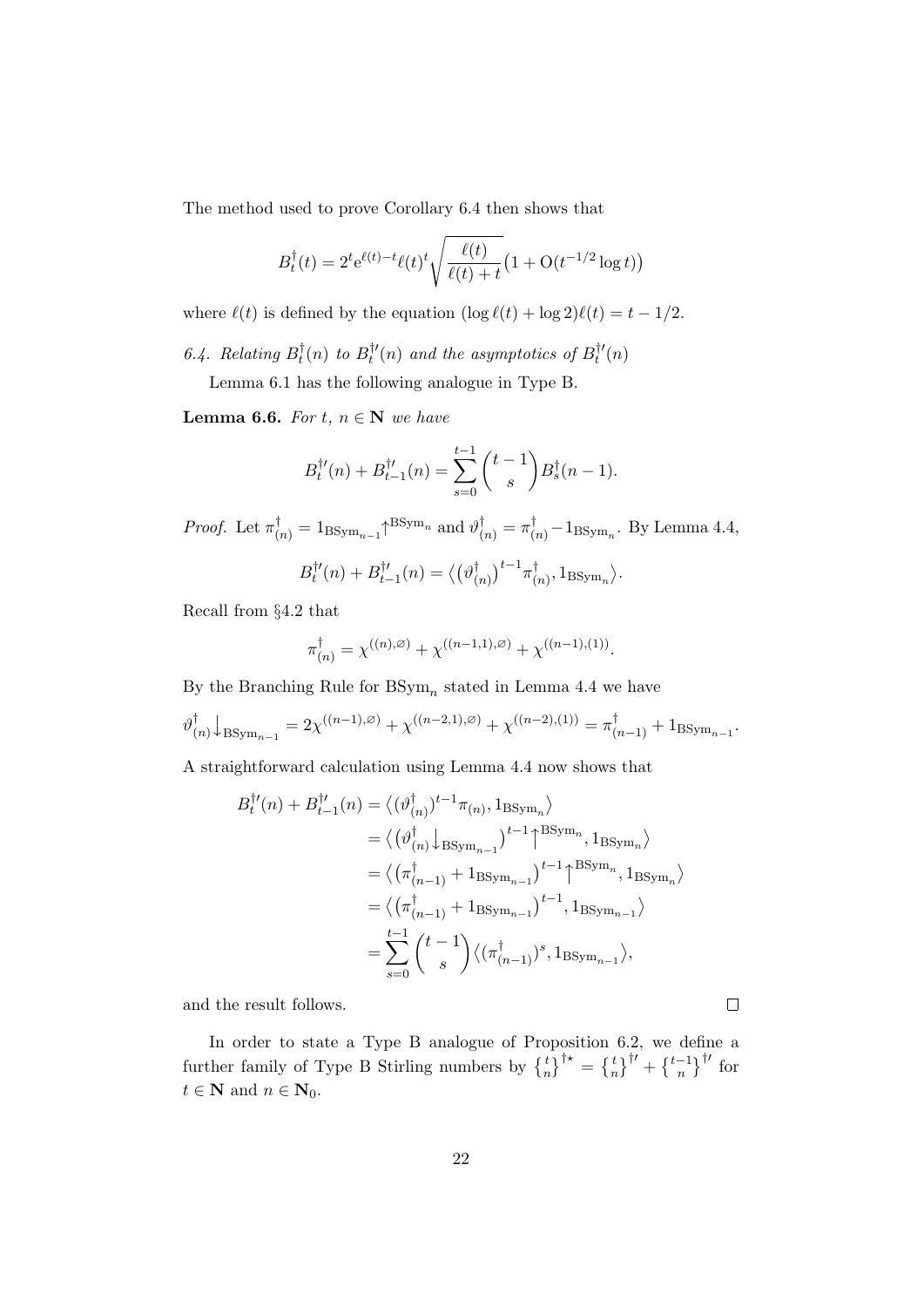**Proposition 6.7.** For  $t \in \mathbb{N}$  and  $n \in \mathbb{N}_0$ ,  $\begin{cases} t \\ n \end{cases}^{\dagger\star}$  is equal to the number of marked set partitions of  $\{1, \ldots, t\}$  into n parts, such that an even number of elements of each part are marked, and such that if i and  $i + 1$  are in the same part then  $i + 1$  is marked.

*Proof.* By definition of  $\begin{Bmatrix} t \\ n \end{Bmatrix}^{\dagger\prime}$ , the marked set partitions of  $\{1, \ldots, t\}$  into exactly *n* parts counted by  $\begin{Bmatrix} t \\ n \end{Bmatrix}^{\dagger\star}$  but not by  $\begin{Bmatrix} t \\ n \end{Bmatrix}^{\dagger\prime}$  are those with 1 and t in the same part, but with 1 unmarked. The following procedure defines a bijection between these partitions and those counted by  $\{\frac{t-1}{n}\}^{\dagger}$ : if t is marked then transfer the mark to 1; then delete  $t$ .  $\Box$ 

Continuing the analogy with Type A, we now use Lemma 6.6 to get the generating function for  $B_t^{\dagger}$  $t'(t).$ 

#### Proposition 6.8.

$$
\sum_{t=0}^{\infty} \frac{B_t^{\dagger t}(t)}{t!} x^t = \exp\left(\frac{1}{2} (\exp 2x - 1 - 2x)\right).
$$

*Proof.* Taking  $t \in \mathbb{N}$  and  $n \geq t$ , Lemma 6.6 gives  $B_t^{\dagger t}$  $b_t^{\dagger \prime}(t) + B_{t-}^{\dagger \prime}$  $t_{t-1}^{T'}(t-1) =$  $\sum_{s=0}^{t-1} B_s^{\dagger}(s) {\textstyle \binom{t-1}{s}}$  $s^{-1}$ ). Observe that if  $G(x) = \sum_{t=0}^{\infty} a_t x^t/t!$  then  $x^k G(x)/k! =$  $\sum_{t=0}^{\infty} a_t x^{t+k} \binom{t+k}{k}$  $\binom{+k}{k}/(t+k)!$ . It follows that if  $H(x) = \sum_{t=0}^{\infty} B_t^{\dagger}$  $t^{t'}(t)x^{t}/t!$  then

$$
H(x) + H'(x) = \sum_{k=0}^{\infty} \frac{x^k}{k!} \sum_{t=0}^{\infty} \frac{B_t^{\dagger}(t)}{t!} x^t = \exp(x + \frac{1}{2}(\exp 2x - 1)).
$$

Since  $\exp(\frac{1}{2})$  $\frac{1}{2}(\exp 2x - 1 - 2x)$  solves this differential equation, and agrees with H when  $x = 0$ , we have  $H(x) = \exp(\frac{1}{2})$  $\frac{1}{2}(\exp 2x - 1 - 2x)).$  $\Box$ 

Thus  $\sum_{t=0}^{\infty} B_t^{\dagger}$  $t''_t(t)x^t/t! = \exp(-x)\sum_{t=0}^{\infty} B_t^{\dagger}$  $t(t)x^{t}/t!$ . As an immediate corollary we get  $B_t^{\dagger}$  $t^{t'}(t) = \sum_{s=0}^{t} {t \choose s}$  $S^t_s$  $(-1)^{t-s} B_s^{\dagger}(s)$  and  $B_t^{\dagger}$  $t_t^{\dagger}(t)=\sum_{s=0}^t \binom{t_s}{s}$  $s^{\dagger}\Bigl(B_{s}^{\dagger\prime}(s);$ again these formulae are related by binomial inversion. Using this formula for  $B_t^{\dagger}$ '  $t'(t)$  and (8), we obtain

$$
B_t^{\dagger \prime}(t) = \frac{1}{\sqrt{e}} \sum_{j=0}^{\infty} \frac{(2j-1)^t}{2^j j!}.
$$
 (9)

This equation has the same relationship to  $(8)$  as  $(4)$  has to  $(3)$ , and the same method used to prove Corollary 6.4 gives

$$
B_t^{\dagger \prime}(t) = 2^{t-1/2} e^{\ell(t) - t} \ell(t)^{t-1/2} \sqrt{\frac{\ell(t)}{\ell(t) + t}} \left(1 + O(t^{-1/2} \log t)\right)
$$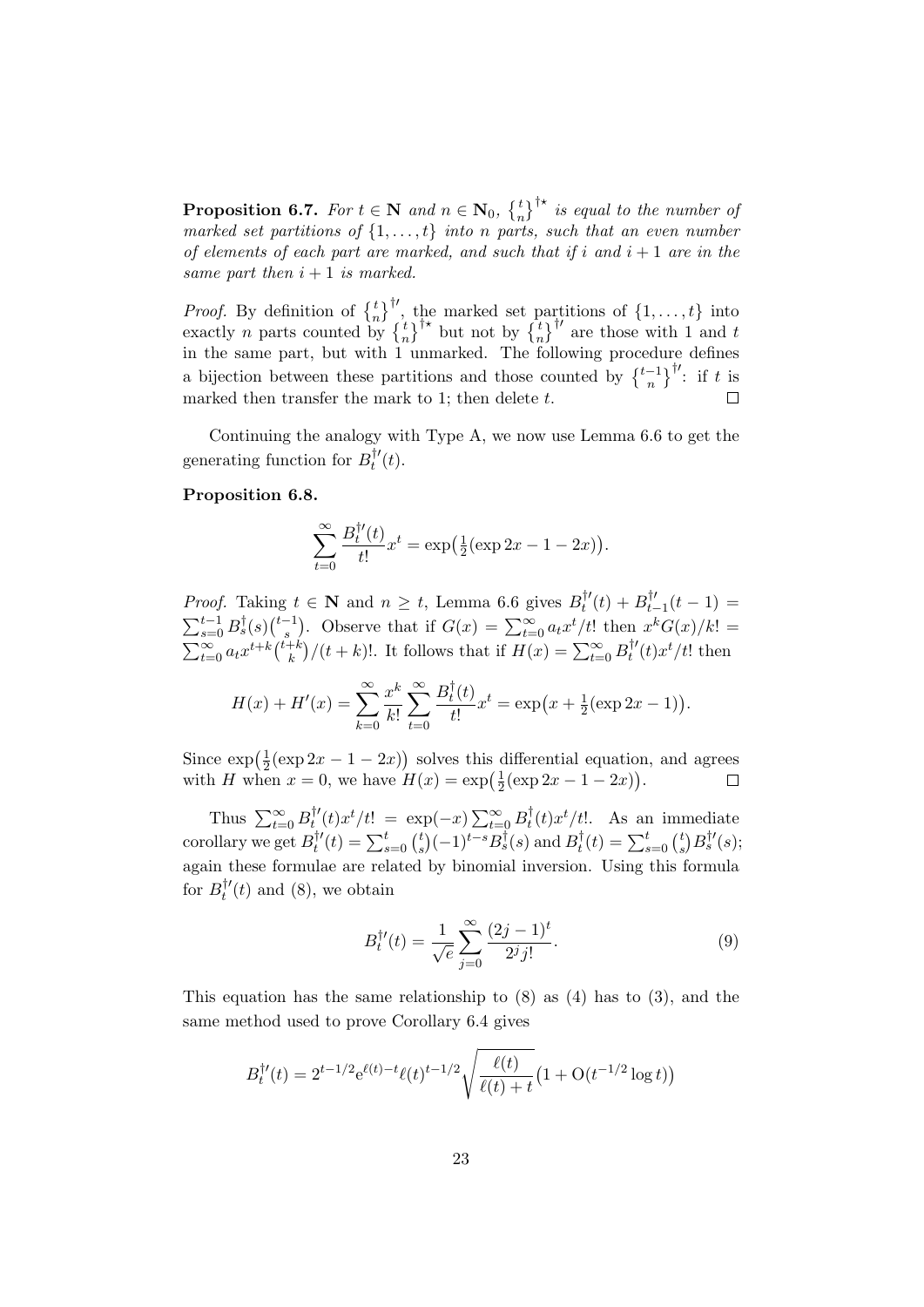$$
\frac{B_t^{\dagger \prime}(t)}{B_t^{\dagger}(t)} \sim \frac{1}{\sqrt{2\ell(t)}} \text{ as } t \to \infty
$$

where  $\ell(t)$  is as defined in §6.3.

We also obtain the expected analogue of Corollary 6.5. The example of  $\{\begin{bmatrix}t\\1\end{bmatrix}^{\dagger}$  shows that, as before, this corollary does not extend to the corresponding Stirling numbers.

Corollary 6.9. If  $t \in \mathbb{N}_0$  then  $B_t^{\dagger}$  $t''_t(t)$  is the number of set partitions of  $\{1, \ldots, t\}$  into parts of size at least two with an even number of their elements marked.  $\Box$ 

Proof. As in the Type A case, this follows from [23, Theorem 3.11] since 1  $\frac{1}{2}$ (exp(2x) – 1 – 2x) is the exponential generating function enumerating sets of size at least two with an even number of their elements marked.  $\Box$ 

6.5. Relating  $B_t^{\dagger}$  $t^{\dagger}_t(n)$  to  $B^{\dagger \prime}_t$  $\mathcal{L}_t^{\dagger\prime}(n)$  and the asymptotics of  $\left\{\frac{t}{n}\right\}^{\dagger}$ ,  $\left\{\frac{t}{n}\right\}^{\dagger\prime}$ ,  $B_t^{\prime}(n)$  and  $B_{t}^{\dagger \prime}$  $t'(n)$ 

Let  $t, n \in \mathbb{N}$ . Since  $\begin{Bmatrix} t \\ n \end{Bmatrix}^{\dagger} = 2^{t-n} \begin{Bmatrix} t \\ n \end{Bmatrix}$ , Equation (7) implies that

$$
\binom{t}{n}^{\dagger} = \frac{1}{2^n n!} \sum_{k=0}^n (-1)^k \binom{n}{k} (2(n-k))^t.
$$
 (10)

Moreover, the ordinary generating function for  $\left\{t_n^t\right\}^{\dagger}$  is

$$
\sum_{t=0}^{\infty} \binom{t}{n}^{\dagger} x^{t} = x^{n} \prod_{j=1}^{n} \frac{1}{1 - 2jx}
$$
 (11)

and so  $\left\{t\atop n\right\}^{\dagger}$  and  $B_t^{\dagger}$  $t^{\dagger}(n)$  are both asymptotically equal to  $(2n)^t/2^n n!$  as  $t \to$ ∞. Lemma 6.6 implies that  $\begin{bmatrix} t \\ n \end{bmatrix}^{\dagger} + \begin{bmatrix} t^{-1} \\ n \end{bmatrix}^{\dagger} = \sum_{s=0}^{t-1} \begin{bmatrix} t^{-1} \\ s \end{bmatrix}$  $\binom{-1}{s} \left\{ \frac{s}{n-1} \right\}^{\dagger}$  provided  $n \geq 2$ . The generating function for the right-hand side is

$$
\sum_{t=0}^{\infty} \sum_{s=0}^{t-1} {t-1 \choose s} {s \choose n-1}^{\dagger} y^t = \sum_{s=0}^{\infty} {s \choose n-1}^{\dagger} \frac{y^s}{(1-y)^{s+1}}
$$

$$
= \frac{y^n}{1-y} \prod_{j=1}^{n-1} \frac{1}{1-(2j+1)y}
$$

where the second line follows by substituting  $y/(1-y)$  for x in (11), with n replaced with  $n-1$ . Hence

$$
\sum_{t=0}^{\infty} \left\{ \frac{t}{n} \right\}^{\dagger t} x^{t} = \frac{x^{n}}{1+x} \prod_{j=1}^{n} \frac{1}{1 - (2j - 1)x}
$$
(12)

and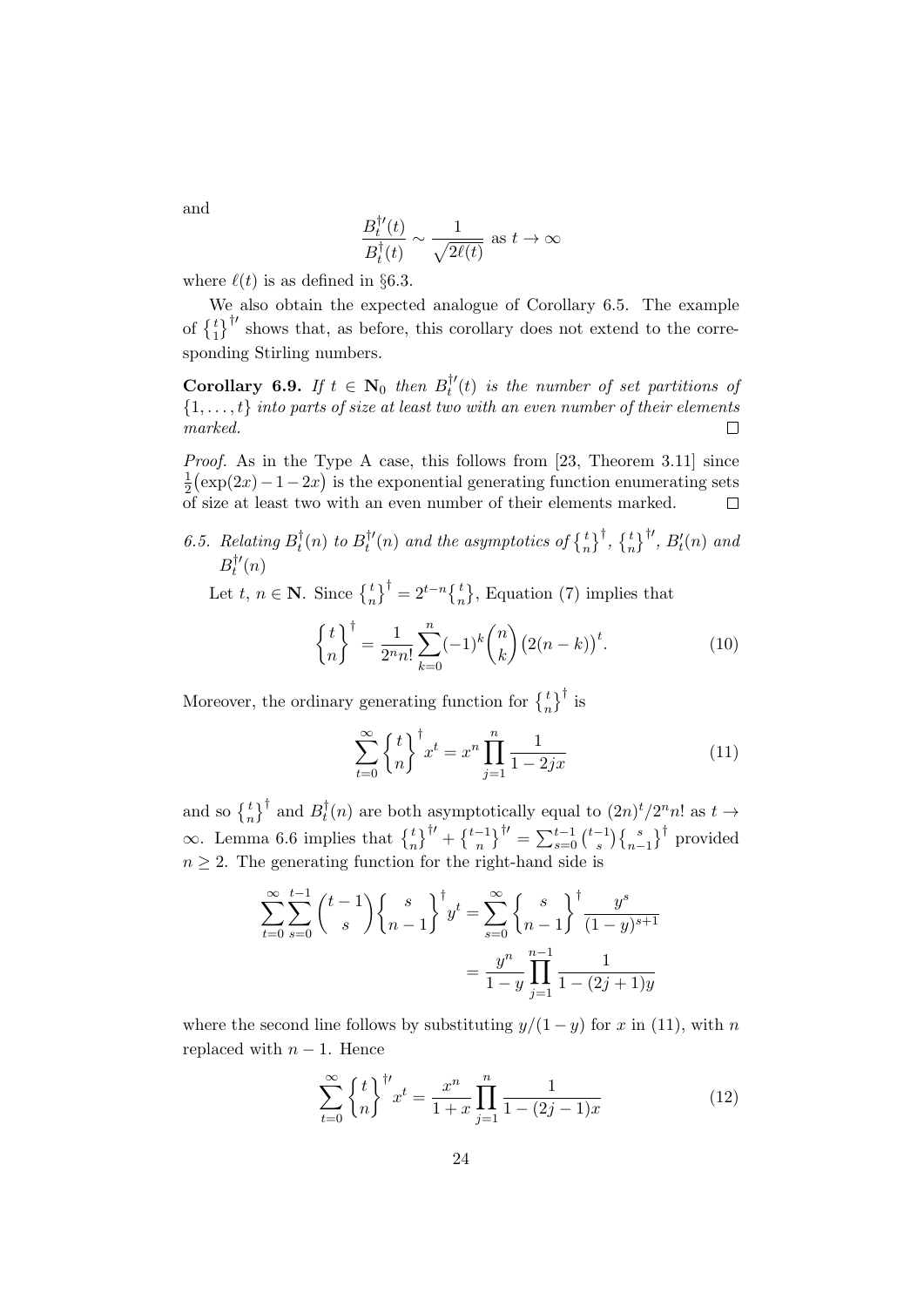provided  $n \geq 2$ . A residue calculation then shows that

$$
\left\{\frac{t}{n}\right\}^{\dagger\prime} \sim \frac{(2n-1)^t}{2^n n!} \quad \text{as } t \to \infty.
$$

provided  $n \geq 2$ . (When  $n = 1$  we have  $\begin{pmatrix} t \\ 1 \end{pmatrix}^{\dagger} = 1$  if t is even and  $\begin{pmatrix} t \\ 0 \end{pmatrix}^{\dagger} = 0$ if t is odd.) It easily follows that if  $n \geq 2$  then  $\binom{t}{n}^{\dagger}$  and  $B_t^{\dagger}$  $t''_t(n)$  are both asymptotically equal to  $(2n-1)^t/2^n n!$  as  $t \to \infty$ . Moreover, by calculating all residues we obtain the explicit formula

$$
\begin{Bmatrix} t \\ n \end{Bmatrix}^{\dagger\prime} = \frac{1}{2^n n!} \sum_{k=0}^{n-1} (-1)^k \binom{n}{k} \left( 2(n-k) - 1 \right)^t + \frac{(-1)^{n+t}}{2^n n!} \tag{13}
$$

valid for  $n \geq 2$ . This formula has a striking similarity to (6). We remark that an alternative derivation of (9) is given by summing this formula over all  $n \in \mathbb{N}_0$ , using the identity

$$
\sum_{n=0}^{\infty} \frac{(-1)^n}{2^n n!} {n \choose j} = \frac{1}{\sqrt{e}} \frac{(-1)^j}{2^j j!},
$$

which can easily be proved by comparing coefficients of  $x^j$  in

$$
\sum_{j=0}^{\infty} \sum_{n=0}^{\infty} \frac{(-1)^n}{2^n n!} \binom{n}{j} x^j = \sum_{n=0}^{\infty} \frac{(-1)^n}{2^n n!} (1+x)^n = \exp\left(-\frac{1}{2}(1+x)\right) = \frac{\exp(-\frac{1}{2}x)}{\sqrt{e}}.
$$

The recurrences for  $\begin{Bmatrix} t \\ n \end{Bmatrix}^{\dagger}$  and  $\begin{Bmatrix} t \\ n \end{Bmatrix}^{\dagger}$  obtained from (11) and (12) are  $\begin{Bmatrix} t \\ n \end{Bmatrix}^{\dagger}$  $\{t-1\atop n-1\}^{\dagger}+2n\{t-1\atop n\}^{\dagger}$  for  $n\geq 1$  and  $\{t\atop n\}^{\dagger\prime}=\{t-1\atop n-1\}^{\dagger\prime}+(2n-1)\{t-1\atop n\}^{\dagger\prime}$  for  $n\geq 3$ .

### 6.6. Stirling numbers in Type D

It is possible to define Stirling numbers for Type D, by  $\left\{t_n^t\right\}^\ddagger = M_t^\ddagger$  $t^{\ddagger}(n)$  —  $M_t^{\ddagger}$  $t_t^{\ddag}(n-1)$  and  $\left\{t_n\right\}^{\ddag \prime} = M_t^{\ddag \prime}$  $t^{t}$ <sup>t</sup> $(n) - M_t^{\ddagger}$ <sup>t</sup>  $t_t^{\mu}(n-1)$ . However, just as the set partitions corresponding to Type D shuffles have no apparent natural description, these Type D Stirling numbers (which take negative values in many cases) have no obvious combinatorial interpretation. We shall say nothing more about these quantities here. We note however that there is an analogue of Lemmas 6.1 and 6.6 in Type D, namely

$$
M_t^{\ddagger \prime}(n) + M_{t-1}^{\ddagger \prime}(n) = \sum_{s=0}^{t-1} {t-1 \choose s} M_t^{\ddagger}(n)
$$

for t,  $n \in \mathbb{N}$ . This has a similar proof to Lemma 6.6, replacing Lemma 4.4 with Lemma 5.2. We also note that  $S_t^{\dagger}$  $S_t^{\dagger}(n) = S_t^{\ddagger}$  $t<sup>t</sup>(n)$  if  $t < n$ , since no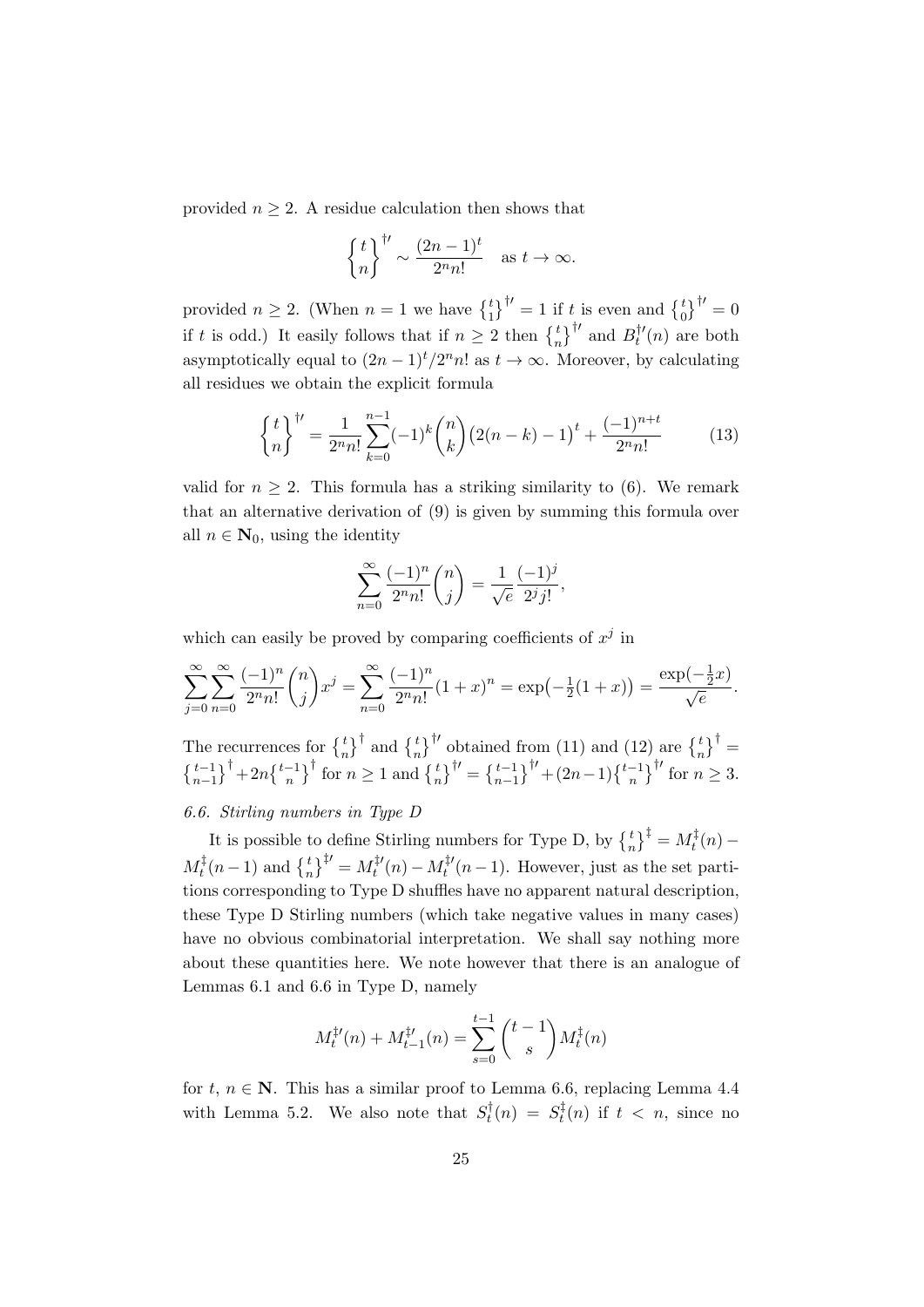sequence of t oriented random-to-top shuffles leaving the deck fixed can lift the bottom card, and evenly many card flips occur in any such sequence. Moreover  $S_t^{\dagger}$  $S_t^{\dagger}(t) + 1 = S_t^{\ddagger}$  $t<sub>t</sub><sup>t</sup>(t)$ ; the exceptional sequence lifts the bottom card to the top  $t$  times, flipping it every time.

# 7. Earlier work on shuffles and Kronecker powers, and an obstruction to an explicit bijection between the sequences counted by  $B_t(n)$  and  $M_t(n)$

The connection between the random-to-top shuffle (or its inverse, the top-to-random shuffle) and Solomon's descent algebra is well known. See for example the remark on Corollary 5.1 in [8].

In [10] the authors study the powers of the irreducible character  $\chi^{(n-1,1)}$ . Suppose that  $t \leq n$ . The special case  $\lambda = \emptyset$  of Lemma 2 of [10] gives a bijection between the sequences of partition moves counted by  $M_t'(n)$  and permutations  $\pi$  of  $\{1, \ldots, t\}$  such that every cycle of  $\pi$  is decreasing, and  $\pi$ has no fixed points. Such permutations are in bijection with set partitions of  $\{1, \ldots, t\}$  into non-singleton parts, and so, using the result of Bernhart mentioned earlier, we obtain a bijective proof that  $M'_t(t) = M'_t(n) = B'_t(n)$  $B_t'(t)$ . The restriction  $t \leq n$ , which allows the use of the Bernhart result, arises from the use of the RSK correspondence for oscillating tableaux, and appears essential to the proof in [10].

In [9] Fulman defines, for each finite group  $G$  and each subgroup  $H$  of  $G$ , a Markov chain on the irreducible representations of G. In the special case when  $G = \text{Sym}_n$  and  $H = \text{Sym}_{n-1}$  this gives a Markov chain J on the set of partitions of n in which the transition probability from the partition  $\lambda$  to the partition  $\mu$  is

$$
\frac{M_1(\lambda,\mu)}{n}\frac{\chi^{\mu}(1)}{\chi^{\lambda}(1)}.
$$

The relevant special case of his Theorem 3.1 is as follows.

**Proposition 7.1** (Fulman). Let  $\lambda$  be a partition of n. Starting at  $(n)$ , the probability that  $J$  is at  $\lambda$  after t steps is equal to the probability that a product of t random-to-top shuffles is sent to a pair of tableaux of shape  $\lambda$  by the RSK correspondence.

Fulman's theorem relates partitions and shuffle sequences, but it is qualitatively different to Lemma 2.3. In particular, we note that Lemma 2.3 has no very natural probabilistic interpretation, since choosing individual moves uniformly at random fails to give a uniform distribution on the set of sequences of all partition moves from  $(n)$  to  $(n)$ .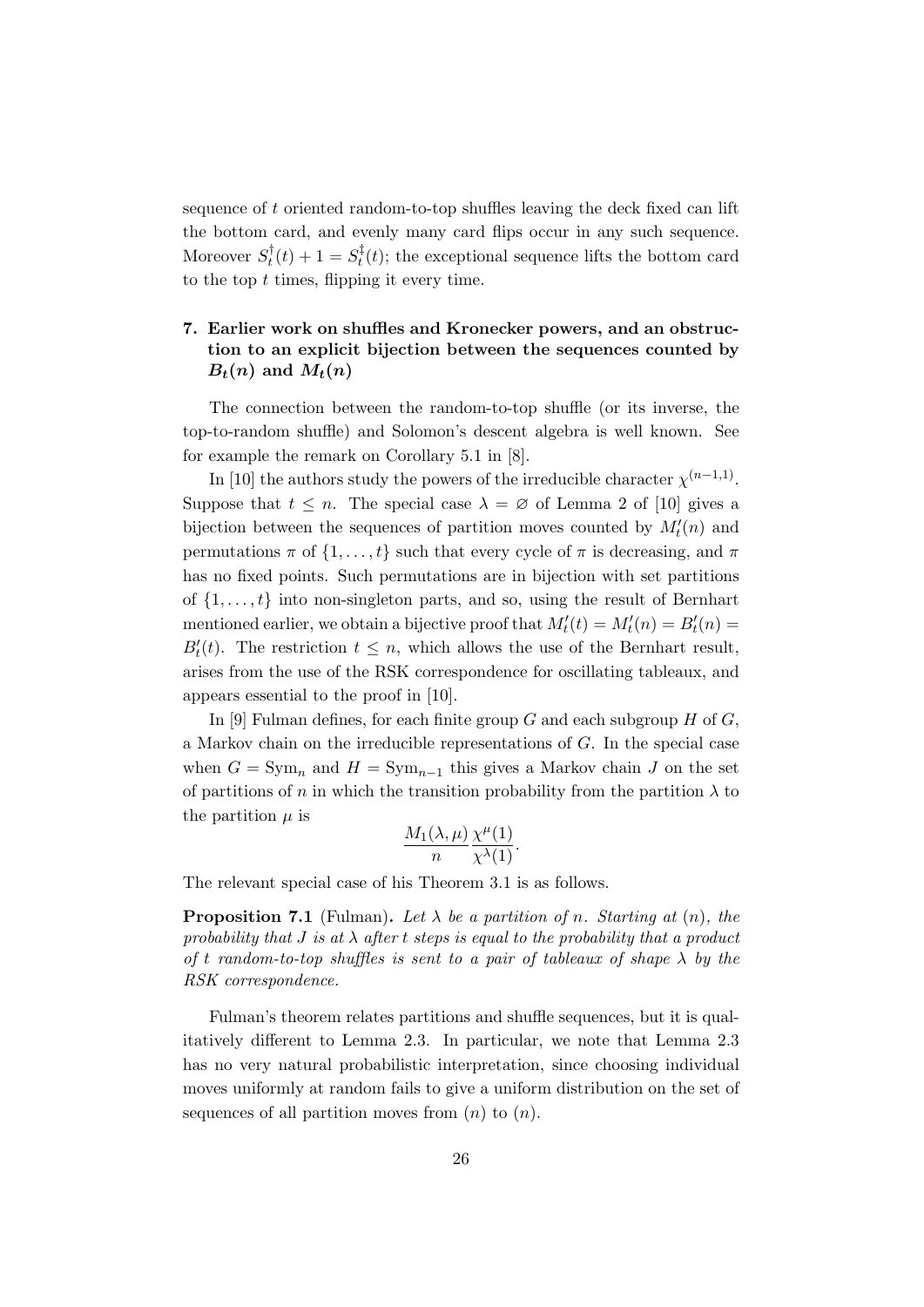

Figure 1: All sequences  $(\tau_1, \tau_2, \ldots, \tau_r)$  of random-to-top shuffles such that  $\sh(\tau_1,\ldots\tau_i) = \lambda^{(i)}$  for each  $i \in \{0,1,\ldots,r\}$ , where  $\lambda^{(1)},\ldots,\lambda^{(8)}$  are as defined in Proposition 7.2. Labels on vertices show the inverses of the permutations  $\tau_1 \ldots \tau_i$  and so give the order of the deck; an arrow labelled m corresponds to the random-to-top shuffle  $\sigma_m$ .

Despite this, it is very natural to ask whether the RSK correspondence can be used to give a bijective proof of Lemma 2.3, particularly in view of the related RSK correspondence used in [10], and the fact that if  $\tau \in$  $\text{Sym}_n$  then the RSK shape of  $\tau \sigma_m$  differs from the RSK shape of  $\tau$  by a move. (This follows easily from Greene's characterization of the RSK shape of a permutation by increasing subsequences: see [12].) The following proposition shows that, perhaps surprisingly, the answer to this question is negative. The proof is a brute-force verification, which to make this paper self-contained we present in Figure 1 above.

**Proposition 7.2.** Let  $\text{sh}(\tau)$  denote the RSK shape of the permutation  $\tau$ and let

$$
(\lambda^{(0)}, \ldots, \lambda^{(8)}) = ((5), (4, 1), (3, 2), (4, 1), (3, 2), (2, 2, 1), (3, 2), (4, 1), (5)).
$$

There does not exist a sequence  $(\tau_1, \ldots, \tau_8)$  of random-to-top shuffles such that  $\text{sh}(\tau_1 \dots \tau_i) = \lambda^{(i)}$  for all  $i \in \{0, 1, \dots, 8\}.$  $\Box$ 

Computer calculation show that if  $t \leq 7$  then taking shapes of RSK correspondents gives a bijection proving Theorem 1.1 whenever  $n \leq 12$ . When  $t = 8$ , similar examples to the one above exists for  $5 \leq n \leq 8$ . (These claims may be verified using the Magma [6] code available from the second author's website<sup>1</sup>.) Since a shuffle sequence counted by  $S_t(n)$  never

See www.ma.rhul.ac.uk/~uvah099/.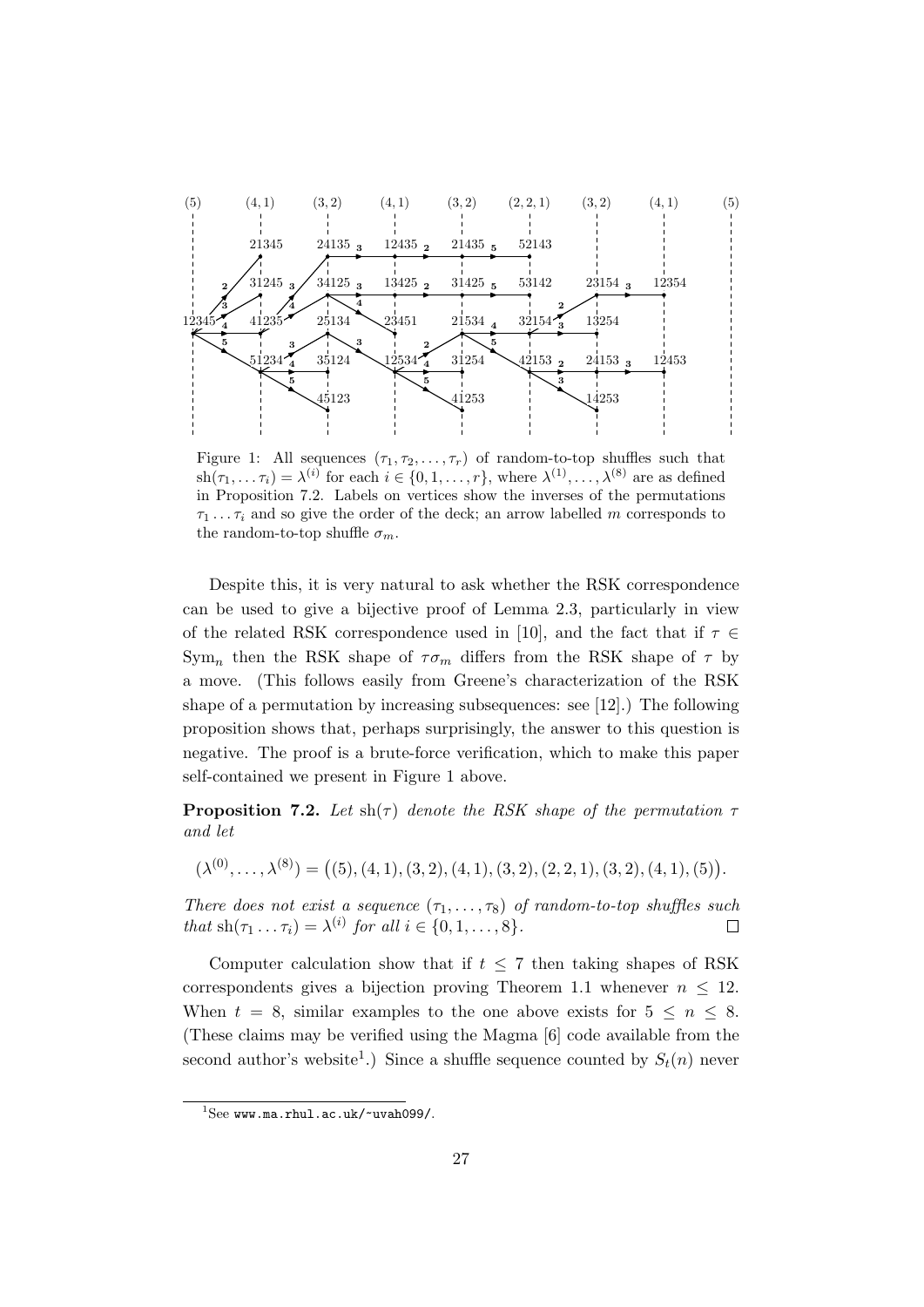moves a card that starts in position  $t + 1$  or lower, taking shapes of RSK correspondents fails to give a bijective proof of Theorem 1.1 whenever  $t = 8$ and  $n \geq 5$ . It is therefore an open problem to find a bijective proof of Theorem 1.1 that deals with the case  $t > n$  not covered by Lemma 2 of [10]. Finding bijective proofs of Theorems 4.3 and 5.1 are also open problems.

# 8. Occurrences of Type A and B Bell and Stirling numbers in the On-Line Encyclopedia of Integer Sequences

The numbers studied in this paper have been submitted to the Online Encyclopedia of Integer Sequences (OEIS) [17]:  $\{^t_n\}'$ ,  $B'_t(n)$ ,  $B_t^{\dagger}$  $\begin{bmatrix} t \\ t \end{bmatrix}$  (n),  $\begin{Bmatrix} t \\ n \end{Bmatrix}^{\dagger}$ ',  $B_t^{\dagger'}$  $t_t^{\top}(n)$  for  $t \in \mathbb{N}$  and  $n \leq t$  are now present as the 'triangular' sequences A261139, A261137, A261275, A261318 and A261319, respectively. Here we discuss the appearances prior to this submission.

The numbers  $B_t'(t)$  appear as sequence A000296; the interpretations at the start of §6.1 and in Corollary 6.5 are both given. We have  $B_t'(2) = 1$ if t is even and  $B_t'(2) = 0$  if t is odd; this is sequence A000035. By (6) we have  $\left\{\frac{t}{3}\right\}' = \frac{1}{6}$  $\frac{1}{6}(2^t-3-(-1)^t)$ ; this is sequence A000975. It follows that  $B'_t(3) = \frac{1}{6}(2^t + 2(-1)^t)$ ; this is sequence A001045. The sequence  $\begin{Bmatrix} t \\ 4 \end{Bmatrix}'$ appears as A243869, counting the number of set partitions of  $\{1, \ldots, t\}$  into four parts, satisfying our condition.

The Type B Stirling numbers  $\left\{\frac{t}{n}\right\}^{\dagger}$  appear as sequence A075497; they are defined there by their characterization as ordinary Stirling numbers scaled by particular powers of 2. They do not appear to have been connected before with Type B Coxeter groups or descent algebras.

The other statistics introduced here for types B and D have not hitherto appeared in OEIS in any generality, and appear not to have been defined prior to this investigation. They appear in OEIS only for certain very particular choices of parameters, usually those for which the numbers have particularly simple expressions. For instance, we see from (10) that  $\begin{Bmatrix} t \\ 1 \end{Bmatrix}^{\dagger} = 2^{t-1}$ , and that  $\begin{pmatrix} t \\ 2 \end{pmatrix}^{\dagger} = 2^{t-2}(2^{t-1} + 1)$ , giving sequences A000079 and A007582 respectively .

The sequence  $B_t^{\dagger}$  $t<sub>t</sub><sup>t</sup>(3)$  also appears, as sequence A233162. Let C be a set of 2n unlabelled colours arranged into n pairs. Let A be an  $s \times t$  array of boxes. Define  $Q_{s,t}(n)$  to be the number of ways of colouring A with colours of C, so that no two horizontally or vertically adjacent boxes receive colours from the same pair. (Since the colours are unlabelled, two colourings of A that differ by a permutation of the  $n$  pairs, or by swapping colours within a pair, are regarded as the same.) The sequence A233162 gives the numbers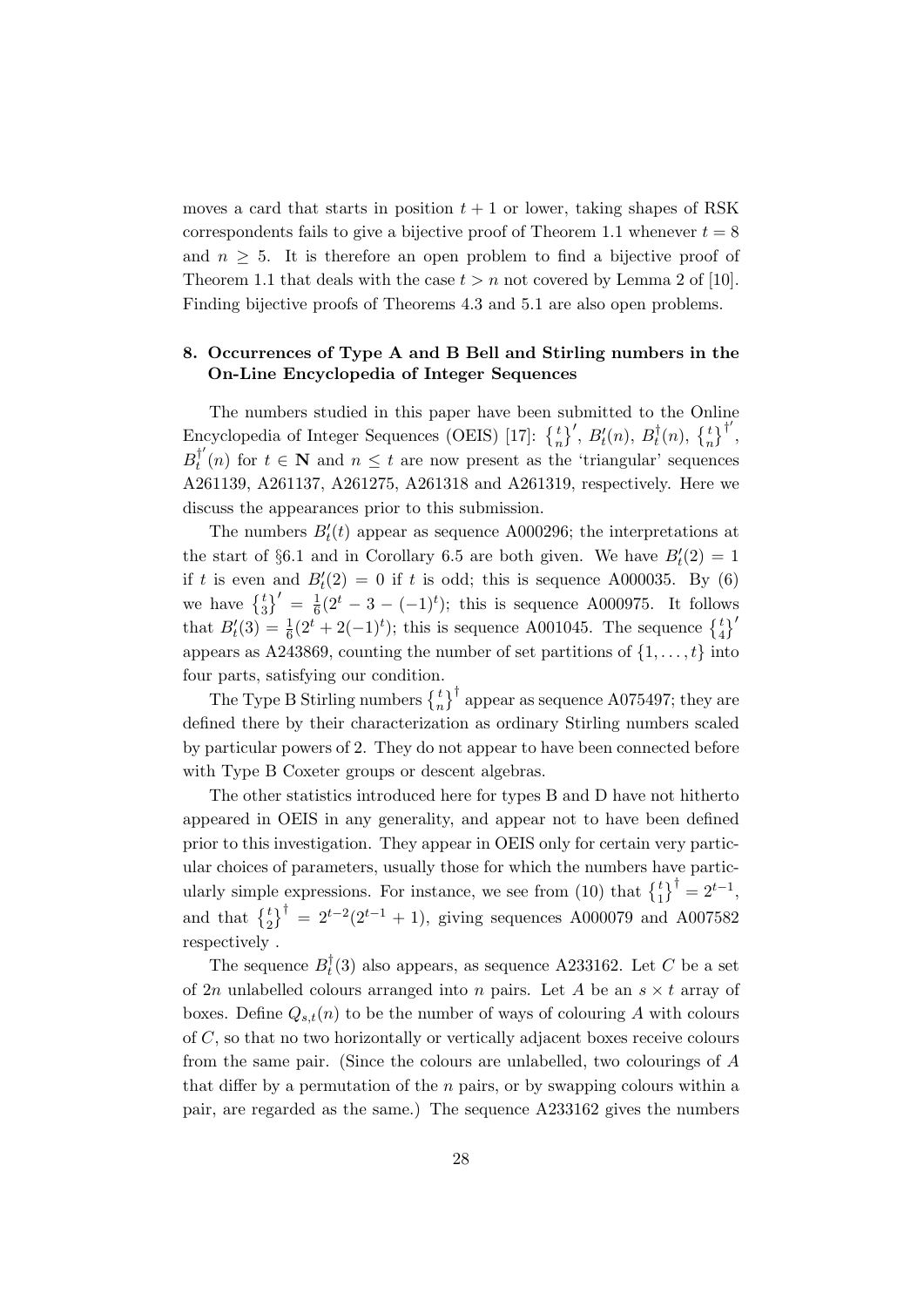$Q_{1,t}(4)$ . However the coincidence with the Type B Bell numbers extends to any number of colours, as follows.

 $\textbf{Proposition 8.1.} \ \ Q_{1,t}(n) = B_t^\dagger$  $t_{t-1}$  $(n-1)$  for all  $t \geq 1$ .

*Proof.* Let the boxes be labelled  $0, \ldots, t-1$  from left to right. We shall show that the number of colourings using exactly  $n$  colour pairs (though not necessarily using both colours in each pair) is  $\left\{\frac{t-1}{n-1}\right\}^{\dagger}$ ; this is the number of marked partitions of a set of size  $t - 1$  into exactly  $n - 1$  parts. Since  $B_t^\dagger$  $t_{t-1}^{\dagger}(n-1) = \sum_{k=0}^{n-1} {\{\frac{t-1}{k}\}}^{\dagger}$ , this is enough to prove the proposition.

Suppose we are given a colouring of the boxes using exactly  $n$  colour pairs, such that consecutive boxes receive colours from distinct pairs. We label the colour pairs with the numbers  $1, \ldots, n$  in order of their first appearance in the colouring, reading from left to right. Let  $c_i$  be the label of the colour of box *i*. We define a function f on  $\{1, \ldots, t-1\}$  by

$$
f(i) = \begin{cases} c_i & \text{if } c_i < c_{i-1}, \\ c_i - 1 & \text{if } c_i > c_{i-1}. \end{cases}
$$

(By assumption, the case  $c_i = c_{i-1}$  does not occur.) We notice that if the first occurrence of the colour pair k occurs in box i, where  $i > 0$ , then  $c_i < k$ for all  $j < i$ . It follows that  $f(i) = k - 1$ , and hence that the image of f is  $\{1, \ldots, n-1\}$ . Now the kernel congruence of f defines a set partition of  $\{1, \ldots, t-1\}$  into exactly  $n-1$  parts; it remains to determine the marks.

Within each colour pair, we now distinguish a marked and an unmarked colour: the marked colour is the one which first appears in our colouring. (It is not necessary that the unmarked colour should appear at all.) Let X be a part of the partition just described, and let  $x$  be the least element of  $X$ . We add marks to the elements of X as follows: for each element  $y \in X$  other than x, we add a mark to y if box y receives a marked colour. Then we add a mark to  $x$  if necessary to make the total number of marks in  $X$  even.

Given a marked partition of  $\{1, \ldots, t-1\}$  into exactly  $n-1$  parts, it is easy to reverse the procedure just described in order to reconstruct the unique colouring of  $t$  boxes with  $n$  unlabelled colour pairs with which it is associated. So we have a bijective correspondence, and the proposition is proved.  $\Box$ 

### Bibliography

- [1] F. R. Bernhart, Catalan, Motzkin, and Riordan numbers, Disc. Math. 204 (1999), 73–112.
- [2] C. Bessenrodt and A. Kleshchev, On Kronecker products of complex representations of the symmetric and alternating groups, Pacific J. Math. 2 (1999), 201–223.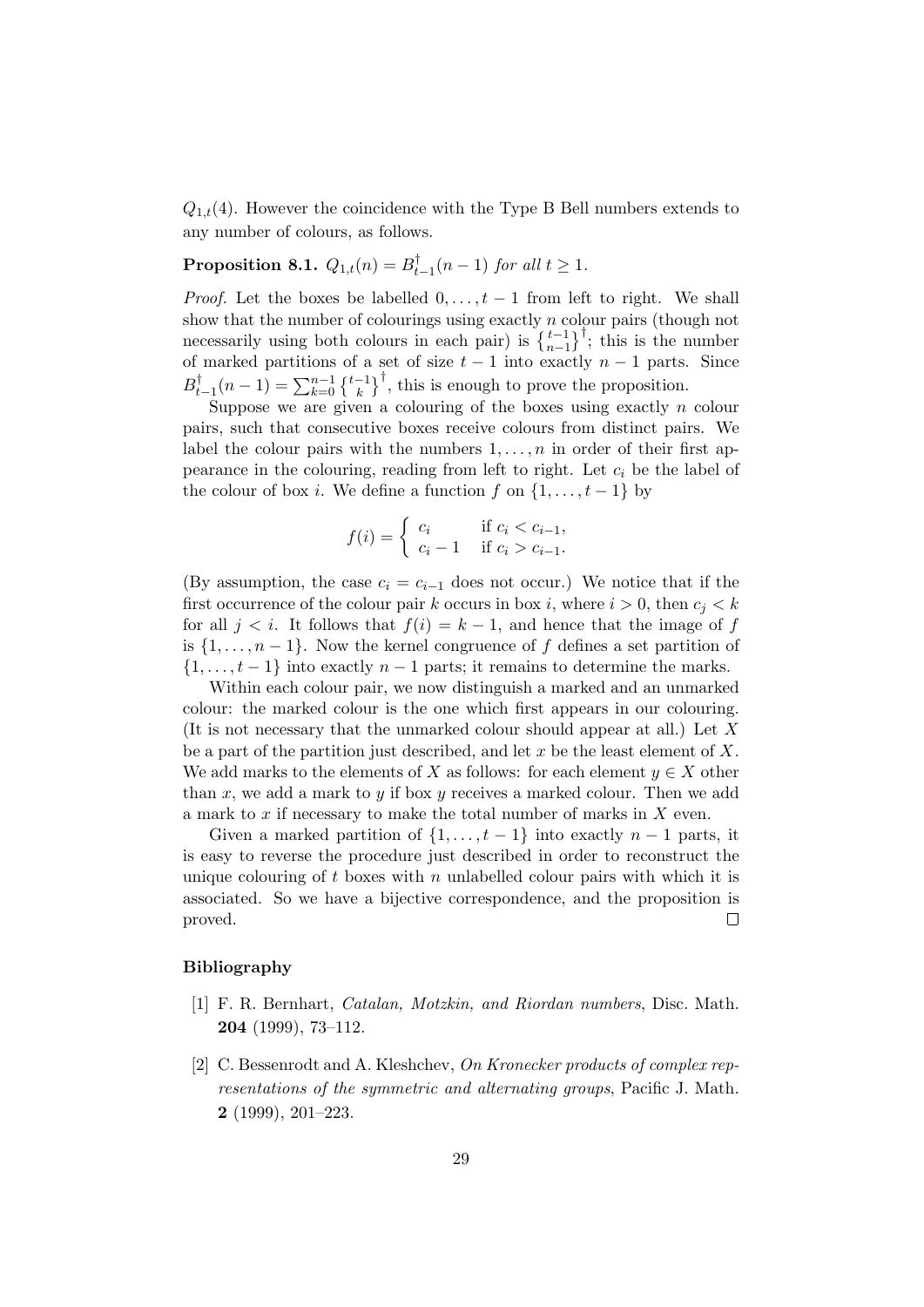- [3] T. P. Bidigare, Hyperplane arrangement face algebras and their associated markov chains, Ph.D. thesis, University of Michigan, 1997.
- [4] D. Blessenohl and M. Schocker, Noncommutative character theory of the symmetric group, Imperial College Press, London, 2005.
- [5] C. Bonnafé and C. Hohlweg, *Generalized descent algebra and con*struction of irreducible characters of hyperoctahedral groups, Ann. Inst. Fourier, Grenoble 56 (2006), 131–181.
- [6] W. Bosma, J. Cannon, and C. Playoust, The Magma algebra system. I. The user language, J. Symbolic Comput. 24 (1997), 235–265, Computational algebra and number theory (London, 1993).
- [7] M. Delest, S. Dulucq and L. Favreau, An analogue to the Robinson-Schensted correspondence for oscillating tableaux, Séminaire Lotharingien de Combinatoire, B20b (1988).
- [8] P. Diaconis, J. A. Fill, and J. Pitman, Analysis of top to random shuffles, Combinatorics, probability and computing 1 (1992), 135–165.
- [9] J. Fulman, Card shuffling and the decomposition of tensor products, Pacific J. Math. 217 (2004), 247–262.
- [10] A. Goupil and C. Chauve, *Combinatorial operators for Kronecker pow*ers of representations of  $\mathfrak{S}_n$ , Séminaire Lotharingien de Combinatoire, B54j (2007).
- [11] R. L. Graham, D. E. Knuth and O. Patashnik, *Concrete mathematics*, 2nd edition, Addison–Wesley Publishing Company, Reading, MA, 1994.
- [12] C. Greene, An extension of Schensted's theorem, Adv. Math. 14 (1974) 254–265.
- [13] C. Hohlweg, Properties of the Solomon algebra homomorphism, arXiv:0302309, 2003.
- [14] I. M. Isaacs, *Character theory of finite groups*, Associated Press, (1976).
- [15] G. D. James, The representation theory of the symmetric groups, Lecture Notes in Mathematics, vol. 682, Springer, Berlin, 1978.
- [16] G. James and A. Kerber, The representation theory of the symmetric group, Encyclopedia of Mathematics and its Applications, vol. 16, Addison-Wesley Publishing Co., Reading, Mass., 1981.